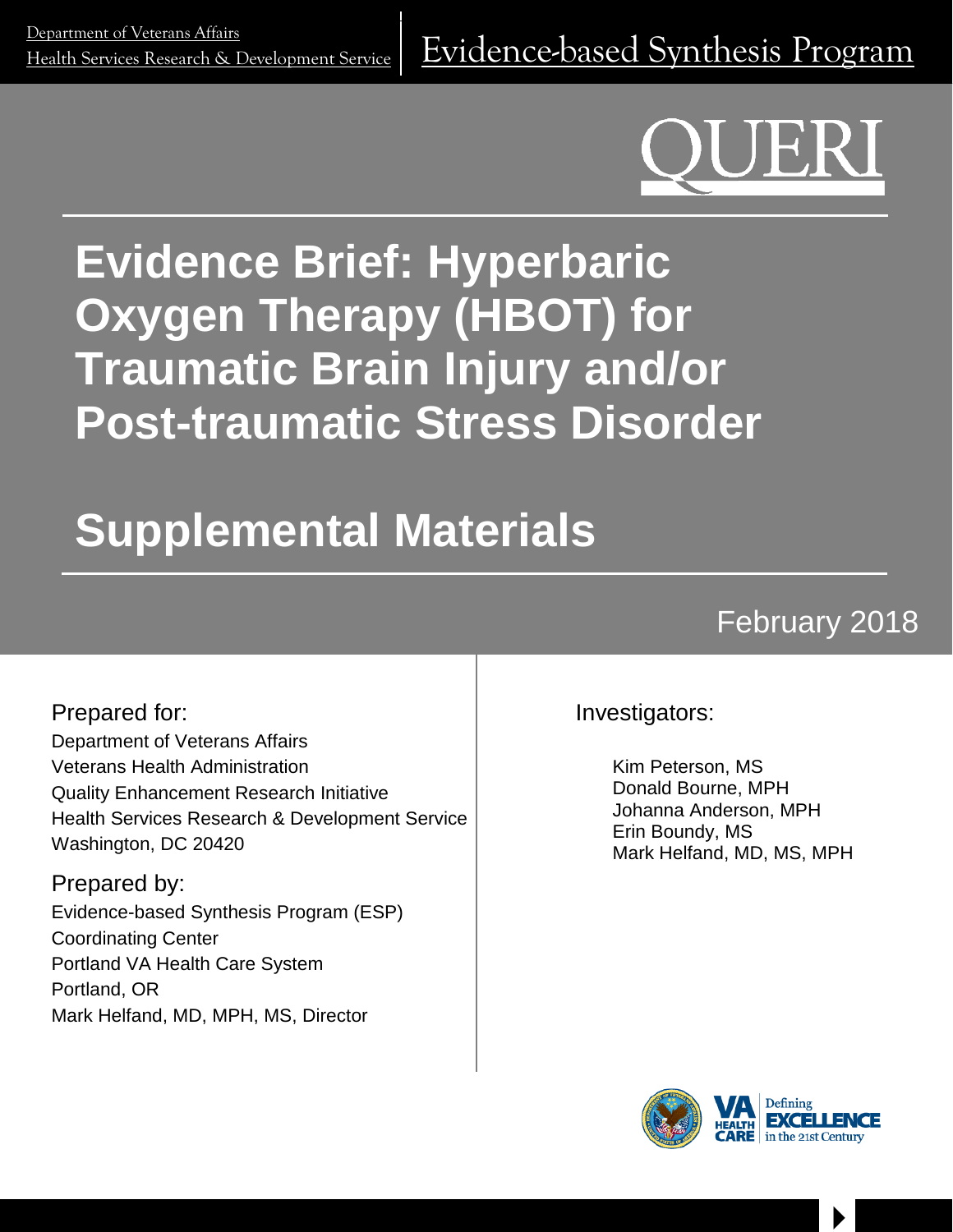# **TABLE OF CONTENTS**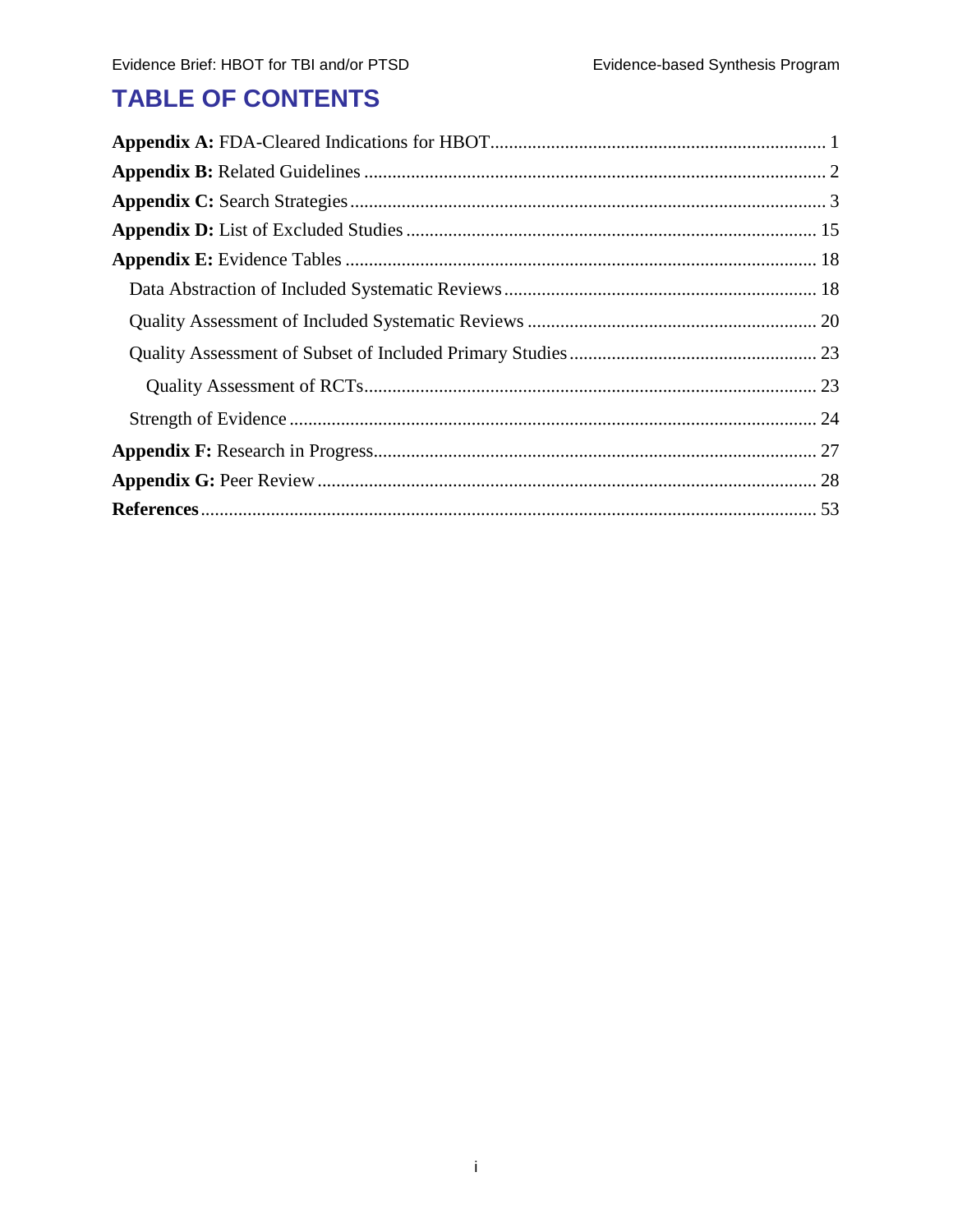# <span id="page-2-0"></span>**APPENDIX A: FDA-CLEARED INDICATIONS FOR HBOT**

#### **FDA Clearance[s1](#page-56-1)**

- 1. Air or Gas Embolism
- 2. Carbon Monoxide Poisoning or Carbon Monoxide Poisoning Complicated by Cyanide Poisoning
- 3. Clostridal Myositis and Myonecrosis (Gas Gangrene)
- 4. Crush Injury, Compartment Syndrome, and other Acute Traumatic Ischemias
- 5. Decompression Sickness
- 6. Enhancement of Healing in Selected Problem Wounds
- 7. Exceptional Blood Loss (Anemia)
- 8. Intracranial Abscess
- 9. Necrotizing Soft Tissue Infections
- 10. Osteomyelitis (Refractory)
- 11. Delayed Radiation Injury (Soft Tissue and Bony Necrosis)
- 12. Skin Grafts & Flaps (Compromised)
- 13. Thermal Burns

FDA= US Food and Drug Administration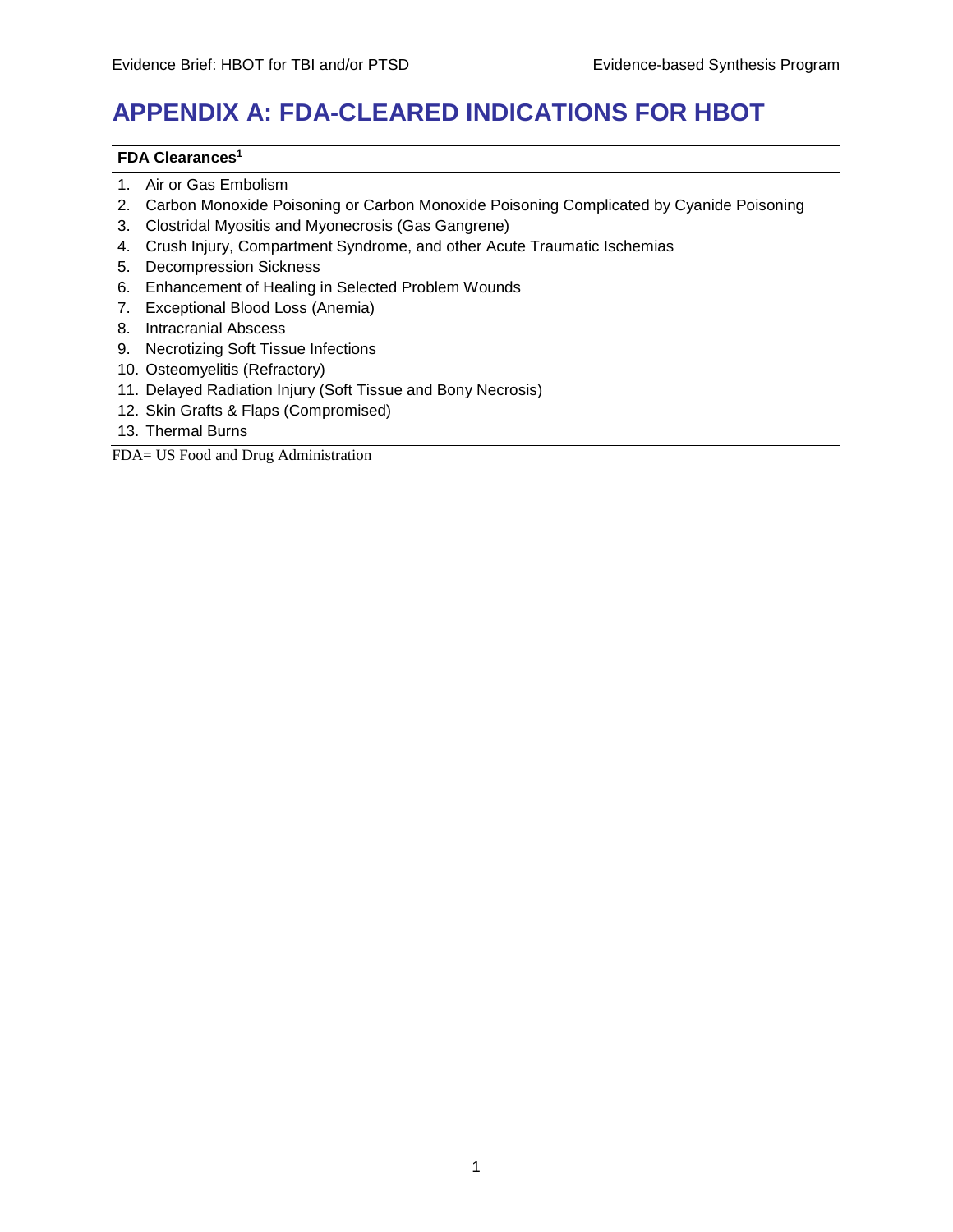### <span id="page-3-0"></span>**APPENDIX B: RELATED GUIDELINES**

| Organization<br>Year                                                               | <b>Title</b>                                                                                                                                                                                                      | <b>Comments on HBOT in relation to TBI and/or PTSD</b>                                                                                                                                                                                                                                                                                                                                                                                                                                                                                                                                                                                                                                                                                                                                                                                                                                                                                                                                  |
|------------------------------------------------------------------------------------|-------------------------------------------------------------------------------------------------------------------------------------------------------------------------------------------------------------------|-----------------------------------------------------------------------------------------------------------------------------------------------------------------------------------------------------------------------------------------------------------------------------------------------------------------------------------------------------------------------------------------------------------------------------------------------------------------------------------------------------------------------------------------------------------------------------------------------------------------------------------------------------------------------------------------------------------------------------------------------------------------------------------------------------------------------------------------------------------------------------------------------------------------------------------------------------------------------------------------|
| VA/DOD<br>2017 <sup>2</sup>                                                        | <b>Clinical Practice</b><br>Guideline for The<br>Management of<br><b>Posttraumatic Stress</b><br><b>Disorder and Acute</b><br><b>Stress Disorder</b>                                                              | "There is no conclusive evidence that HBOT is effective for<br>treating PTSD. There have been no RCTs or uncontrolled trials<br>specifically focused on patients with PTSD, and there is<br>disagreement about what constitutes an adequate sham<br>treatment. In a DoD study, 72 soldiers with TBI (66% with PTSD)<br>were randomized to standard care (78%), HBOT (54%), or sham<br>HBOT (64%). Baseline scores on the PCL were less severe than<br>in all-PTSD studies, likely because not everyone had PTSD.<br>Scores were still in the severe range. Based on the evidence to<br>date, and the practical and cost concerns, it does not appear that<br>HBOT is a promising treatment for further study."<br>"There is insufficient evidence to recommend for or against the<br>following somatic therapies: repetitive transcranial magnetic<br>stimulation (rTMS), electroconvulsive therapy (ECT), hyperbaric<br>oxygen therapy (HBOT), stellate ganglion block (SGB), or vagal |
| VA/DOD<br>20163                                                                    | <b>Clinical Practice</b><br>Guideline for The<br>Management of<br>Concussion-mild<br><b>Traumatic Brain Injury</b>                                                                                                | nerve stimulation (VNS)."<br><b>NA</b>                                                                                                                                                                                                                                                                                                                                                                                                                                                                                                                                                                                                                                                                                                                                                                                                                                                                                                                                                  |
| <b>TRICARE</b><br>2015                                                             | 6010.60-M                                                                                                                                                                                                         | TRICARE Policy Manual HBO therapy for Traumatic Brain Injury (TBI) is unproven.                                                                                                                                                                                                                                                                                                                                                                                                                                                                                                                                                                                                                                                                                                                                                                                                                                                                                                         |
| Colorado<br>Division of<br>Workers'<br>Compensation<br>2012 <sup>4</sup>           | Traumatic Brain Injury<br><b>Medical Treatment</b><br>Guidelines                                                                                                                                                  | "Despite evidence of limited physiological changes with hyperbaric<br>oxygen, there is insufficient evidence to suggest that hyperbaric<br>oxygen would functionally benefit stroke or TBI patients.<br>Complications can occur, including tension pneumothorax.<br>Hyperbaric oxygen is not recommended acutely or chronically.<br>Ongoing studies could affect this recommendation."                                                                                                                                                                                                                                                                                                                                                                                                                                                                                                                                                                                                  |
| <b>Brain Trauma</b><br>Foundation<br>20175                                         | Guidelines for the<br>Management of<br>Severe Traumatic Brain<br>Injury<br>4 <sup>th</sup> Edition                                                                                                                | Excluded studies on HBOT                                                                                                                                                                                                                                                                                                                                                                                                                                                                                                                                                                                                                                                                                                                                                                                                                                                                                                                                                                |
| Tenth<br>European<br>Consensus<br>Conference<br>on Hyperbaric<br>Medicine<br>20176 | <b>Tenth European</b><br><b>Consensus Conference</b><br>on Hyperbaric Medicine:<br>recommendations for<br>accepted and non-<br>accepted clinical<br>indications and practice<br>of hyperbaric oxygen<br>treatment | It would be reasonable to consider HBOT in acute moderate-<br>severe traumatic brain injury (TBI) patients and in a highly selected<br>group of patients with chronic TBI who have clear evidence of<br>metabolically dysfunctional brain region(s) (Type 3<br>recommendation, Grade C level of evidence)<br>We recommend HBOT use in TBI to be used only in the context of<br>an investigational study protocol approved by an ethics committee<br>and performed according to clinical research good practice (Type<br>1 Recommendation, Grade A level of evidence)                                                                                                                                                                                                                                                                                                                                                                                                                    |
| UpToDate<br>2017                                                                   | Hyperbaric Oxygen<br>Therapy                                                                                                                                                                                      | No mention of PTSD or TBI                                                                                                                                                                                                                                                                                                                                                                                                                                                                                                                                                                                                                                                                                                                                                                                                                                                                                                                                                               |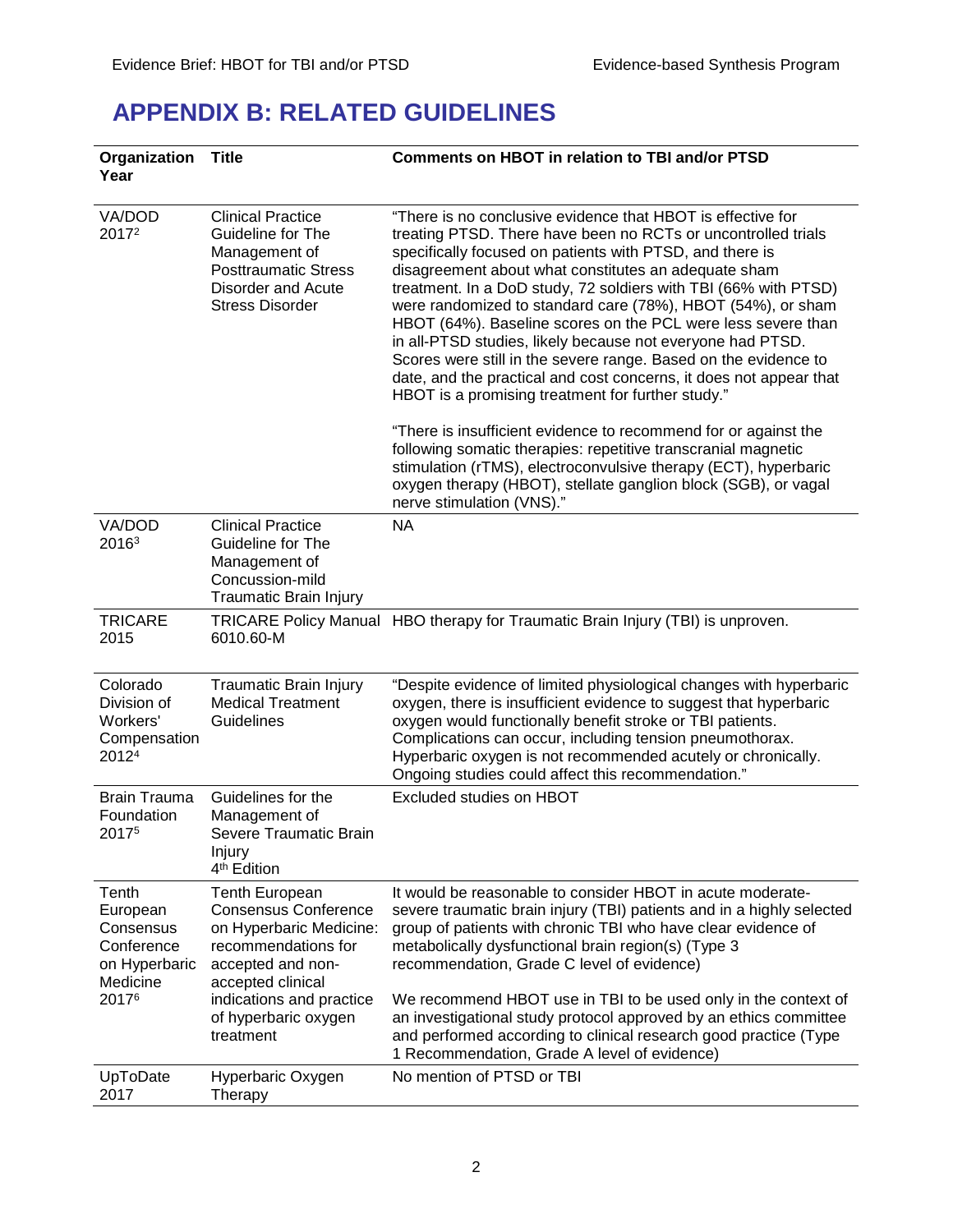# <span id="page-4-0"></span>**APPENDIX C: SEARCH STRATEGIES**

| 1. Search for current systematic reviews (limited to 2012 forward)<br>Date Searched: 9/25/17 |                                                                                                                                                                                   |  |
|----------------------------------------------------------------------------------------------|-----------------------------------------------------------------------------------------------------------------------------------------------------------------------------------|--|
| Sources:                                                                                     | Evidence:                                                                                                                                                                         |  |
| <b>AHRQ</b>                                                                                  | Search: hyperbaric; HBOT                                                                                                                                                          |  |
|                                                                                              | <b>Relevant Results:</b><br>None                                                                                                                                                  |  |
| <b>CADTH</b>                                                                                 | Search: hyperbaric; HBOT                                                                                                                                                          |  |
|                                                                                              | <b>Relevant Results:</b>                                                                                                                                                          |  |
|                                                                                              | CADTH. (2014). Hyperbaric Oxygen Therapy for Adults with Mental Illness: A<br>Review of the Clinical Effectiveness Rapid Response. Ottawa CA.                                     |  |
| <b>NICE</b>                                                                                  | Search: (hyperbaric) AND (post-traumatic stress or PTSD or brain injury or TBI);<br>(HBOT) AND (post-traumatic stress or PTSD or brain injury or TBI)                             |  |
|                                                                                              | <b>Relevant Results:</b><br>None                                                                                                                                                  |  |
| <b>NLM</b>                                                                                   | Search: hyperbaric; HBOT                                                                                                                                                          |  |
|                                                                                              | <b>Relevant Results:</b><br>None                                                                                                                                                  |  |
| <b>ECRI Institute</b>                                                                        | Search: hyperbaric; HBOT                                                                                                                                                          |  |
|                                                                                              | <b>Relevant Results:</b>                                                                                                                                                          |  |
|                                                                                              | ECRI Institute. (2016). Hyperbaric Oxygen Therapy for Postconcussion Syndrome.                                                                                                    |  |
|                                                                                              | ECRI Institute. (2016). Infusion Pumps to Consider for Use with Hyperbaric<br>Chambers.                                                                                           |  |
|                                                                                              | ECRI Institute. (2016). Procurement Trends: Hyperbaric Chambers.                                                                                                                  |  |
|                                                                                              | ECRI Institute. (2017). Chambers, Hyperbaric.                                                                                                                                     |  |
| VA Products:<br>VATAP, PBM,                                                                  | A. http://www.hsrd.research.va.gov/research/default.cfm<br>Search: hyperbaric; HBOT                                                                                               |  |
| HSR&D<br>publications, VA<br><b>ART Database</b>                                             | <b>Relevant Results:</b><br>None                                                                                                                                                  |  |
|                                                                                              | B. http://www.research.va.gov/research_topics/                                                                                                                                    |  |
|                                                                                              | <b>Relevant Results:</b><br>None                                                                                                                                                  |  |
|                                                                                              | C. http://art.puget-sound.med.va.gov/default.cfm<br>Search: WHERE (dbo.tbl_D_VA_Site_Programs.Program_Code = 4) AND<br>(Abstract LIKE "%hyperbaric%") OR (Abstract LIKE "%HBOT%") |  |
|                                                                                              | <b>Relevant Results:</b><br>None                                                                                                                                                  |  |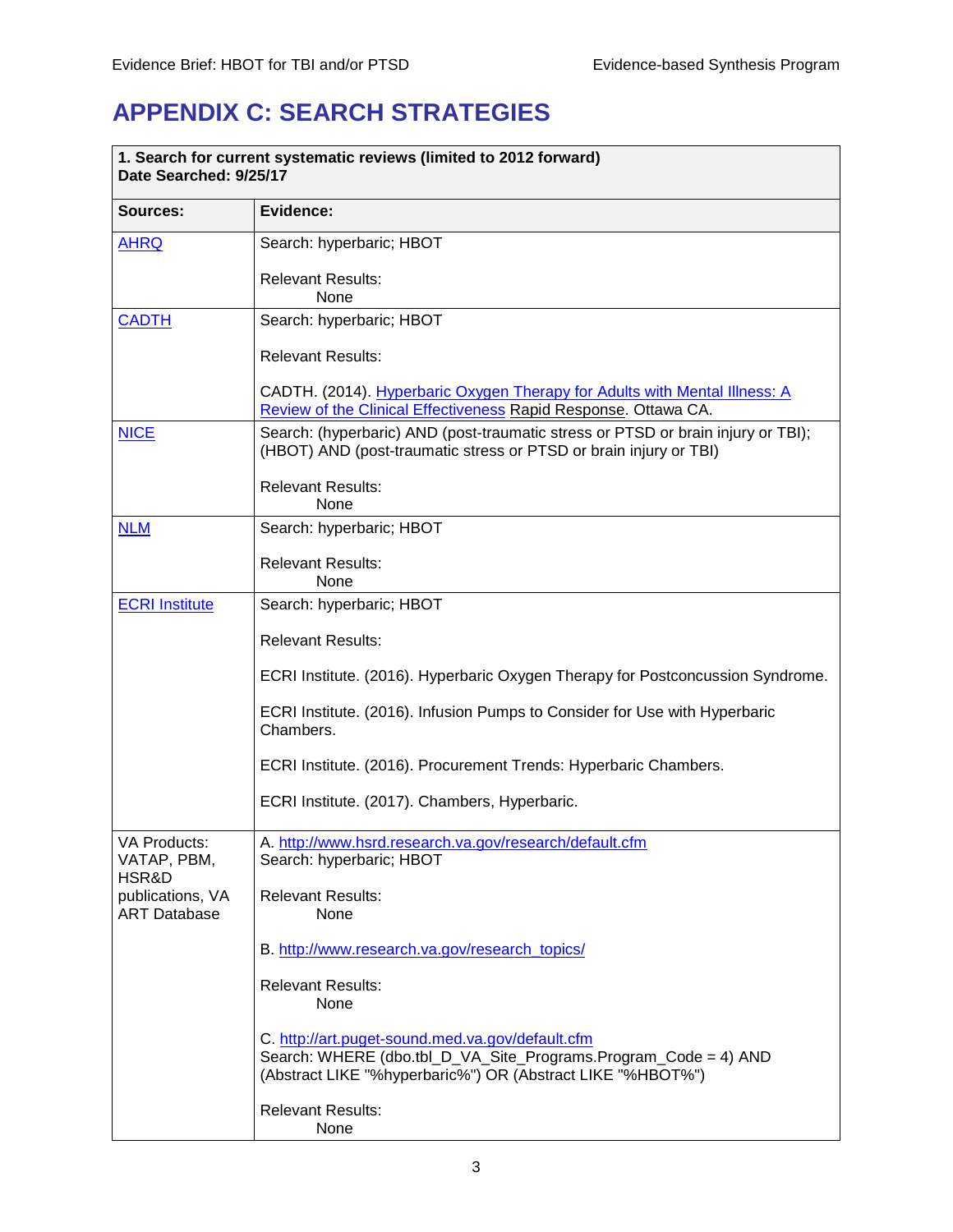| MEDLINE:   | Database: Ovid MEDLINE(R) <1946 to September Week 2 2017>, Ovid                            |
|------------|--------------------------------------------------------------------------------------------|
| Systematic | MEDLINE(R) In-Process & Other Non-Indexed Citations <september 2017="" 22,=""></september> |
|            |                                                                                            |
| Reviews    | Search Strategy:                                                                           |
|            |                                                                                            |
|            | (hyperbaric or HBOT).mp. (16091)<br>1                                                      |
|            | $\overline{2}$<br>exp Hyperbaric Oxygenation/ (11284)                                      |
|            | 3<br>1 or 2 (16091)                                                                        |
|            | 4<br>exp stress disorders, post-traumatic/ (27753)                                         |
|            | 5<br>exp combat disorders/ (2995)                                                          |
|            | 6<br>(post-traumatic stress or posttraumatic stress or PTSD).mp. (28693)                   |
|            | $\overline{7}$<br>exp craniocerebral trauma/ (147504)                                      |
|            | 8<br>exp Glasgow Coma Scale/ (8607)                                                        |
|            | exp Glasgow Outcome Scale/ (1673)<br>9                                                     |
|            | 10<br>(mTBI or TBI).mp. (20497)                                                            |
|            | ((brain* or capitis or cerebr* or crani* or hemispher* or inter-crani* or intra-<br>11     |
|            |                                                                                            |
|            | crani* or skull*) adj4 (contusion* or damag* or fractur* or injur* or trauma* or           |
|            | wound* or concuss*)).mp. (161682)                                                          |
|            | 12<br>concuss*.mp. (9804)                                                                  |
|            | 13<br>diffuse axonal injur*.mp. (1386)                                                     |
|            | 14<br>(Glasgow adj (coma or outcome) adj (scale* or score*)).mp. (16532)                   |
|            | 15<br>Ranchos Los Amigos Scale.mp. (2)                                                     |
|            | 16<br>4 or 5 or 6 or 7 or 8 or 9 or 10 or 11 or 12 or 13 or 14 or 15 (270087)              |
|            | 17<br>3 and 16 (684)                                                                       |
|            | 18<br>limit 17 to english language (543)                                                   |
|            | 19<br>limit 18 to yr="2012 - Current" (223)                                                |
|            | 20<br>(systematic review.ti. or meta-analysis.pt. or meta-analysis.ti. or systematic       |
|            | literature review.ti. or this systematic review.tw. or pooling project.tw. or (systematic  |
|            | review.ti,ab. and review.pt.) or meta synthesis.ti. or meta-analy*.ti. or integrative      |
|            |                                                                                            |
|            | review.tw. or integrative research review.tw. or rapid review.tw. or umbrella              |
|            | review.tw. or consensus development conference.pt. or practice guideline.pt. or            |
|            | drug class reviews.ti. or cochrane database syst rev.jn. or acp journal club.jn. or        |
|            | health technol assess.jn. or evid rep technol assess summ.jn. or jbi database              |
|            | system rev implement rep.jn. or (clinical guideline and management).tw. or                 |
|            | ((evidence based.ti. or evidence-based medicine/ or best practice*.ti. or evidence         |
|            | synthesis.ti,ab.) and (((review.pt. or diseases category/ or behavior.mp.) and             |
|            | behavior mechanisms/) or therapeutics/ or evaluation studies.pt. or validation             |
|            | studies.pt. or guideline.pt. or pmcbook.mp.)) or (((systematic or systematically).tw.      |
|            | or critical.ti, ab. or study selection.tw. or ((predetermined or inclusion) and            |
|            | criteri*) tw. or exclusion criteri* tw. or main outcome measures tw. or standard of        |
|            | care.tw. or standards of care.tw.) and ((survey or surveys).ti,ab. or overview*.tw. or     |
|            | review.ti,ab. or reviews.ti,ab. or search*.tw. or handsearch.tw. or analysis.ti. or        |
|            | critique.ti,ab. or appraisal.tw. or (reduction.tw. and (risk/ or risk.tw.) and (death or   |
|            | recurrence).mp.)) and ((literature or articles or publications or publication or           |
|            |                                                                                            |
|            | bibliography or bibliographies or published).ti, ab. or pooled data.tw. or                 |
|            | unpublished.tw. or cijntion.tw. or cijntions.tw. or database.ti,ab. or internet.ti,ab. or  |
|            | textbooks.ti,ab. or references.tw. or scales.tw. or papers.tw. or datasets.tw. or          |
|            | trials.ti,ab. or meta-analy*.tw. or (clinical and studies).ti,ab. or treatment outcome/    |
|            | or treatment outcome.tw. or pmcbook.mp.))) not (letter or newspaper article).pt.           |
|            | [mp=title, abstract, original title, name of substance word, subject heading word,         |
|            | keyword heading word, protocol supplementary concept word, rare disease                    |
|            | supplementary concept word, unique identifier, synonyms] (294299)                          |
|            | "Review"/ or "Review Literature as Topic"/ (2372150)<br>21                                 |
|            | 22<br>20 or 21 (2504071)                                                                   |
|            | 23<br>19 and 22 (47)                                                                       |
|            | remove duplicates from 23 (44)<br>24                                                       |
|            |                                                                                            |
|            | ***************************                                                                |
|            |                                                                                            |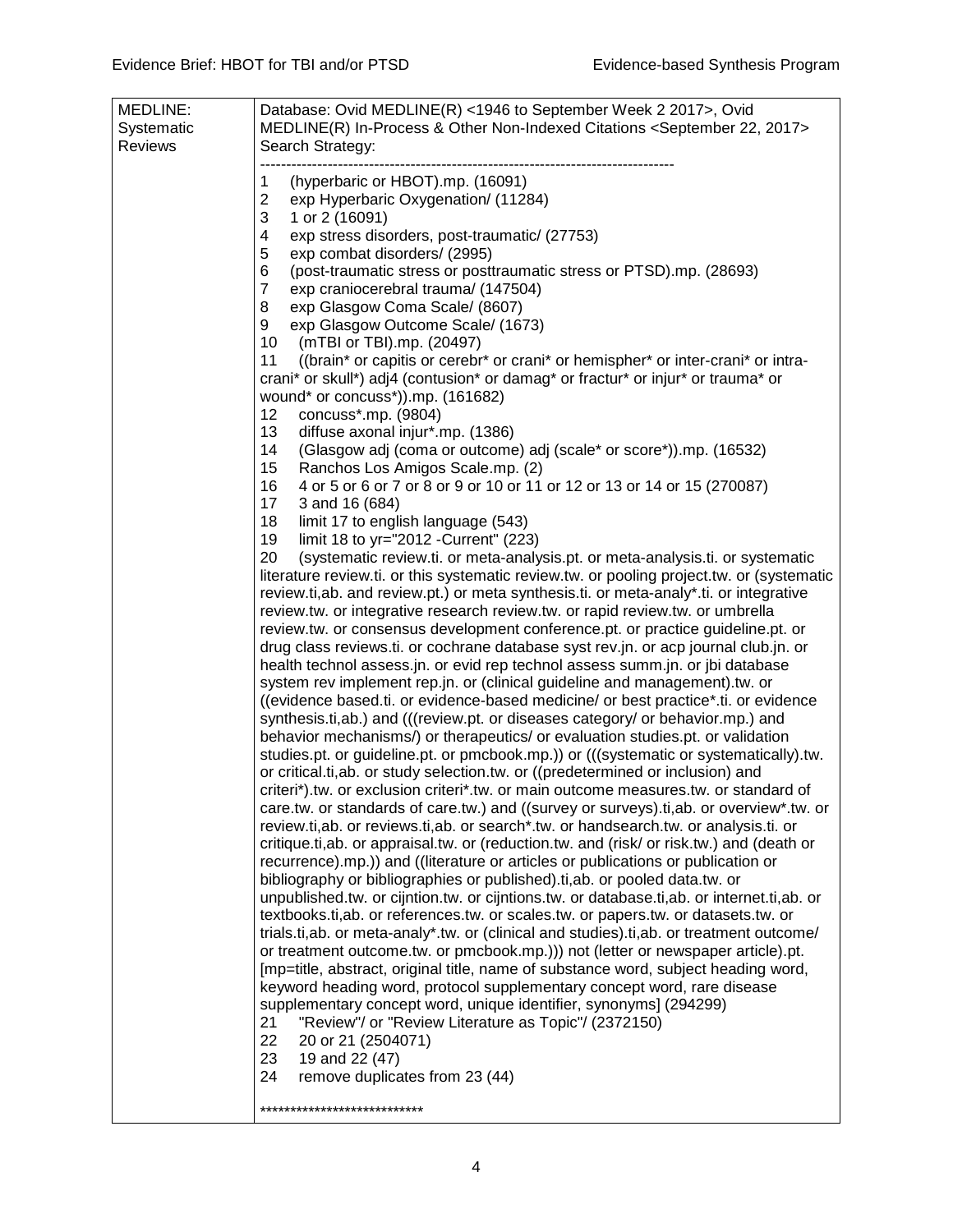| PsycINFO   | Database: PsycINFO <1806 to September Week 3 2017><br>Search Strategy:                                                                                                                                                                                                                                                                                                                                                                                                                                                                                                                                                                                                                                                                                                                                                                                                                                                                                                                                                                                                                                                                                                                                                                                                                                                                                                                                                                                                                                                                                                                                                                                                                                                                                                                                                                                                                                                                                                                                                                                                                                                                                                                                                                                                                                                                                                                                                                                                                                                                                                                                                                                                                                                                                                                                                                                                                                                                                                                                                                                                                                                                                                                                                                   |
|------------|------------------------------------------------------------------------------------------------------------------------------------------------------------------------------------------------------------------------------------------------------------------------------------------------------------------------------------------------------------------------------------------------------------------------------------------------------------------------------------------------------------------------------------------------------------------------------------------------------------------------------------------------------------------------------------------------------------------------------------------------------------------------------------------------------------------------------------------------------------------------------------------------------------------------------------------------------------------------------------------------------------------------------------------------------------------------------------------------------------------------------------------------------------------------------------------------------------------------------------------------------------------------------------------------------------------------------------------------------------------------------------------------------------------------------------------------------------------------------------------------------------------------------------------------------------------------------------------------------------------------------------------------------------------------------------------------------------------------------------------------------------------------------------------------------------------------------------------------------------------------------------------------------------------------------------------------------------------------------------------------------------------------------------------------------------------------------------------------------------------------------------------------------------------------------------------------------------------------------------------------------------------------------------------------------------------------------------------------------------------------------------------------------------------------------------------------------------------------------------------------------------------------------------------------------------------------------------------------------------------------------------------------------------------------------------------------------------------------------------------------------------------------------------------------------------------------------------------------------------------------------------------------------------------------------------------------------------------------------------------------------------------------------------------------------------------------------------------------------------------------------------------------------------------------------------------------------------------------------------------|
|            | (hyperbaric or HBOT).mp. (416)<br>1<br>$\overline{2}$<br>exp Posttraumatic Stress Disorder/ (28129)<br>3<br>exp COMBAT EXPERIENCE/ (2578)<br>4<br>(post-traumatic stress or posttraumatic stress or PTSD).mp. (41382)<br>5<br>exp Traumatic Brain Injury/ (16247)<br>6<br>exp Brain Damage/ (33167)<br>$\overline{7}$<br>exp Head Injuries/ (5705)<br>8<br>(mTBI or TBI).mp. (9934)<br>9<br>((brain* or capitis or cerebr* or crani* or hemispher* or inter-crani* or intra-<br>crani* or skull*) adj4 (contusion* or damag* or fractur* or injur* or trauma* or<br>wound* or concuss*)).mp. (49649)<br>concuss*.mp. (2864)<br>10<br>11<br>diffuse axonal injur*.mp. (295)<br>12<br>(Glasgow adj (coma or outcome) adj (scale* or score*)).mp. (5322)<br>13<br>Ranchos Los Amigos Scale.mp. (11)<br>2 or 3 or 4 or 5 or 6 or 7 or 8 or 9 or 10 or 11 or 12 or 13 (94430)<br>14<br>15<br>1 and 14 (85)<br>16<br>(systematic review.ti. or meta-analysis.pt. or meta-analysis.ti. or systematic<br>literature review.ti. or this systematic review.tw. or pooling project.tw. or (systematic<br>review.ti, ab. and review.pt.) or meta synthesis.ti. or meta-analy*.ti. or integrative<br>review.tw. or integrative research review.tw. or rapid review.tw. or umbrella<br>review.tw. or consensus development conference.pt. or practice guideline.pt. or<br>drug class reviews.ti. or cochrane database syst rev.jn. or acp journal club.jn. or<br>health technol assess.jn. or evid rep technol assess summ.jn. or jbi database<br>system rev implement rep.jn. or (clinical guideline and management).tw. or<br>((evidence based.ti. or evidence-based medicine/ or best practice*.ti. or evidence<br>synthesis.ti,ab.) and (((review.pt. or diseases category/ or behavior.mp.) and<br>behavior mechanisms/) or therapeutics/ or evaluation studies.pt. or validation<br>studies.pt. or guideline.pt. or pmcbook.mp.)) or (((systematic or systematically).tw.<br>or critical.ti, ab. or study selection.tw. or ((predetermined or inclusion) and<br>criteri*).tw. or exclusion criteri*.tw. or main outcome measures.tw. or standard of<br>care.tw. or standards of care.tw.) and ((survey or surveys).ti,ab. or overview*.tw. or<br>review.ti,ab. or reviews.ti,ab. or search*.tw. or handsearch.tw. or analysis.ti. or<br>critique.ti,ab. or appraisal.tw. or (reduction.tw. and (risk/ or risk.tw.) and (death or<br>recurrence).mp.)) and ((literature or articles or publications or publication or<br>bibliography or bibliographies or published).ti, ab. or pooled data.tw. or<br>unpublished.tw. or cijntion.tw. or cijntions.tw. or database.ti,ab. or internet.ti,ab. or<br>textbooks.ti,ab. or references.tw. or scales.tw. or papers.tw. or datasets.tw. or<br>trials.ti,ab. or meta-analy*.tw. or (clinical and studies).ti,ab. or treatment outcome/<br>or treatment outcome.tw. or pmcbook.mp.))) not (letter or newspaper article).pt.<br>[mp=title, abstract, heading word, table of contents, key concepts, original title,<br>tests & measures] (106761)<br>17<br>"Review"/ or "Review Literature as Topic"/ (22334)<br>18<br>16 or 17 (126869)<br>19<br>15 and 18 (6)<br>20<br>limit 19 to english language (5) |
| <b>HTA</b> | ****************************<br>Database: EBM Reviews - Health Technology Assessment <4th Quarter 2016>                                                                                                                                                                                                                                                                                                                                                                                                                                                                                                                                                                                                                                                                                                                                                                                                                                                                                                                                                                                                                                                                                                                                                                                                                                                                                                                                                                                                                                                                                                                                                                                                                                                                                                                                                                                                                                                                                                                                                                                                                                                                                                                                                                                                                                                                                                                                                                                                                                                                                                                                                                                                                                                                                                                                                                                                                                                                                                                                                                                                                                                                                                                                  |
|            | Search Strategy:<br>(hyperbaric or HBOT).mp. (54)<br>1<br>exp Hyperbaric Oxygenation/ (49)<br>2<br>3<br>1 or 2 (54)                                                                                                                                                                                                                                                                                                                                                                                                                                                                                                                                                                                                                                                                                                                                                                                                                                                                                                                                                                                                                                                                                                                                                                                                                                                                                                                                                                                                                                                                                                                                                                                                                                                                                                                                                                                                                                                                                                                                                                                                                                                                                                                                                                                                                                                                                                                                                                                                                                                                                                                                                                                                                                                                                                                                                                                                                                                                                                                                                                                                                                                                                                                      |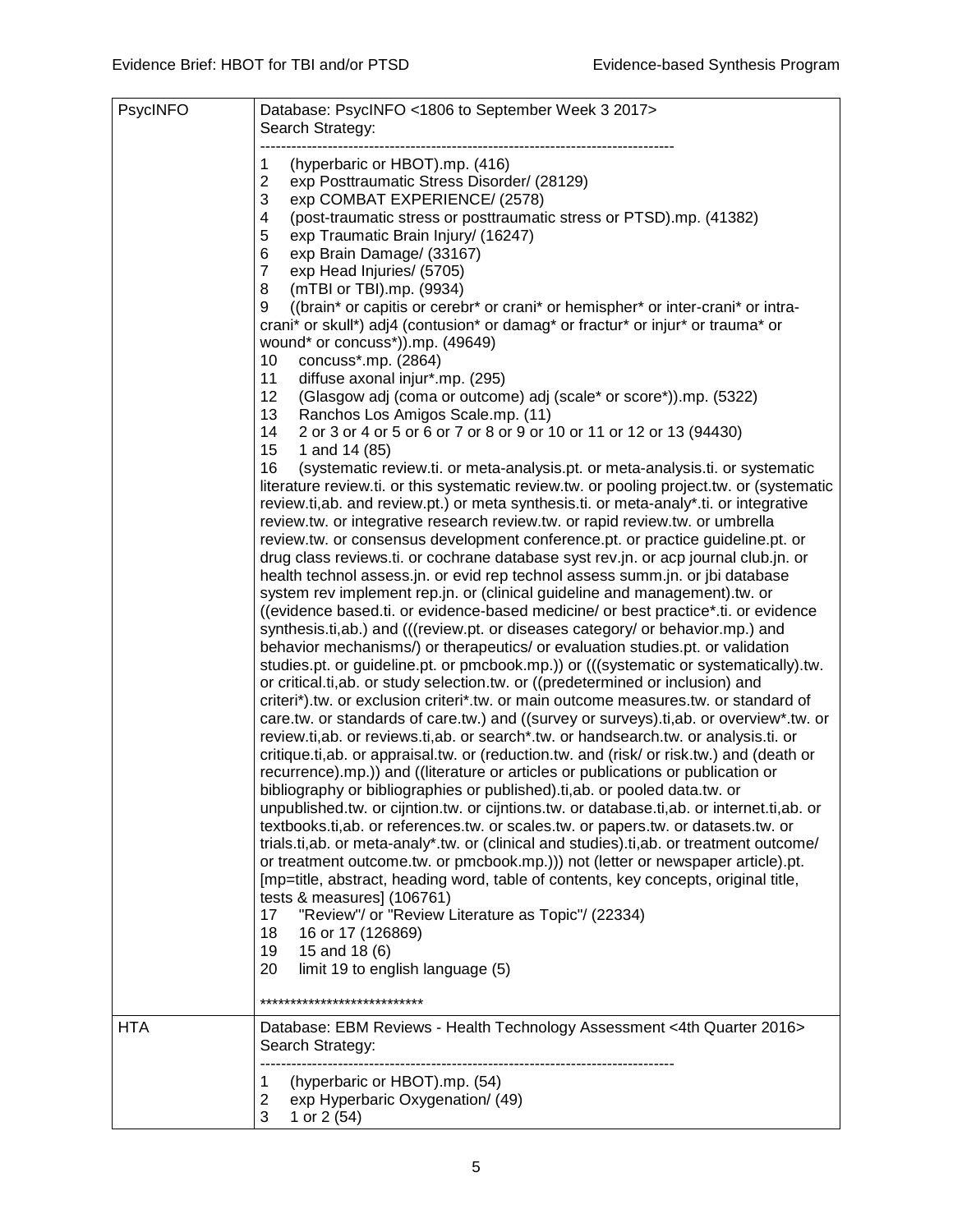|                                                                                                  | 4<br>exp stress disorders, post-traumatic/ (28)<br>exp combat disorders/(2)<br>5<br>6<br>(post-traumatic stress or posttraumatic stress or PTSD).mp. (31)<br>7<br>exp craniocerebral trauma/ (45)<br>exp Glasgow Coma Scale/(1)<br>8<br>exp Glasgow Outcome Scale/ (0)<br>9<br>10<br>(mTBI or TBI).mp. (12)<br>11<br>((brain* or capitis or cerebr* or crani* or hemispher* or inter-crani* or intra-<br>crani* or skull*) adj4 (contusion* or damag* or fractur* or injur* or trauma* or<br>wound* or concuss*)).mp. (78)<br>12<br>concuss*.mp. (5)<br>13<br>diffuse axonal injur*.mp. (0)<br>14<br>(Glasgow adj (coma or outcome) adj (scale* or score*)).mp. (4)<br>15<br>Ranchos Los Amigos Scale.mp. (0)<br>16<br>4 or 5 or 6 or 7 or 8 or 9 or 10 or 11 or 12 or 13 or 14 or 15 (123)<br>17<br>3 and 16 (5)<br>18<br>limit 17 to english language (5)<br>19<br>limit 18 to yr="2012 - Current" (0) |
|--------------------------------------------------------------------------------------------------|----------------------------------------------------------------------------------------------------------------------------------------------------------------------------------------------------------------------------------------------------------------------------------------------------------------------------------------------------------------------------------------------------------------------------------------------------------------------------------------------------------------------------------------------------------------------------------------------------------------------------------------------------------------------------------------------------------------------------------------------------------------------------------------------------------------------------------------------------------------------------------------------------------|
|                                                                                                  | ***************************                                                                                                                                                                                                                                                                                                                                                                                                                                                                                                                                                                                                                                                                                                                                                                                                                                                                              |
| Cochrane<br>Database of<br>Systematic<br>Reviews &<br>Cochrane                                   | Database: EBM Reviews - Cochrane Database of Systematic Reviews < 2005 to<br>September 20, 2017>, EBM Reviews - Cochrane Methodology Register <3rd<br>Quarter 2012><br>Search Strategy:                                                                                                                                                                                                                                                                                                                                                                                                                                                                                                                                                                                                                                                                                                                  |
| Methodology<br>Register                                                                          | (hyperbaric or HBOT).mp. (88)<br>1<br>$\overline{2}$<br>(post-traumatic stress or posttraumatic stress or PTSD).mp. (167)<br>3<br>(mTBI or TBI).mp. (72)<br>((brain* or capitis or cerebr* or crani* or hemispher* or inter-crani* or intra-<br>4<br>crani* or skull*) adj4 (contusion* or damag* or fractur* or injur* or trauma* or<br>wound* or concuss*)).mp. (674)<br>concuss*.mp. (43)<br>5<br>diffuse axonal injur*.mp. (35)<br>6<br>7<br>(Glasgow adj (coma or outcome) adj (scale* or score*)).mp. (112)<br>8<br>Ranchos Los Amigos Scale.mp. (0)<br>2 or 3 or 4 or 5 or 6 or 7 or 8 (880)<br>9<br>10<br>1 and 9 (17)<br>11<br>limit 10 to yr="2012 - Current" (13)<br>**************************                                                                                                                                                                                               |
| Database of<br>Randomized<br><b>Controlled Trials in</b><br><b>Hyperbaric</b><br><b>Medicine</b> | Search: Posttraumatic; post traumatic; PTSD; TBI; brain injury; head injury<br><b>Relevant Results:</b><br>None                                                                                                                                                                                                                                                                                                                                                                                                                                                                                                                                                                                                                                                                                                                                                                                          |
| <b>Systematic</b><br><b>Reviews (Journal)</b>                                                    | Search: hyperbaric; HBOT<br><b>Relevant Results:</b><br>None                                                                                                                                                                                                                                                                                                                                                                                                                                                                                                                                                                                                                                                                                                                                                                                                                                             |

#### **2. Systematic reviews currently under development (forthcoming reviews & protocols) Date Searched: 9/25/17**

| Sources:      | Evidence:                           |
|---------------|-------------------------------------|
| PROSPERO      | http://www.crd.york.ac.uk/PROSPERO/ |
| (SR registry) | Search: Hyperbaric; HBOT            |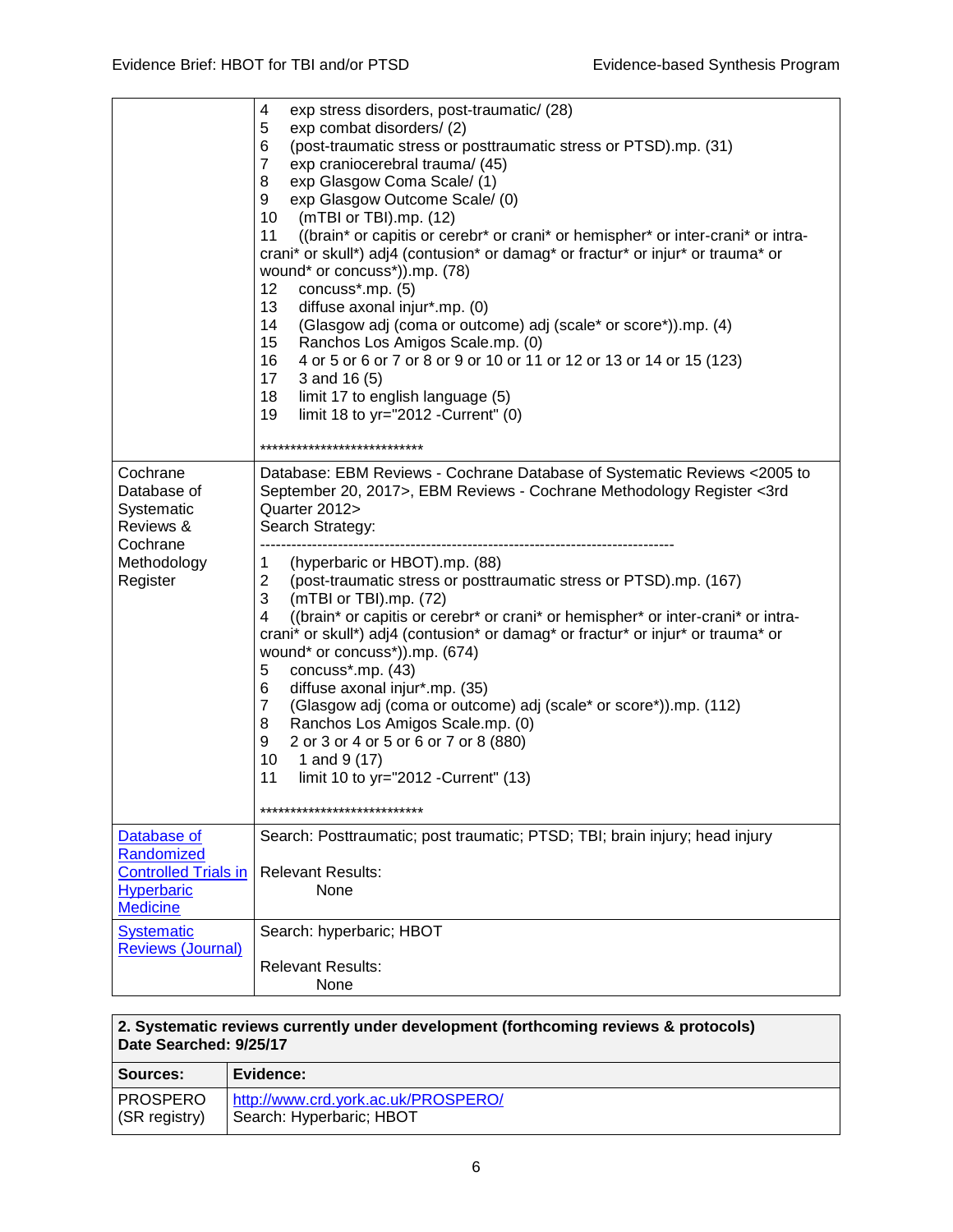|                          | Relevant Results:                                                                                                                                                                                                                                                                                                                                     |
|--------------------------|-------------------------------------------------------------------------------------------------------------------------------------------------------------------------------------------------------------------------------------------------------------------------------------------------------------------------------------------------------|
|                          | Yan Dong. The effect of hyperbaric oxygen therapy on post-concussion syndrome: a<br>systematic review and meta-analysis. PROSPERO 2016:CRD42016032620 Available<br>from http://www.crd.york.ac.uk/PROSPERO/display_record.asp?ID=CRD42016032620                                                                                                       |
|                          | Miloslav Klugar, Ivana Nytra, Sona Bocková, Jitka Klugarová, Zuzana Kelnarová, Jana<br>Marecková. The effectiveness of hyperbaric oxygen therapy on mortality in adults with<br>craniotrauma: a systematic review protocol. PROSPERO 2015:CRD42015016547<br>Available<br>from http://www.crd.york.ac.uk/PROSPERO/display record.asp?ID=CRD42015016547 |
| DoPHER (SR<br>Protocols) | Search: Hyperbaric; HBOT                                                                                                                                                                                                                                                                                                                              |
|                          | <b>Relevant Results:</b><br>None                                                                                                                                                                                                                                                                                                                      |

| <b>3. Current Guidelines</b><br>Date Searched: 9/22/17 |                                                                                                                                                                                                                                                                                         |  |
|--------------------------------------------------------|-----------------------------------------------------------------------------------------------------------------------------------------------------------------------------------------------------------------------------------------------------------------------------------------|--|
| Sources:                                               | Evidence:                                                                                                                                                                                                                                                                               |  |
| <b>VA/DoD Clinical</b><br><b>Practice</b>              | <b>Relevant Results:</b>                                                                                                                                                                                                                                                                |  |
| <b>Guidelines</b>                                      | VA/DoD. (2016). Clinical Practice Guidelines for The Management of Concussion-<br>mild Traumatic Brain Injury (mTBI).                                                                                                                                                                   |  |
|                                                        | VA/DoD. (2017). Clinical Practice Guideline for The Management of Posttraumatic<br>Stress Disorder and Acute Stress Disorder.                                                                                                                                                           |  |
| <b>National Guideline</b><br>Clearinghouse             | Search: hyperbaric; HBOT; traumatic brain injury; TBI; post-traumatic stress<br>syndrome; PTSD                                                                                                                                                                                          |  |
|                                                        | <b>Relevant Results:</b><br>Colorado Division of Workers' Compensation Traumatic Brain Injury Medical<br>Treatment Guidelines (2012)                                                                                                                                                    |  |
| <b>Google Scholar</b>                                  | Search: ""hyperbaric oxygen therapy" guideline; HBOT guideline                                                                                                                                                                                                                          |  |
|                                                        | <b>Relevant Results:</b><br><b>None</b>                                                                                                                                                                                                                                                 |  |
| <b>Epistemonikos</b>                                   | Search: (title: (hyperbaric or HBOT) OR abstract: (hyperbaric or HBOT)) AND<br>(title:(PTSD) OR abstract:(PTSD)) OR (title:(post-traumatic stress) OR<br>abstract:(post-traumatic stress)) OR (title:(TBI) OR abstract:(TBI)) AND (title:(brain<br>injury) OR abstract: (brain injury)) |  |
|                                                        | <b>Relevant Results:</b><br>None                                                                                                                                                                                                                                                        |  |
| <b>TRIP</b>                                            | Search: (hyperbaric or HBOT) AND (post-traumatic stress or PTSD or brain injury<br>or TBI)                                                                                                                                                                                              |  |
|                                                        | <b>Relevant Results:</b><br>None                                                                                                                                                                                                                                                        |  |
| Medline: Guideline<br>Search                           | Database: Ovid MEDLINE(R) <1946 to September Week 2 2017>, Ovid<br>MEDLINE(R) In-Process & Other Non-Indexed Citations <september 2017="" 21,=""><br/>Search Strategy:</september>                                                                                                      |  |
|                                                        | (hyperbaric or HBOT).mp. (16091)<br>1                                                                                                                                                                                                                                                   |  |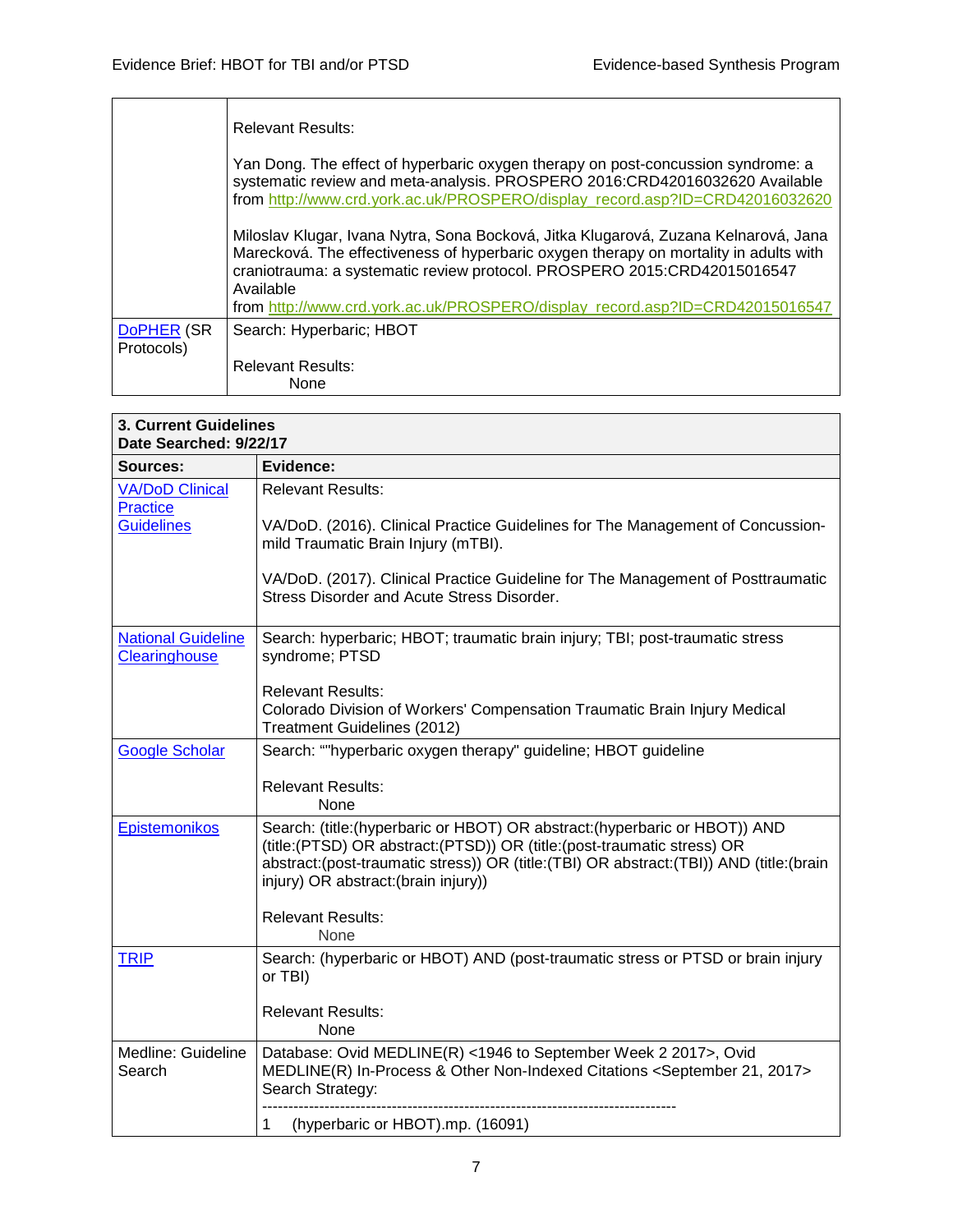|          | $\overline{c}$<br>exp Hyperbaric Oxygenation/ (11284)<br>3<br>1 or 2 (16091)<br>exp stress disorders, post-traumatic/ (27753)<br>4<br>5<br>exp combat disorders/ (2995)<br>(post-traumatic stress or posttraumatic stress or PTSD).mp. (28689)<br>6<br>7<br>exp craniocerebral trauma/ (147504)<br>8<br>exp Glasgow Coma Scale/ (8607)<br>exp Glasgow Outcome Scale/ (1673)<br>9<br>(mTBI or TBI).mp. (20491)<br>10<br>11<br>((brain* or capitis or cerebr* or crani* or hemispher* or inter-crani* or intra-<br>crani* or skull*) adj4 (contusion* or damag* or fractur* or injur* or trauma* or<br>wound* or concuss*)).mp. (161659)<br>concuss*.mp. (9803)<br>12<br>diffuse axonal injur*.mp. (1386)<br>13<br>(Glasgow adj (coma or outcome) adj (scale* or score*)).mp. (16528)<br>14<br>15 <sub>1</sub><br>Ranchos Los Amigos Scale.mp. (2)<br>16<br>4 or 5 or 6 or 7 or 8 or 9 or 10 or 11 or 12 or 13 or 14 or 15 (270057)<br>3 and 16 (684)<br>17<br>18<br>limit 17 to english language (543)<br>19<br>exp Guideline/ (30968)<br>20 guideline*.mp. (381513)<br>21<br>19 or 20 (381513)<br>22<br>18 and 21 (9)<br>*************************** |
|----------|------------------------------------------------------------------------------------------------------------------------------------------------------------------------------------------------------------------------------------------------------------------------------------------------------------------------------------------------------------------------------------------------------------------------------------------------------------------------------------------------------------------------------------------------------------------------------------------------------------------------------------------------------------------------------------------------------------------------------------------------------------------------------------------------------------------------------------------------------------------------------------------------------------------------------------------------------------------------------------------------------------------------------------------------------------------------------------------------------------------------------------------------------|
| UpToDate | Search: Hyperbaric; HBOT<br><b>Relevant Results:</b><br>https://www.uptodate.com/contents/hyperbaric-oxygen-therapy                                                                                                                                                                                                                                                                                                                                                                                                                                                                                                                                                                                                                                                                                                                                                                                                                                                                                                                                                                                                                                  |

| 4. Current primary literature (limited to 2014 forward)<br>Date Searched: 9/25/17 |                                                                                                                                                                                                                                                                                                                                                                                                                                                                                                                                                                                                                                                                                                                                                                                                                                                                                           |
|-----------------------------------------------------------------------------------|-------------------------------------------------------------------------------------------------------------------------------------------------------------------------------------------------------------------------------------------------------------------------------------------------------------------------------------------------------------------------------------------------------------------------------------------------------------------------------------------------------------------------------------------------------------------------------------------------------------------------------------------------------------------------------------------------------------------------------------------------------------------------------------------------------------------------------------------------------------------------------------------|
| Sources:                                                                          | <b>Search Strategy/ Evidence:</b>                                                                                                                                                                                                                                                                                                                                                                                                                                                                                                                                                                                                                                                                                                                                                                                                                                                         |
| Medline                                                                           | Database: Ovid MEDLINE(R) <1946 to September Week 2 2017>, Ovid<br>MEDLINE(R) In-Process & Other Non-Indexed Citations <september 2017="" 22,=""><br/>Search Strategy:</september>                                                                                                                                                                                                                                                                                                                                                                                                                                                                                                                                                                                                                                                                                                        |
|                                                                                   | (hyperbaric or HBOT).mp. (16091)<br>1<br>exp Hyperbaric Oxygenation/ (11284)<br>2<br>3<br>1 or 2 (16091)<br>4<br>exp stress disorders, post-traumatic/ (27753)<br>5<br>exp combat disorders/ (2995)<br>(post-traumatic stress or posttraumatic stress or PTSD).mp. (28693)<br>6<br>$\overline{7}$<br>exp craniocerebral trauma/ (147504)<br>exp Glasgow Coma Scale/ (8607)<br>8<br>exp Glasgow Outcome Scale/ (1673)<br>9<br>10<br>(mTBI or TBI).mp. (20497)<br>11<br>((brain* or capitis or cerebr* or crani* or hemispher* or inter-crani* or intra-<br>crani* or skull*) adj4 (contusion* or damag* or fractur* or injur* or trauma* or<br>wound* or concuss*)).mp. (161682)<br>concuss*.mp. (9804)<br>12 <sup>°</sup><br>diffuse axonal injur*.mp. (1386)<br>13<br>14<br>(Glasgow adj (coma or outcome) adj (scale* or score*)).mp. (16532)<br>15<br>Ranchos Los Amigos Scale.mp. (2) |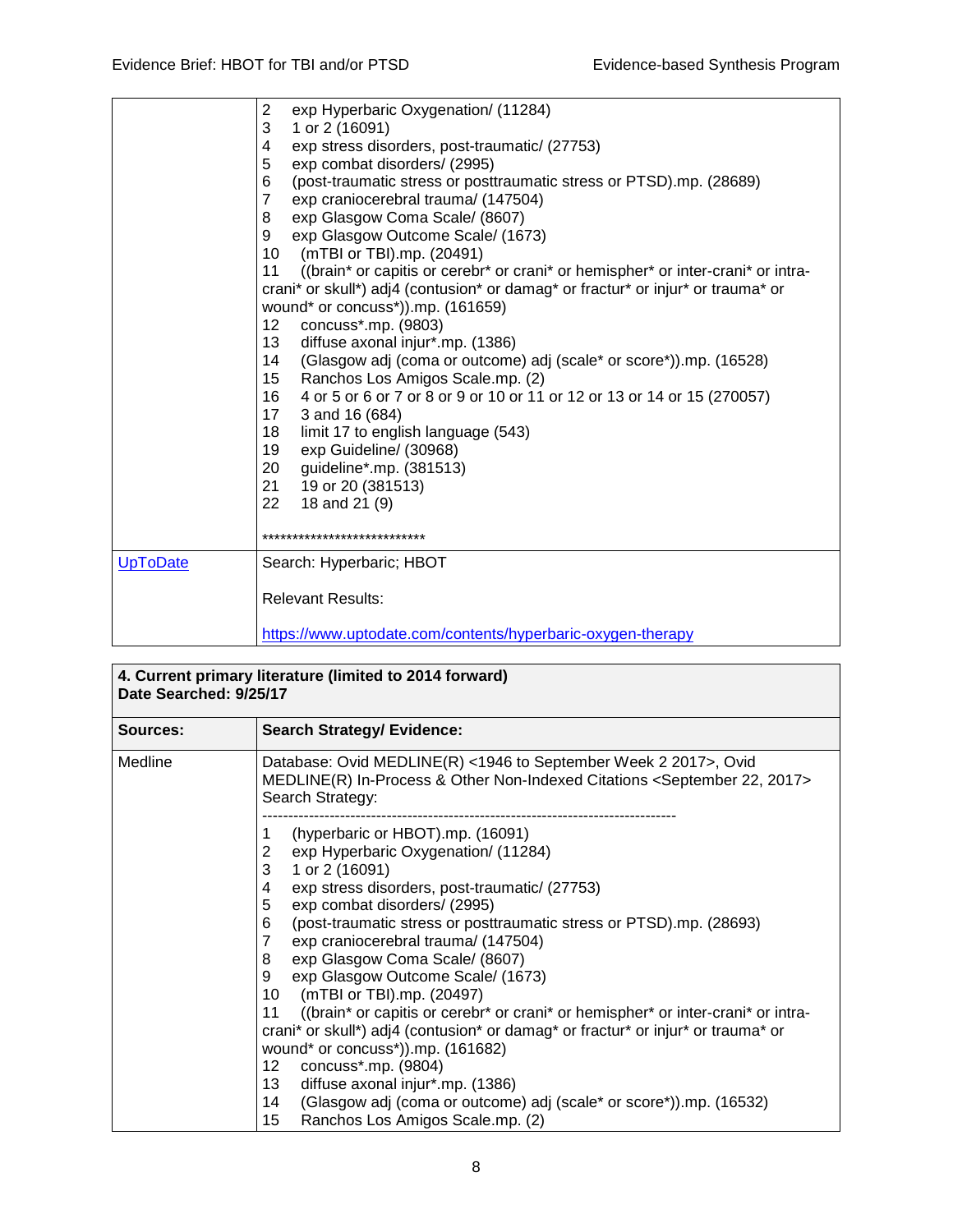|                                  | 16<br>4 or 5 or 6 or 7 or 8 or 9 or 10 or 11 or 12 or 13 or 14 or 15 (270087)<br>17<br>3 and 16 (684)                                                                                                                                                                                                                                                                                                                                                                                                                                                                                                                                                                                                                                                                                                                                                                                                                                                                                                                                                                                                                                                                                                                                                                                           |
|----------------------------------|-------------------------------------------------------------------------------------------------------------------------------------------------------------------------------------------------------------------------------------------------------------------------------------------------------------------------------------------------------------------------------------------------------------------------------------------------------------------------------------------------------------------------------------------------------------------------------------------------------------------------------------------------------------------------------------------------------------------------------------------------------------------------------------------------------------------------------------------------------------------------------------------------------------------------------------------------------------------------------------------------------------------------------------------------------------------------------------------------------------------------------------------------------------------------------------------------------------------------------------------------------------------------------------------------|
|                                  | 18<br>limit 17 to english language (543)                                                                                                                                                                                                                                                                                                                                                                                                                                                                                                                                                                                                                                                                                                                                                                                                                                                                                                                                                                                                                                                                                                                                                                                                                                                        |
|                                  | 19<br>limit 18 to yr="2014 - Current" (151)<br>20<br>remove duplicates from 19 (144)                                                                                                                                                                                                                                                                                                                                                                                                                                                                                                                                                                                                                                                                                                                                                                                                                                                                                                                                                                                                                                                                                                                                                                                                            |
|                                  | ***************************                                                                                                                                                                                                                                                                                                                                                                                                                                                                                                                                                                                                                                                                                                                                                                                                                                                                                                                                                                                                                                                                                                                                                                                                                                                                     |
| Medline: Harms<br>Date searched: | Database: Ovid MEDLINE(R) <1946 to September Week 2 2017>, Ovid<br>MEDLINE(R) In-Process & Other Non-Indexed Citations <september 2017="" 25,=""><br/>Search Strategy:</september>                                                                                                                                                                                                                                                                                                                                                                                                                                                                                                                                                                                                                                                                                                                                                                                                                                                                                                                                                                                                                                                                                                              |
| 9/26/17                          | 1<br>exp Patient Harm/ (103)<br>$\boldsymbol{2}$<br>harm*.mp. (144083)<br>3<br>exp Long Term Adverse Effects/ (265)<br>4<br>adverse effect*.mp. (135692)<br>5<br>1 or 2 or 3 or 4 (276407)<br>6<br>(hyperbaric or HBOT).mp. (16093)<br>$\overline{7}$<br>exp Hyperbaric Oxygenation/ (11284)<br>8<br>6 or 7 (16093)<br>9<br>exp stress disorders, post-traumatic/ (27753)<br>10<br>exp combat disorders/ (2995)<br>11<br>(post-traumatic stress or posttraumatic stress or PTSD).mp. (28708)<br>12<br>exp craniocerebral trauma/ (147504)<br>13<br>exp Glasgow Coma Scale/ (8607)<br>14<br>exp Glasgow Outcome Scale/ (1673)<br>15<br>(mTBI or TBI).mp. (20505)<br>16<br>((brain* or capitis or cerebr* or crani* or hemispher* or inter-crani* or intra-<br>crani* or skull*) adj4 (contusion* or damag* or fractur* or injur* or trauma* or<br>wound* or concuss*)).mp. (161723)<br>concuss*.mp. (9809)<br>17<br>18<br>diffuse axonal injur*.mp. (1387)<br>19<br>(Glasgow adj (coma or outcome) adj (scale* or score*)).mp. (16533)<br>20<br>Ranchos Los Amigos Scale.mp. (2)<br>21<br>9 or 10 or 11 or 12 or 13 or 14 or 15 or 16 or 17 or 18 or 19 or 20 (270148)<br>22<br>8 and 21 (684)<br>23<br>limit 22 to english language (543)<br>24<br>5 and 23 (13)<br>*************************** |
| PsychINFO                        | Database: PsycINFO <1806 to September Week 3 2017><br>Search Strategy:                                                                                                                                                                                                                                                                                                                                                                                                                                                                                                                                                                                                                                                                                                                                                                                                                                                                                                                                                                                                                                                                                                                                                                                                                          |
|                                  | (hyperbaric or HBOT).mp. (416)<br>$\mathbf 1$<br>$\overline{2}$<br>exp Posttraumatic Stress Disorder/ (28129)<br>3<br>exp COMBAT EXPERIENCE/ (2578)<br>4<br>(post-traumatic stress or posttraumatic stress or PTSD).mp. (41382)<br>5<br>exp Traumatic Brain Injury/ (16247)<br>6<br>exp Brain Damage/ (33167)<br>$\overline{7}$<br>exp Head Injuries/ (5705)<br>8<br>(mTBI or TBI).mp. (9934)<br>9<br>((brain* or capitis or cerebr* or crani* or hemispher* or inter-crani* or intra-<br>crani* or skull*) adj4 (contusion* or damag* or fractur* or injur* or trauma* or<br>wound* or concuss*)).mp. (49649)<br>concuss*.mp. (2864)<br>10<br>11<br>diffuse axonal injur*.mp. (295)<br>(Glasgow adj (coma or outcome) adj (scale* or score*)).mp. (5322)<br>12<br>13<br>Ranchos Los Amigos Scale.mp. (11)                                                                                                                                                                                                                                                                                                                                                                                                                                                                                      |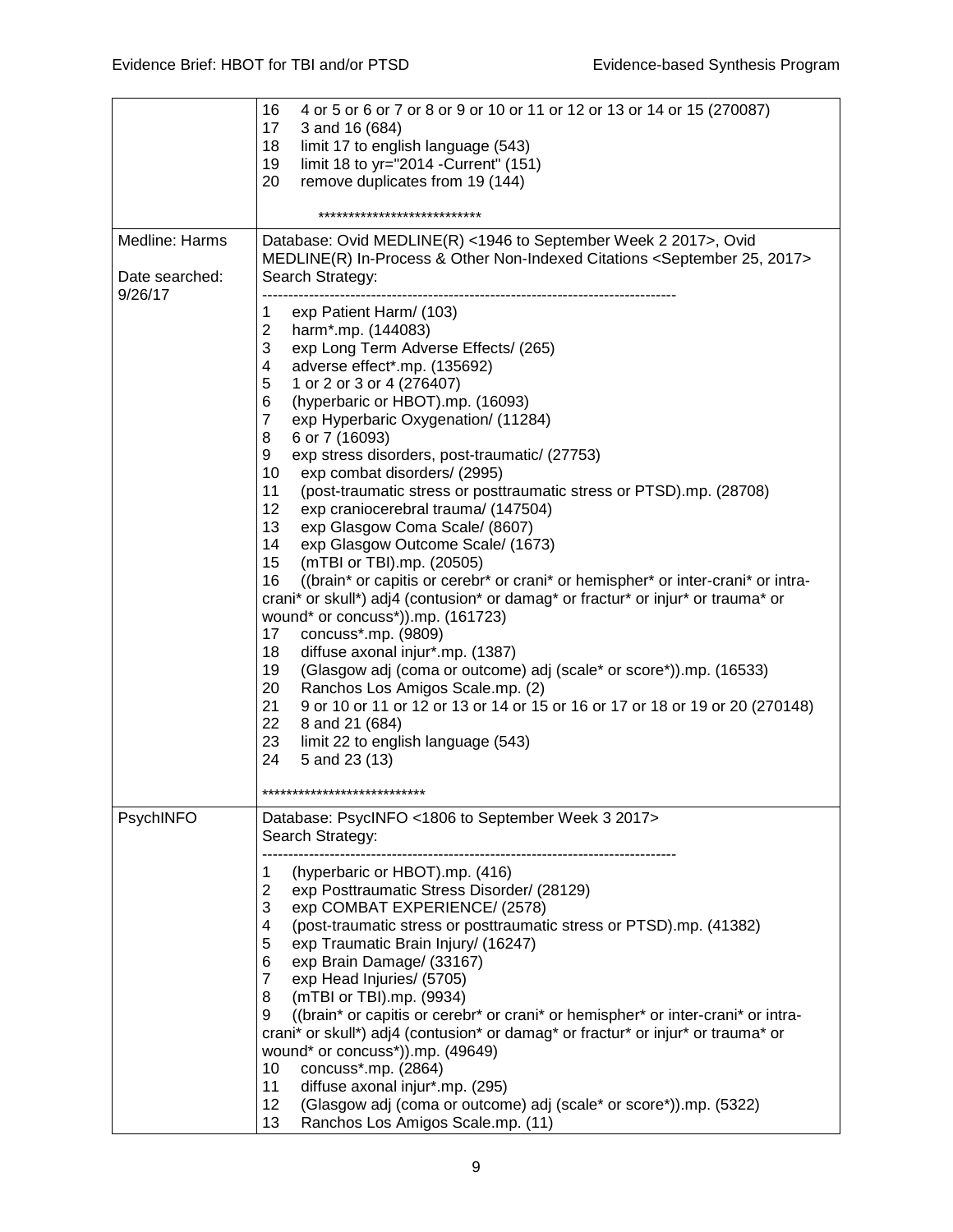|                                                                                                               | 14<br>2 or 3 or 4 or 5 or 6 or 7 or 8 or 9 or 10 or 11 or 12 or 13 (94430)<br>15 <sub>15</sub><br>1 and 14 (85)<br>limit 15 to english language (81)<br>16<br>limit 16 to yr="2014 -Current" (29)<br>17                                         |
|---------------------------------------------------------------------------------------------------------------|-------------------------------------------------------------------------------------------------------------------------------------------------------------------------------------------------------------------------------------------------|
|                                                                                                               | ***************************                                                                                                                                                                                                                     |
| <b>CCRCT</b>                                                                                                  | Database: EBM Reviews - Cochrane Central Register of Controlled Trials < August<br>2017<br>Search Strategy:<br>(hyperbaric or HBOT).mp. (2071)<br>1                                                                                             |
|                                                                                                               | $\mathbf{2}$<br>exp Hyperbaric Oxygenation/ (317)<br>$\ensuremath{\mathsf{3}}$<br>1 or 2 (2071)<br>4<br>exp stress disorders, post-traumatic/ (1231)<br>5<br>exp combat disorders/ (94)                                                         |
|                                                                                                               | 6<br>(post-traumatic stress or posttraumatic stress or PTSD).mp. (2807)<br>$\overline{7}$<br>exp craniocerebral trauma/ (2031)<br>8<br>exp Glasgow Coma Scale/ (389)<br>9<br>exp Glasgow Outcome Scale/ (122)<br>10<br>(mTBI or TBI).mp. (1390) |
|                                                                                                               | ((brain* or capitis or cerebr* or crani* or hemispher* or inter-crani* or intra-<br>11<br>crani* or skull*) adj4 (contusion* or damag* or fractur* or injur* or trauma* or<br>wound* or concuss*)).mp. (5210)<br>concuss*.mp. (311)<br>12       |
|                                                                                                               | 13<br>diffuse axonal injur*.mp. (36)<br>14<br>(Glasgow adj (coma or outcome) adj (scale* or score*)).mp. (1554)<br>15 <sub>15</sub><br>Ranchos Los Amigos Scale.mp. (0)                                                                         |
|                                                                                                               | 16<br>4 or 5 or 6 or 7 or 8 or 9 or 10 or 11 or 12 or 13 or 14 or 15 (9822)<br>17 <sup>2</sup><br>3 and 16 (65)<br>18<br>limit 17 to english language (37)<br>19<br>limit 18 to yr="2014 - Current" (18)<br>20                                  |
|                                                                                                               | remove duplicates from 19 (18)<br>***************************                                                                                                                                                                                   |
| <b>Google Scholar</b>                                                                                         | Search: Hyperbaric; HBOT                                                                                                                                                                                                                        |
|                                                                                                               | <b>Relevant Results:</b>                                                                                                                                                                                                                        |
|                                                                                                               | Hexdall, E., Brave, R., Kraft, K., & Siewers, J. (2016). Diving deep into hyperbaric<br>oxygen therapy. Nursing, 46(10), 28.                                                                                                                    |
| Pedro                                                                                                         | Search: Hyperbaric; HBOT (limited to 2012 forward due to potential for systematic<br>review results)                                                                                                                                            |
|                                                                                                               | <b>Relevant Results:</b><br>None                                                                                                                                                                                                                |
| <b>PILOTS</b>                                                                                                 | Search: hyperbaric* OR HBOT (limited to 2012 forward due to potential for<br>systematic review results)                                                                                                                                         |
|                                                                                                               | <b>Relevant Results:</b><br>None                                                                                                                                                                                                                |
| <b>The Database of</b><br>Randomised<br><b>Controlled Trials in</b><br><b>Diving and</b><br><b>Hyperbaric</b> | <b>Relevant Results:</b><br>None previously uncaptured                                                                                                                                                                                          |
| <b>Medicine</b>                                                                                               |                                                                                                                                                                                                                                                 |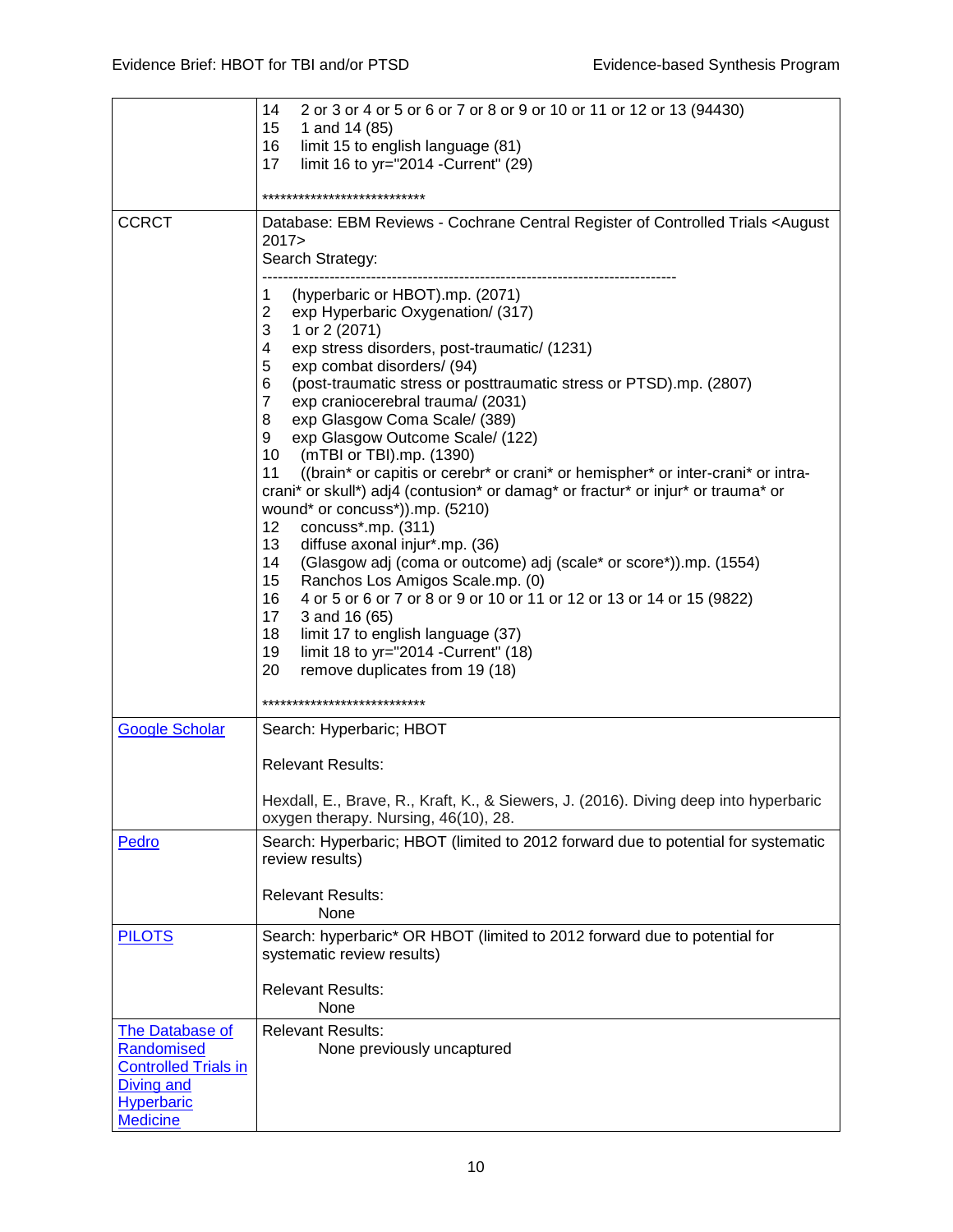┑

| <u>. Filmaly includic currently under development from louning studies &amp; protocols (</u><br>Date Searched: 9/26/17 |                                                                                                                                                        |
|------------------------------------------------------------------------------------------------------------------------|--------------------------------------------------------------------------------------------------------------------------------------------------------|
| Sources:                                                                                                               | <b>Search Strategy/ Evidence:</b>                                                                                                                      |
| Clinicaltrials.gov                                                                                                     | Search: Hyperbaric or HBOT                                                                                                                             |
|                                                                                                                        | <b>Relevant Results:</b>                                                                                                                               |
|                                                                                                                        | NCT01611194 (Completed, outcome results not yet published)                                                                                             |
|                                                                                                                        | NCT01847755 (Currently recruiting)                                                                                                                     |
|                                                                                                                        | NCT02089594 (Currently recruiting)                                                                                                                     |
|                                                                                                                        | NCT00594503 (Currently recruiting)<br>NCT02407028 (Not yet recruiting)                                                                                 |
|                                                                                                                        | NCT01105962 (Terminated)                                                                                                                               |
| <b>UK Clinical Trials</b>                                                                                              | Search: Hyperbaric; HBOT                                                                                                                               |
| <b>Gateway</b>                                                                                                         | Relevant results:                                                                                                                                      |
|                                                                                                                        | None                                                                                                                                                   |
| <b>WHO</b> International<br><b>Clinical Trials</b>                                                                     | Search: Hyperbaric or HBOT                                                                                                                             |
| <b>Registry Platform</b>                                                                                               | Relevant results:                                                                                                                                      |
|                                                                                                                        | Magnetic resonance imaging study of hyperbaric oxygen treatment on cognitive<br>dysfunction after traumatic brain injury (Currently recruiting, China) |

| 6. Advocacy Groups (HBOT, PTSD, and TBI)<br>Date Searched: 9/22/17 |                                         |  |
|--------------------------------------------------------------------|-----------------------------------------|--|
| Sources:                                                           | <b>Search Strategy/ Evidence:</b>       |  |
| <b>Brain Injury</b><br><b>Association of</b>                       | Search: hyperbaric; HBOT                |  |
| America                                                            | <b>Relevant Results:</b><br><b>None</b> |  |
| <b>Kesssler</b><br><b>Foundation</b>                               | Search: hyperbaric; HBOT                |  |
|                                                                    | <b>Relevant Results:</b><br><b>None</b> |  |
| <b>Concussion</b><br><b>Legacy Foundation</b>                      | Search: hyperbaric; HBOT                |  |
|                                                                    | <b>Relevant Results:</b><br>None        |  |
| <b>San Diego Brain</b><br><b>Injury Foundation</b>                 | Search: hyperbaric; HBOT                |  |
|                                                                    | <b>Relevant Results:</b><br>None        |  |
| Neuro-Laser<br><b>Foundation</b>                                   | <b>Relevant Results:</b><br>None        |  |
| <b>PTSD Foundation</b><br>of America                               | <b>Relevant Results:</b><br>None        |  |

# **5. Primary literature currently under development (forthcoming studies & protocols)**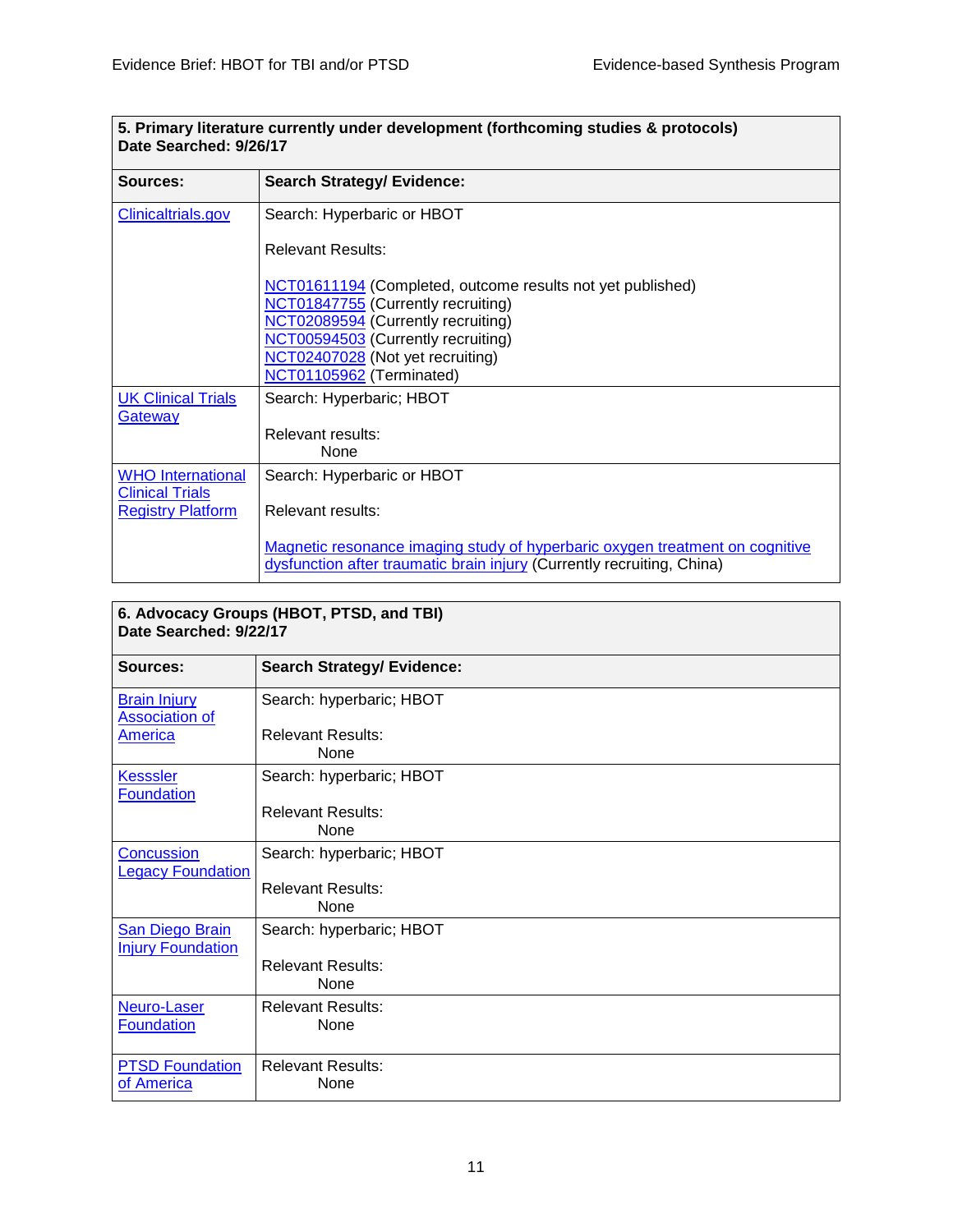| <b>National Center for</b><br><b>PTSD</b>                                        | Search: hyperbaric; HBOT                            |
|----------------------------------------------------------------------------------|-----------------------------------------------------|
|                                                                                  | <b>Relevant Results:</b><br>None                    |
| The official website<br>of the Military                                          | Search: hyperbaric; HBOT                            |
| Health System and<br>the Defense                                                 | <b>Relevant Results:</b>                            |
| <b>Health Agency</b>                                                             | HR 3326 5.2.2011                                    |
| <b>PTSD Alliance</b>                                                             | <b>Relevant Results:</b><br>None                    |
| <b>International</b><br><b>Hyperbaric</b><br><b>Medical</b><br><b>Foundation</b> | <b>Relevant Results:</b><br>None                    |
| International<br><b>Hyperbaric</b><br><b>Medical</b><br><b>Association</b>       | <b>Relevant Results:</b><br>None                    |
| <b>HBOT2017</b><br><b>Conference &amp;</b><br><u>Expo</u>                        | <b>Relevant Results:</b><br>None                    |
| <b>HBOT.com</b>                                                                  | <b>Relevant Results:</b><br>None                    |
| <b>HBOT</b> for Vets                                                             | <b>Relevant Results:</b><br>None                    |
| <b>HBOT</b> in Wound<br><b>Care</b>                                              | <b>Relevant Results:</b><br>None                    |
| <b>Undersea &amp;</b><br><b>Hyperbaric</b><br><b>Medical Society</b>             | https://www.uhms.org/resources/hbo-indications.html |
| <b>Free The Chamber</b>                                                          | <b>Relevant Results:</b><br>None                    |
| <b>Holistic Hyperbaric</b>                                                       | <b>Relevant Results:</b><br>None                    |
| <b>Harch Hyperbarics</b><br><b>Media</b>                                         | <b>Relevant Results:</b><br>None                    |
| <b>Hyperbaric Link</b>                                                           | <b>Relevant Results:</b><br>None                    |
| <b>The American</b><br>Legion                                                    | <b>Relevant Results:</b><br>None                    |
| <b>Treat Now</b>                                                                 | <b>Relevant Results:</b><br>None                    |

| 7. Update Search<br>Date Searched: 1/4/18 |                                   |  |
|-------------------------------------------|-----------------------------------|--|
| <b>Sources:</b>                           | <b>Search Strategy/ Evidence:</b> |  |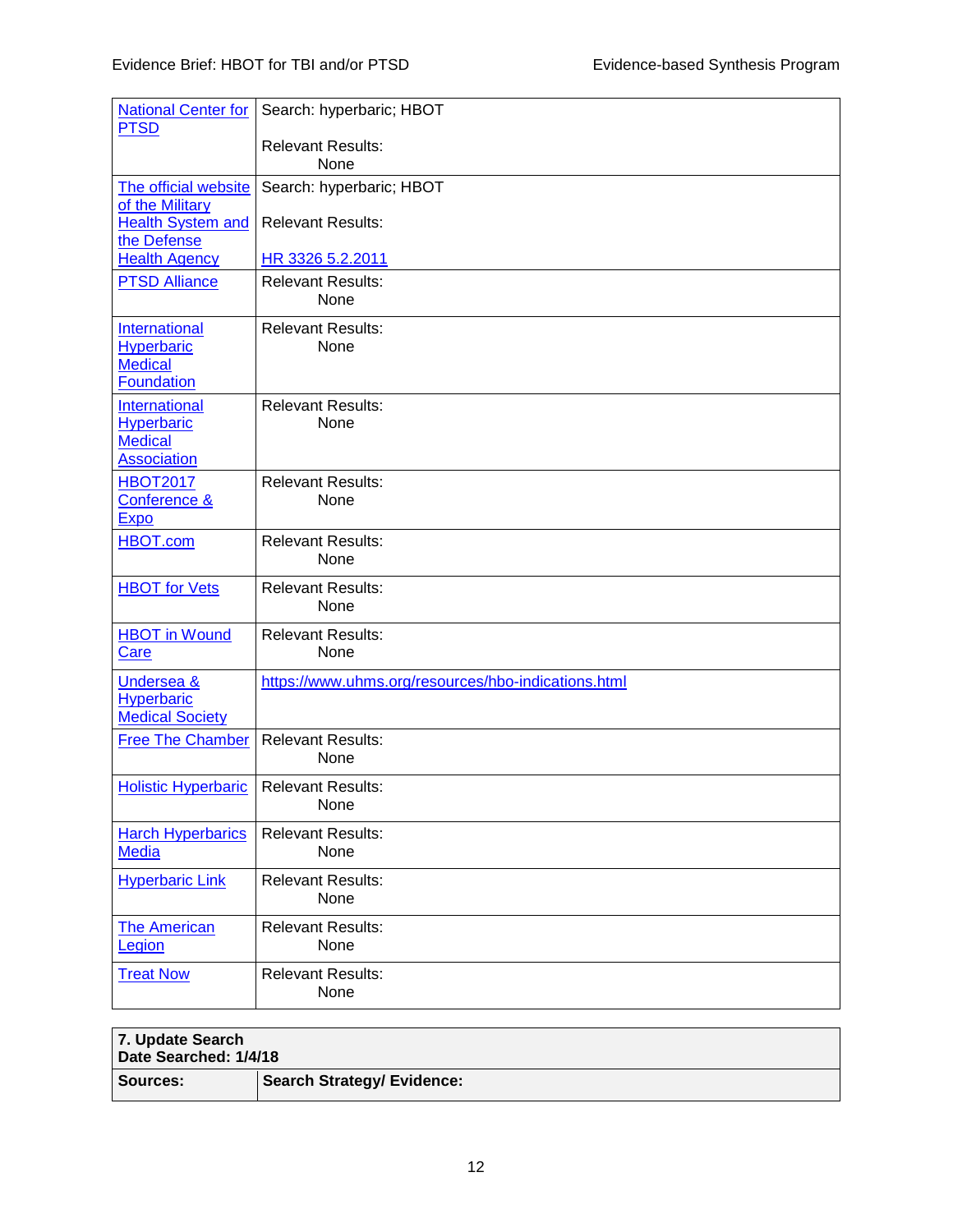| Medline   | Database: Ovid MEDLINE(R) <1946 to December Week 4 2017>, Ovid<br>MEDLINE(R) In-Process & Other Non-Indexed Citations < January 03, 2018><br>Search Strategy:                                                                                                                                                                                                                                                                                                                                                                                                                                                                                                                                                                                                                                                                                                                                                                                                                                                                                                                                                                         |
|-----------|---------------------------------------------------------------------------------------------------------------------------------------------------------------------------------------------------------------------------------------------------------------------------------------------------------------------------------------------------------------------------------------------------------------------------------------------------------------------------------------------------------------------------------------------------------------------------------------------------------------------------------------------------------------------------------------------------------------------------------------------------------------------------------------------------------------------------------------------------------------------------------------------------------------------------------------------------------------------------------------------------------------------------------------------------------------------------------------------------------------------------------------|
|           | (hyperbaric or HBOT).mp. (16753)<br>1<br>$\overline{2}$<br>exp Hyperbaric Oxygenation/ (11750)<br>3<br>1 or 2 (16753)<br>4<br>exp stress disorders, post-traumatic/ (29627)<br>5<br>exp combat disorders/ (3096)<br>6<br>(post-traumatic stress or posttraumatic stress or PTSD).mp. (30638)<br>$\overline{7}$<br>exp craniocerebral trauma/ (155026)<br>8<br>exp Glasgow Coma Scale/ (9337)<br>9<br>exp Glasgow Outcome Scale/ (1913)<br>10<br>(mTBI or TBI).mp. (21919)<br>11<br>((brain* or capitis or cerebr* or crani* or hemispher* or inter-crani* or intra-<br>crani* or skull*) adj4 (contusion* or damag* or fractur* or injur* or trauma* or<br>wound* or concuss*)).mp. (171008)<br>12<br>concuss*.mp. (10439)<br>13<br>diffuse axonal injur*.mp. (1489)<br>(Glasgow adj (coma or outcome) adj (scale* or score*)).mp. (17960)<br>14<br>15<br>Ranchos Los Amigos Scale.mp. (2)<br>16<br>4 or 5 or 6 or 7 or 8 or 9 or 10 or 11 or 12 or 13 or 14 or 15 (285478)<br>17<br>3 and 16 (718)<br>18<br>limit 17 to english language (575)<br>19<br>limit 18 to yr="2017 - Current" (27)<br>20<br>remove duplicates from 19 (26) |
|           | ***************************                                                                                                                                                                                                                                                                                                                                                                                                                                                                                                                                                                                                                                                                                                                                                                                                                                                                                                                                                                                                                                                                                                           |
|           | <b>Relevant Results:</b><br>None                                                                                                                                                                                                                                                                                                                                                                                                                                                                                                                                                                                                                                                                                                                                                                                                                                                                                                                                                                                                                                                                                                      |
| PsychINFO | Database: PsycINFO <1806 to December Week 4 2017><br>Search Strategy:                                                                                                                                                                                                                                                                                                                                                                                                                                                                                                                                                                                                                                                                                                                                                                                                                                                                                                                                                                                                                                                                 |
|           | 1<br>(hyperbaric or HBOT).mp. (423)<br>$\overline{2}$<br>exp Posttraumatic Stress Disorder/ (28560)<br>3<br>exp COMBAT EXPERIENCE/ (2604)<br>4<br>(post-traumatic stress or posttraumatic stress or PTSD).mp. (42204)<br>5<br>exp Traumatic Brain Injury/ (16636)<br>6<br>exp Brain Damage/ (33600)<br>7<br>exp Head Injuries/ (5772)<br>8<br>(mTBI or TBI).mp. (10195)<br>((brain* or capitis or cerebr* or crani* or hemispher* or inter-crani* or intra-<br>9<br>crani* or skull*) adj4 (contusion* or damag* or fractur* or injur* or trauma* or<br>wound* or concuss*)).mp. (50355)<br>concuss*.mp. (2979)<br>10<br>11<br>diffuse axonal injur*.mp. (305)<br>12<br>(Glasgow adj (coma or outcome) adj (scale* or score*)).mp. (5435)<br>13<br>Ranchos Los Amigos Scale.mp. (11)<br>2 or 3 or 4 or 5 or 6 or 7 or 8 or 9 or 10 or 11 or 12 or 13 (95998)<br>14<br>15<br>1 and 14 (88)<br>16<br>limit 15 to english language (84)<br>17<br>limit 16 to yr="2017 - Current" (8)<br>*************************                                                                                                                        |
|           | <b>Relevant Results:</b><br>None                                                                                                                                                                                                                                                                                                                                                                                                                                                                                                                                                                                                                                                                                                                                                                                                                                                                                                                                                                                                                                                                                                      |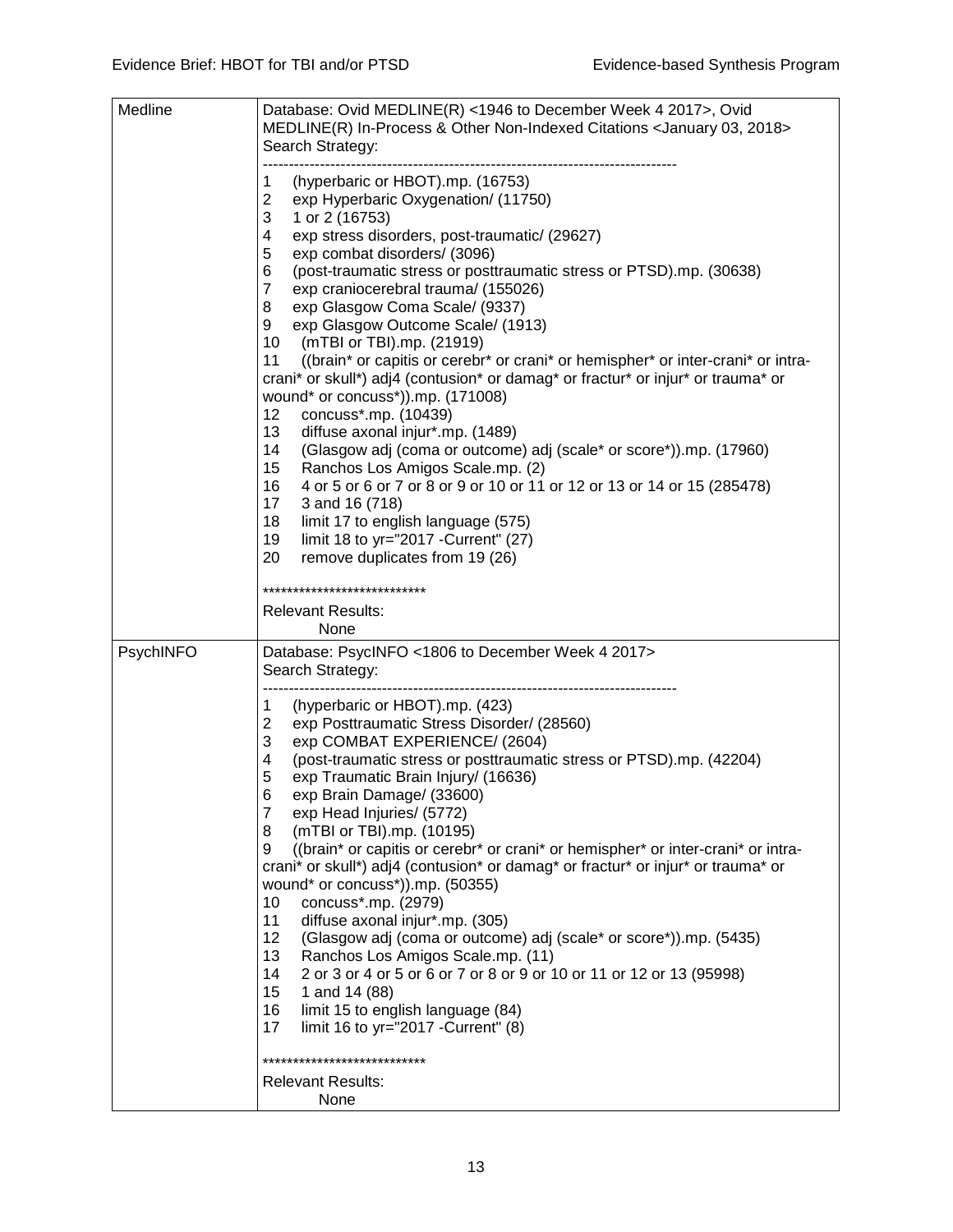| <b>CCRCT</b>                                                                                     | Database: EBM Reviews - Cochrane Central Register of Controlled Trials<br><november 2017=""><br/>Search Strategy:</november>                                                                                                                                                                                                                                                                                                                                                                                                                                                                                                                                                                                                                                                                                                                                                                                                                                                                                                                                                                                                                      |
|--------------------------------------------------------------------------------------------------|---------------------------------------------------------------------------------------------------------------------------------------------------------------------------------------------------------------------------------------------------------------------------------------------------------------------------------------------------------------------------------------------------------------------------------------------------------------------------------------------------------------------------------------------------------------------------------------------------------------------------------------------------------------------------------------------------------------------------------------------------------------------------------------------------------------------------------------------------------------------------------------------------------------------------------------------------------------------------------------------------------------------------------------------------------------------------------------------------------------------------------------------------|
|                                                                                                  | (hyperbaric or HBOT).mp. (2096)<br>1<br>$\overline{2}$<br>exp Hyperbaric Oxygenation/ (317)<br>3<br>1 or 2 (2096)<br>$\overline{\mathcal{A}}$<br>exp stress disorders, post-traumatic/ (1269)<br>5<br>exp combat disorders/ (96)<br>6<br>(post-traumatic stress or posttraumatic stress or PTSD).mp. (2919)<br>$\overline{7}$<br>exp craniocerebral trauma/ (2057)<br>8<br>exp Glasgow Coma Scale/ (397)<br>9<br>exp Glasgow Outcome Scale/ (124)<br>10<br>(mTBI or TBI).mp. (1472)<br>((brain* or capitis or cerebr* or crani* or hemispher* or inter-crani* or intra-<br>11<br>crani* or skull*) adj4 (contusion* or damag* or fractur* or injur* or trauma* or<br>wound* or concuss*)).mp. (5408)<br>concuss*.mp. (328)<br>12<br>13<br>diffuse axonal injur*.mp. (39)<br>14<br>(Glasgow adj (coma or outcome) adj (scale* or score*)).mp. (1608)<br>15 <sub>15</sub><br>Ranchos Los Amigos Scale.mp. (0)<br>16<br>4 or 5 or 6 or 7 or 8 or 9 or 10 or 11 or 12 or 13 or 14 or 15 (10162)<br>17<br>3 and 16 (66)<br>18<br>limit 17 to english language (38)<br>limit 18 to yr="2017 - Current" (5)<br>19<br>20<br>remove duplicates from 19 (5) |
|                                                                                                  | **************************                                                                                                                                                                                                                                                                                                                                                                                                                                                                                                                                                                                                                                                                                                                                                                                                                                                                                                                                                                                                                                                                                                                        |
|                                                                                                  | <b>Relevant Results:</b><br>None                                                                                                                                                                                                                                                                                                                                                                                                                                                                                                                                                                                                                                                                                                                                                                                                                                                                                                                                                                                                                                                                                                                  |
| Database of<br>Randomized<br><b>Controlled Trials in</b><br><b>Hyperbaric</b><br><b>Medicine</b> | Search: Posttraumatic; post traumatic; PTSD; TBI; brain injury; head injury<br><b>Relevant Results:</b><br>None                                                                                                                                                                                                                                                                                                                                                                                                                                                                                                                                                                                                                                                                                                                                                                                                                                                                                                                                                                                                                                   |
| Pedro                                                                                            | Search: Hyperbaric; HBOT (limited to 2012 forward due to potential for systematic<br>review results)                                                                                                                                                                                                                                                                                                                                                                                                                                                                                                                                                                                                                                                                                                                                                                                                                                                                                                                                                                                                                                              |
|                                                                                                  | <b>Relevant Results:</b><br>None                                                                                                                                                                                                                                                                                                                                                                                                                                                                                                                                                                                                                                                                                                                                                                                                                                                                                                                                                                                                                                                                                                                  |
| <b>PILOTS</b>                                                                                    | Search: hyperbaric* OR HBOT (limited to 2012 forward due to potential for<br>systematic review results)                                                                                                                                                                                                                                                                                                                                                                                                                                                                                                                                                                                                                                                                                                                                                                                                                                                                                                                                                                                                                                           |
|                                                                                                  | <b>Relevant Results:</b><br>None                                                                                                                                                                                                                                                                                                                                                                                                                                                                                                                                                                                                                                                                                                                                                                                                                                                                                                                                                                                                                                                                                                                  |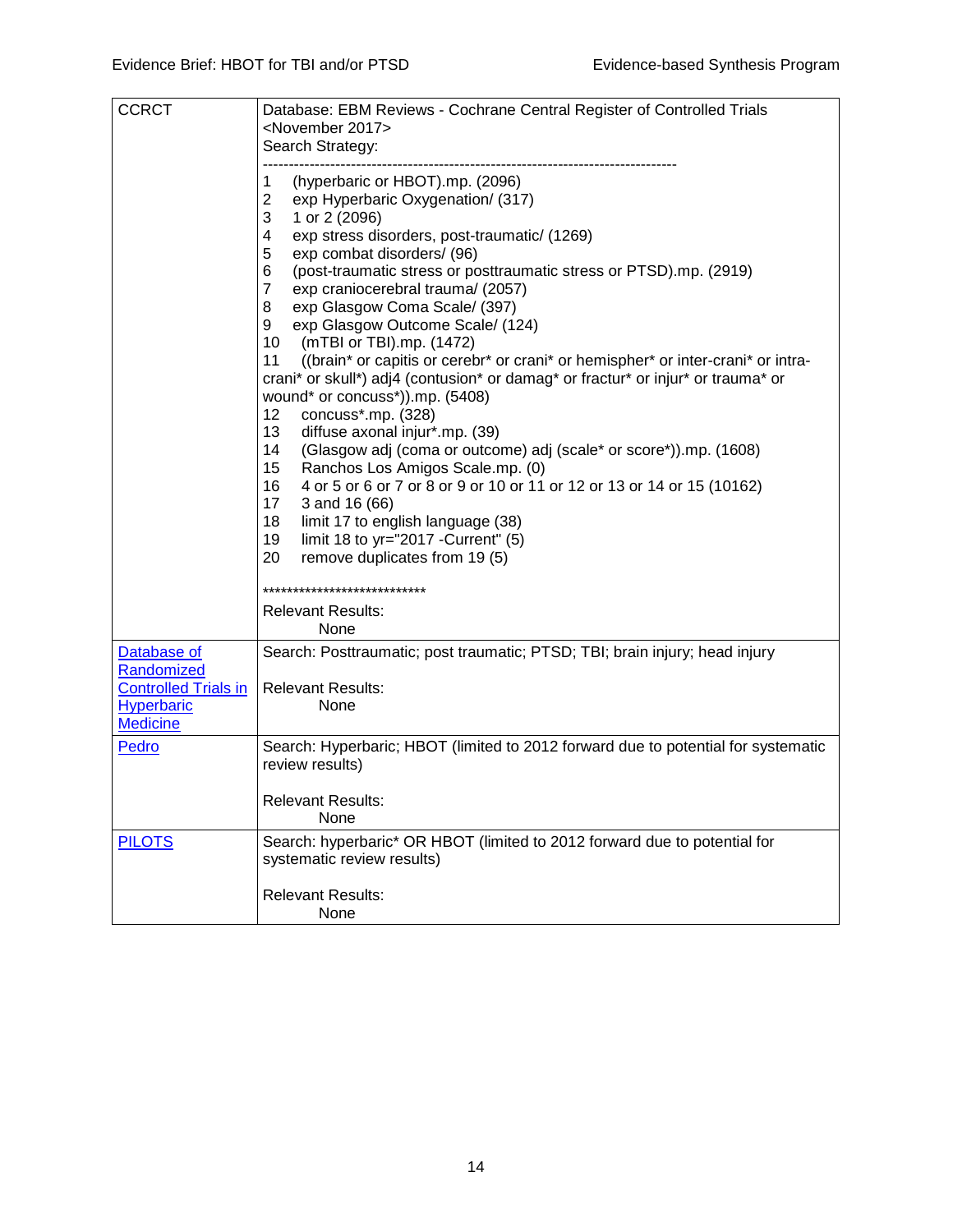# <span id="page-16-0"></span>**APPENDIX D: LIST OF EXCLUDED STUDIES**

Exclude reasons: 1=Ineligible population, 2=Ineligible intervention, 3=Ineligible comparator, 4=Intermediate outcome (*ie*, stem cell markers, angiogenesis), 5=Ineligible timing, 6=Ineligible study design, 7=Ineligible publication type, 8=Outdated or unclear or high risk of bias SR, 9=Non-English language, 10=Critique or rebuttal of paper, 11=Unable to locate full-text, B=Background, G=Guidelines

| #               | <b>Citation</b>                                                                                                                                                                                                                                                                                                                                                                                                                                      | <b>Exclude</b> |
|-----------------|------------------------------------------------------------------------------------------------------------------------------------------------------------------------------------------------------------------------------------------------------------------------------------------------------------------------------------------------------------------------------------------------------------------------------------------------------|----------------|
|                 |                                                                                                                                                                                                                                                                                                                                                                                                                                                      | reason         |
| 1               | Report to Congress on the Use of Hyperbaric Oxygen for Medical Care and Research<br>in Response to H.R. 3326, the Department of Defense Appropriations Act for Fiscal<br>Year 2010, 2011.                                                                                                                                                                                                                                                            | B              |
|                 | 2 Adamides AA, Winter CD, Lewis PM, Cooper DJ, Kossmann T, Rosenfeld JV. Current<br>controversies in the management of patients with severe traumatic brain injury. ANZ<br>Journal of Surgery. 2006;76(3):163-174.                                                                                                                                                                                                                                   | E7             |
|                 | 3 Adams E. Hyperbaric Oxygen Therapy for Traumatic Brain Injury and Post Traumatic<br>Stress Disorder. VA Technology Assessment Program. 2010.                                                                                                                                                                                                                                                                                                       | B              |
| 4               | Algattas H, Huang JH. Traumatic Brain Injury pathophysiology and treatments: early,<br>intermediate, and late phases post-injury. International Journal of Molecular Sciences.<br>2013;15(1):309-341.                                                                                                                                                                                                                                                | E7             |
| 5               | Algattas H, Huang JH. Neurotrauma and Repair Research: Traumatic Brain Injury (TBI)<br>and its Treatments. Biomedical Engineering & Computational Biology. 2013;5:51-56.                                                                                                                                                                                                                                                                             | B              |
| 6               | Alternative Therapy Evaluation Committee for the Insurance Corporation of British C. A<br>review of the scientific evidence on the treatment of traumatic brain injuries and strokes<br>with hyperbaric oxygen. Brain Injury. 2003;17(3):225-236.                                                                                                                                                                                                    | E <sub>8</sub> |
| $\overline{7}$  | Bennett MH. Hyperbaric medicine and the placebo effect. Diving & Hyperbaric<br>Medicine. 2014;44(4):235-240.                                                                                                                                                                                                                                                                                                                                         | В              |
| 8               | Bennett MH, Trytko B, Jonker B. Hyperbaric oxygen therapy for the adjunctive<br>treatment of traumatic brain injury. Cochrane Database of Systematic Reviews.<br>2004(4):CD004609.                                                                                                                                                                                                                                                                   | E <sub>8</sub> |
| 9               | Beynon C, Kiening KL, Orakcioglu B, Unterberg AW, Sakowitz OW. Brain tissue<br>oxygen monitoring and hyperoxic treatment in patients with traumatic brain injury.<br>Journal of Neurotrauma. 2012;29(12):2109-2123.                                                                                                                                                                                                                                  | E7             |
| 10              | Brenner L, Bahraini N, Forster J. Neuropsychological outcomes from a Phase II,<br>randomized, sham-controlled trial hyperbaric oxygen for post-concussion syndrome.<br>Brain injury. 2017;Conference: 12th world congress on brain injury of the international<br>brain injury association. United states. 31(6-7):805.                                                                                                                              | E7             |
| 11              | Brenner L, Bahraini N, Weaver L, et al. Effects of hyperbaric oxygen on symptoms and<br>quality-of-life among US Military service members with persistent post-concussion<br>symptoms: a randomized, double-blind, sham-controlled trial. Brain injury.<br>2016;Conference: 11th world congress on brain injury of the international brain injury<br>association. Netherlands. Conference start:. 20160302. Conference end: 20160305<br>30(5-6):729. | E7             |
| 12 <sub>1</sub> | Canadian Agency for Drugs and Technologies in Health (CADTH). Hyperbaric oxygen<br>therapy for adults with mental illness: a review of the clinical effectiveness. Rapid<br>Response. 2014.                                                                                                                                                                                                                                                          | E <sub>8</sub> |
| 13              | Carney N, Totten AM, O'reilly C, et al. Guidelines for the management of severe<br>traumatic brain injury. Neurosurgery. 2017;80(1):6-15.                                                                                                                                                                                                                                                                                                            | G              |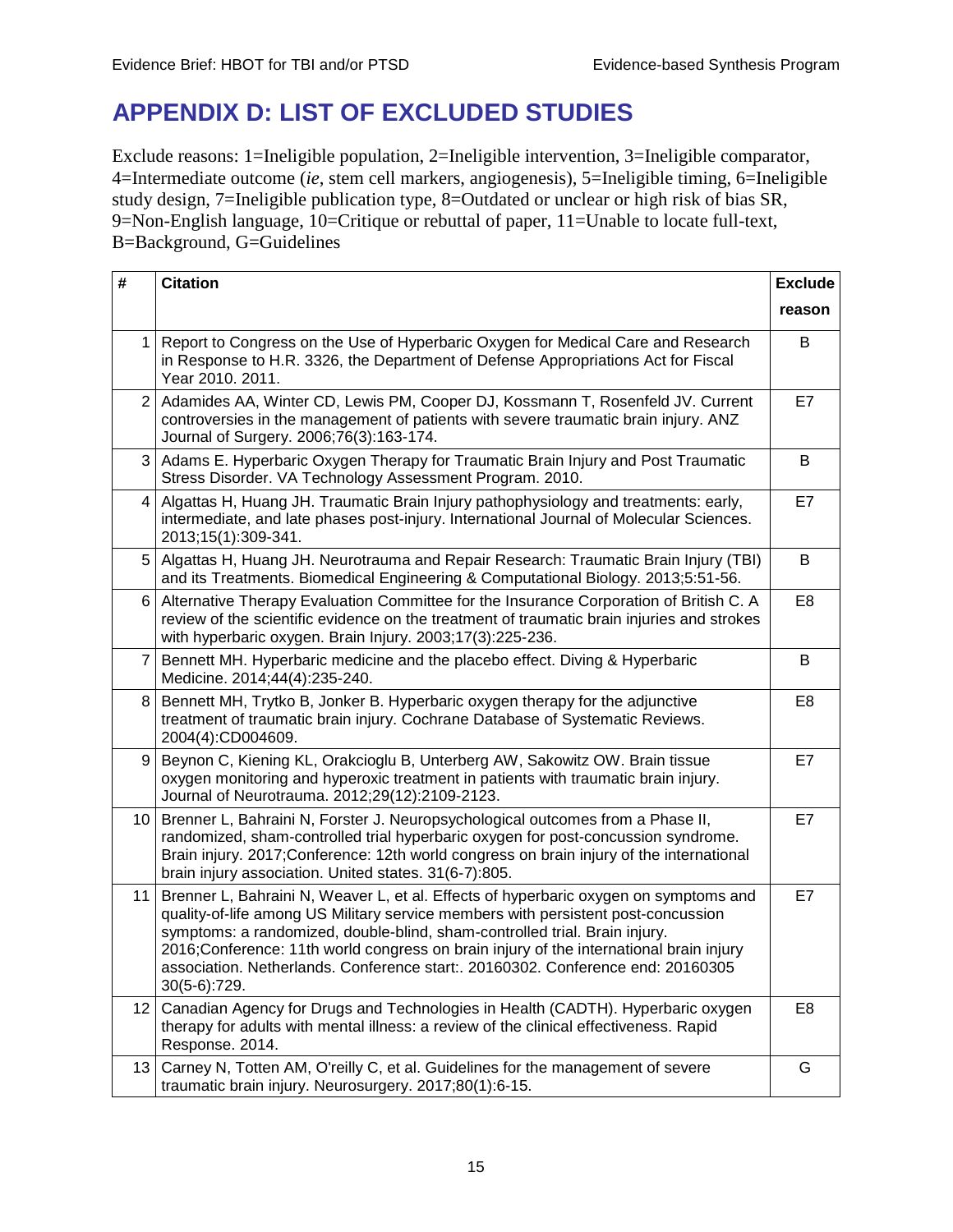| #               | <b>Citation</b>                                                                                                                                                                                                                                                     | <b>Exclude</b> |
|-----------------|---------------------------------------------------------------------------------------------------------------------------------------------------------------------------------------------------------------------------------------------------------------------|----------------|
|                 |                                                                                                                                                                                                                                                                     | reason         |
|                 | 14   Churchill S, Miller RS, Deru K, Wilson SH, Weaver LK. Simple and Procedural Reaction<br>Time for Mild Traumatic Brain Injury in a Hyperbaric Oxygen Clinical Trial. Military<br>Medicine. 2016;181(5 Suppl):40-44.                                             | E4             |
| 15              | Colorado Division of Workers' Compensation. Traumatic Brain Injury Medical Treatment<br>Guidelines. 2012.                                                                                                                                                           | G              |
| 16              | Cossu G. Therapeutic options to enhance coma arousal after traumatic brain injury:<br>state of the art of current treatments to improve coma recovery. British Journal of<br>Neurosurgery. 2014;28(2):187-198.                                                      | E4             |
| 17              | ECRI Institute. Hyperbaric Oxygen Therapy for Postconcussion Syndrome. 2016.                                                                                                                                                                                        | E8             |
|                 | 18   ECRI Institute. Procurement Trends: Hyperbaric Chambers - May, 2016. 2016.                                                                                                                                                                                     | В              |
| 19 <sup>1</sup> | ECRI Institute. Infusion Pumps to Consider for Use with Hyperbaric Chambers. 2016.                                                                                                                                                                                  | E <sub>2</sub> |
| 20              | ECRI Institute. Chambers, Hyperbaric. 2017.                                                                                                                                                                                                                         | В              |
| 21              | Efrati S, Ben-Jacob E. Reflections on the neurotherapeutic effects of hyperbaric<br>oxygen. Expert Review of Neurotherapeutics. 2014;14(3):233-236.                                                                                                                 | E7             |
| 22 <sub>2</sub> | Eve DJ, Steele MR, Sanberg PR, Borlongan CV. Hyperbaric oxygen therapy as a<br>potential treatment for post-traumatic stress disorder associated with traumatic brain<br>injury. Neuropsychiatric Disease & Treatment. 2016;12:2689-2705.                           | B              |
|                 | 23 Fife CE, Gelly H, Walker D, Eckert KA. Rapid analysis of hyperbaric oxygen therapy<br>registry data for reimbursement purposes: Technical communication. Undersea Hyperb<br>Med. 2016;43(6):633-639.                                                             | В              |
| 24              | Figueroa XA, Wright JK. Clinical results in brain injury trials using HBO2 therapy:<br>Another perspective. Undersea & Hyperbaric Medicine. 2015;42(4):333-351.                                                                                                     | B              |
| 25              | Figueroa XA, Wright JK. Hyperbaric oxygen: B-level evidence in mild traumatic brain<br>injury clinical trials. Neurology. 2016;87(13):1400-1406.                                                                                                                    | B              |
| 26              | Figueroa XA, Wright JK. Author response: Hyperbaric oxygen: B-Level evidence in mild<br>traumatic brain injury clinical trials. Neurology. 2017;89(7):750-751.                                                                                                      | E10            |
| 27              | Figueroa XA, Wright JK. "Hyperbaric oxygen: B-level evidence in mild traumatic brain<br>injury clinical trials": Author's response. Neurology. 2017;89(7):750-751.                                                                                                  | B              |
| 28              | Gajewski BJ, Berry SM, Barsan WG, et al. Hyperbaric oxygen brain injury treatment<br>(HOBIT) trial: a multifactor design with response adaptive randomization and<br>longitudinal modeling. Pharmaceutical Statistics. 2016;15(5):396-404.                          | В              |
| 29              | Guedes VA, Song S, Provenzano M, Borlongan CV. Understanding the pathology and<br>treatment of traumatic brain injury and posttraumatic stress disorder: a therapeutic role<br>for hyperbaric oxygen therapy. Expert Review of Neurotherapeutics. 2016;16(1):61-70. | В              |
| 30              | Hadanny A, Efrati S. Oxygen--a limiting factor for brain recovery. Critical Care (London,<br>England). 2015;19:307.                                                                                                                                                 | E7             |
| 31              | Hadanny A, Efrati S. Treatment of persistent post-concussion syndrome due to mild<br>traumatic brain injury: current status and future directions. Expert Review of<br>Neurotherapeutics. 2016;16(8):875-887.                                                       | B              |
| 32              | Hadanny A, Efrati S. The efficacy and safety of hyperbaric oxygen therapy in traumatic<br>brain injury. Expert Review of Neurotherapeutics. 2016;16(4):359-360.                                                                                                     | E10            |
| 33              | Hadanny A, Meir O, Bechor Y, Fishlev G, Bergan J, Efrati S. Seizures during<br>hyperbaric oxygen therapy: retrospective analysis of 62,614 treatment sessions.<br>Undersea & Hyperbaric Medicine. 2016;43(1):21-28.                                                 | E1             |
| 34              | Hampson NB, Holm J. "Hyperbaric oxygen: B-level evidence in mild traumatic brain<br>injury clinical trials": Comment. Neurology. 2017;89(7):750.                                                                                                                    | E10            |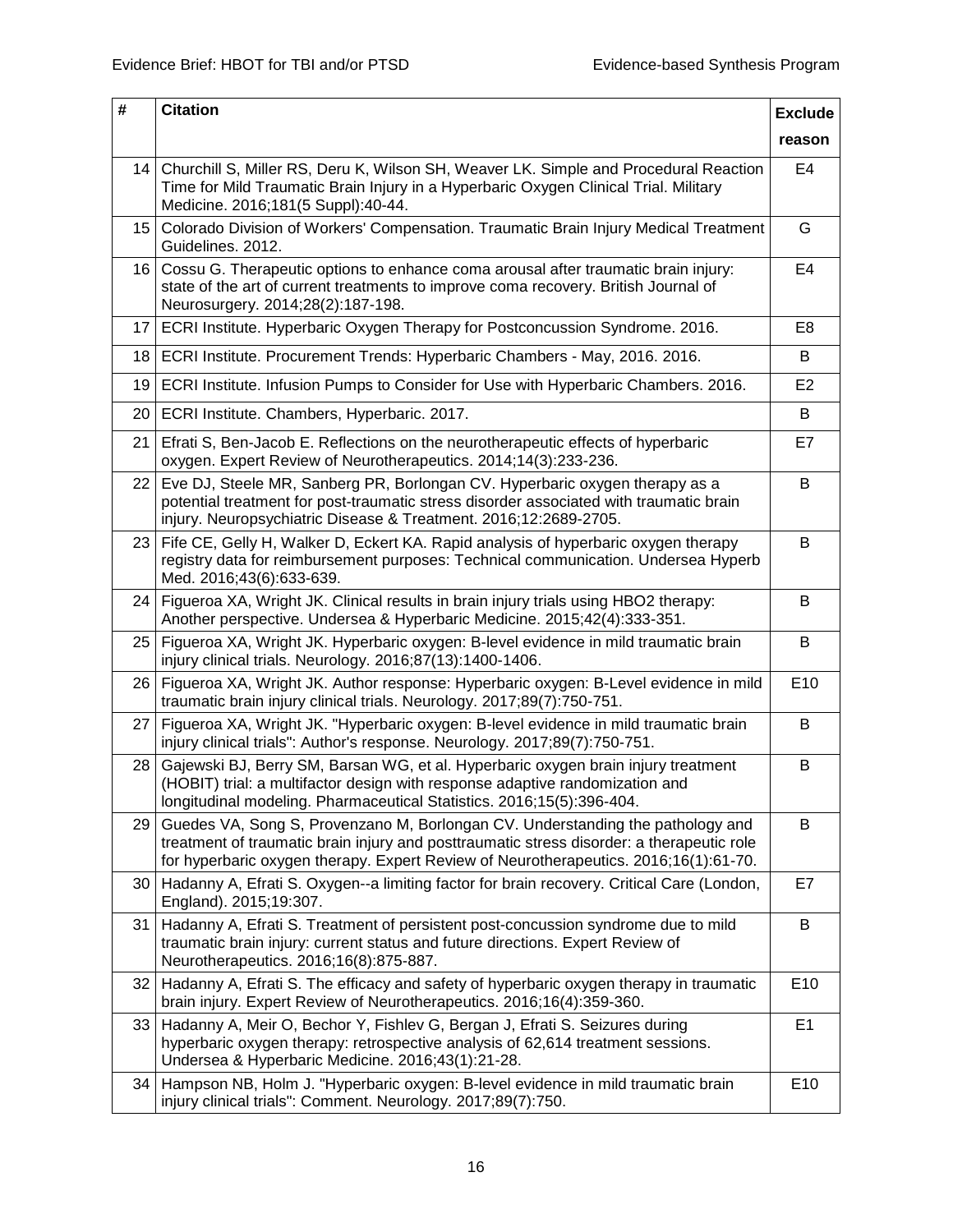| #  | <b>Citation</b>                                                                                                                                                                                                                                                                        | <b>Exclude</b>  |
|----|----------------------------------------------------------------------------------------------------------------------------------------------------------------------------------------------------------------------------------------------------------------------------------------|-----------------|
|    |                                                                                                                                                                                                                                                                                        | reason          |
|    | 35   Harch PG. Hyperbaric oxygen therapy for post-concussion syndrome: contradictory<br>conclusions from a study mischaracterized as sham-controlled. J Neurotrauma.<br>2013;30(23):1995-1999.                                                                                         | E <sub>10</sub> |
|    | 36   Harch PG. Department of Defense trials for hyperbaric oxygen and TBI: issues of study<br>design and questionable conclusions. Undersea Hyperb Med. 2013;40(5):469-470.                                                                                                            | E10             |
| 37 | Harch PG. Hyperbaric oxygen in chronic traumatic brain injury: oxygen, pressure, and<br>gene therapy. Medical Gas Research. 2015;5:9.                                                                                                                                                  | B               |
| 38 | Harch PG, Andrews SR, Fogarty EF, et al. A phase I study of low-pressure hyperbaric<br>oxygen therapy for blast-induced post-concussion syndrome and post-traumatic stress<br>disorder. J Neurotrauma. 2012;29(1):168-185.                                                             | B               |
| 39 | Harch PG, Andrews SR, Fogarty EF, Lucarini J, Van Meter KW. Case control study:<br>hyperbaric oxygen treatment of mild traumatic brain injury persistent post-concussion<br>syndrome and post-traumatic stress disorder. Medical Gas Research. 2017;7(3):156-<br>174.                  | B               |
| 40 | Hawkins JR, Gonzalez KE, Heumann KJ. The Effectiveness of Hyperbaric Oxygen<br>Therapy as a Treatment for Postconcussion Symptoms. Journal of Sport Rehabilitation.<br>2017;26(3):290-294.                                                                                             | E <sub>8</sub>  |
| 41 | Hexdall E, Brave R, Kraft K, Siewers J. Diving deep into hyperbaric oxygen therapy.<br>Nursing. 2016;46(10):28.                                                                                                                                                                        | B               |
|    | 42 Hoge CW, Jonas WB. Hyperbaric Oxygen Treatment for Persistent Postconcussion<br>Symptoms--Reply. JAMA Internal Medicine. 2015;175(7):1241.                                                                                                                                          | E10             |
| 43 | Hoge CW, Jonas WB. The ritual of hyperbaric oxygen and lessons for the treatment of<br>persistent postconcussion symptoms in military personnel. JAMA Internal Medicine.<br>2015;175(1):53-54.                                                                                         | E10             |
| 44 | Hooker JS. Hyperbaric Oxygen Therapy: Using Evidence-Based Medicine to Heal<br>Injured Brain Tissue. North Carolina Medical Journal. 2016;77(1):69-70.                                                                                                                                 | B               |
| 45 | Hu Q, Manaenko A, Guo Z, Huang L, Tang J, Zhang JH. Hyperbaric oxygen therapy for<br>post concussion symptoms: issues may affect the results. Medical Gas Research.<br>2015;5:10.                                                                                                      | E10             |
|    | 46 Hu Q, Manaenko A, Xu T, Guo Z, Tang J, Zhang JH. Hyperbaric oxygen therapy for<br>traumatic brain injury: bench-to-bedside. Medical Gas Research. 2016;6(2):102-110.                                                                                                                | E7              |
|    | 47 Indiana State Department of Health. The implementation of a program for the specific<br>treatment of veterans with traumatic brain injury or posttraumatic stress disorder as<br>mandated by SEA 180. 2014.                                                                         | B               |
| 48 | Karam C, Griggs RC. "Hyperbaric oxygen: B-level evidence in mild traumatic brain<br>injury clinical trials": Editors' note. Neurology. 2017;89(7):750.                                                                                                                                 | E10             |
| 49 | Klugar M, Nytra I, Bocková S, Klugarová J, Kelnarová Z, Marecková J. The<br>effectiveness of hyperbaric oxygen therapy on mortality in adults with craniotrauma: a<br>systematic review protocol. JBI Database of Systematic Reviews and Implementation<br>Reports. 2014;12(12):54-66. | E7              |
| 50 | Kohlenberg A, Mody K. Hyperbaric oxygen for post-concussion symptoms secondary to<br>mild traumatic brain injury. Clinical journal of sport medicine.24(2):193.                                                                                                                        | E7              |
| 51 | Korley F, Rockswold G, Gajewski B, Martin R, Silbergleit R, Barsan W. The design of<br>the hyperbaric oxygen brain injury treatment (Hobit) trial. Journal of neurotrauma.<br>2017; Conference: 35th annual national neurotrauma symposium. United states.<br>34(13):A59-A60.          | B               |
| 52 | Marois P, Mukherjee A, Ballaz L. Hyperbaric Oxygen Treatment for Persistent<br>Postconcussion Symptoms--A Placebo Effect? JAMA Internal Medicine.<br>2015;175(7):1239-1240.                                                                                                            | E10             |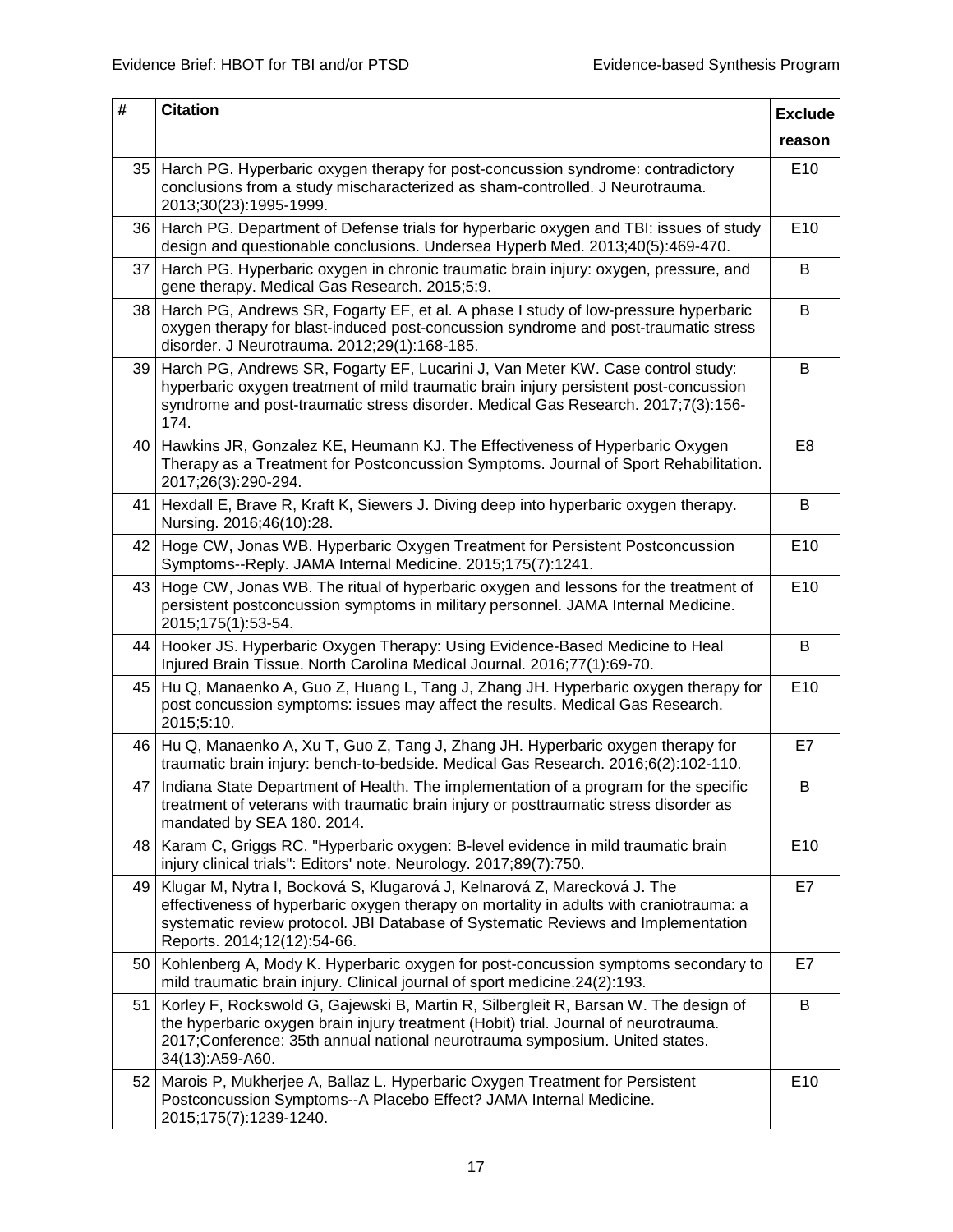| #  | <b>Citation</b>                                                                                                                                                                                                                                                           | <b>Exclude</b> |
|----|---------------------------------------------------------------------------------------------------------------------------------------------------------------------------------------------------------------------------------------------------------------------------|----------------|
|    |                                                                                                                                                                                                                                                                           | reason         |
| 53 | Mathieu D, Marroni A, Kot J. Tenth European Consensus Conference on Hyperbaric<br>Medicine: recommendations for accepted and non-accepted clinical indications and<br>practice of hyperbaric oxygen treatment. Diving & Hyperbaric Medicine. 2017;47(1):24-<br>32.        | G              |
| 54 | McCrary BF, Weaver L, Marrs K, et al. Hyperbaric oxygen (HBO2) for post-concussive<br>syndrome/chronic TBI--product summary. Undersea & Hyperbaric Medicine.<br>2013;40(5):443-467.                                                                                       | В              |
| 55 | McDonagh M, Helfand M, Carson S, Russman BS. Hyperbaric oxygen therapy for<br>traumatic brain injury: a systematic review of the evidence. Archives of Physical<br>Medicine & Rehabilitation. 2004;85(7):1198-1204.                                                       | E <sub>8</sub> |
| 56 | McMonnies CW. Hyperbaric oxygen therapy and the possibility of ocular complications<br>or contraindications. Clinical and Experimental Optometry. 2015;98(2):122-125.                                                                                                     | B              |
| 57 | Meyer G, Hubbard M, Vonderhaar K, et al. Headache prevalence 30 years after severe<br>traumatic brain injury. Brain injury. 2017; Conference: 12th world congress on brain<br>injury of the international brain injury association. United states. 31(6-7):941.           | B              |
| 58 | Miller RS, Weaver LK, Brenner LA. Hyperbaric Oxygen Treatment for Persistent<br>Postconcussion Symptoms--Reply. JAMA Internal Medicine. 2015;175(7):1240-1241.                                                                                                            | E10            |
| 59 | Mitchell SJ, Bennett MH. Unestablished indications for hyperbaric oxygen therapy.<br>Diving & Hyperbaric Medicine. 2014;44(4):228-234.                                                                                                                                    | В              |
| 60 | Sawyer Q, Vesci B, McLeod TC. Physical Activity and Intermittent Postconcussion<br>Symptoms After a Period of Symptom-Limited Physical and Cognitive Rest. Journal of<br>Athletic Training. 2016;51(9):739-742.                                                           | E <sub>2</sub> |
| 61 | Schnurr PP, Hermann BA, Mott JM. Clinician's Trauma Update, December 2014.<br>2014;8:1-3.                                                                                                                                                                                 | E7             |
| 62 | Shandley S, Wolf EG, Schubert-Kappan CM, et al. Increased circulating stem cells and<br>better cognitive performance in traumatic brain injury subjects following hyperbaric<br>oxygen therapy. Undersea & Hyperbaric Medicine. 2017;44(3):257-269.                       | E4             |
| 63 | Skipper LD, Churchill S, Wilson SH, Deru K, Labutta RJ, Hart BB. Hyperbaric oxygen<br>for persistent post-concussive symptoms: long-term follow-up. Undersea & Hyperbaric<br>Medicine. 2016;43(5):601-613.                                                                | E4             |
| 64 | Stoller KP. All the right moves: the need for the timely use of hyperbaric oxygen therapy<br>for treating TBI/CTE/PTSD. Medical Gas Research. 2015;5:7.                                                                                                                   | В              |
| 65 | Tal S, Hadanny A, Berkovitz N, Sasson E, Ben-Jacob E, Efrati S. Hyperbaric oxygen<br>may induce angiogenesis in patients suffering from prolonged post-concussion<br>syndrome due to traumatic brain injury. Restorative Neurology & Neuroscience.<br>2015;33(6):943-951. | E4             |
| 66 | Tal S, Hadanny A, Sasson E, Suzin G, Efrati S. Hyperbaric Oxygen Therapy Can<br>Induce Angiogenesis and Regeneration of Nerve Fibers in Traumatic Brain Injury<br>Patients. Frontiers in Human Neuroscience. 2017;11:508.                                                 | E <sub>4</sub> |
| 67 | The American Legion TBI/PTSD Ad Hoc Committee. The War Within: Treatment of<br>Traumatic Brain Injury and Post Traumatic Stress Disorder. 2013.                                                                                                                           | E7             |
| 68 | TreatNow. HBOT Research and Science. 2017.                                                                                                                                                                                                                                | B              |
| 69 | Tsutsumi Y, Tsutsumi I, Tsujimoto Y, et al. Hyperbaric oxygen therapy for persistent<br>post-concussion syndrome following mild traumatic brain injury. Cochrane Database of<br>Systematic Reviews. 2017(7).                                                              | E7             |
| 70 | United States Government Accountability Office.<br>Research on Hyperbaric Oxygen Therapy to Treat Traumatic Brain Injury and Post-<br>Traumatic Stress Disorder. 2015.                                                                                                    | B              |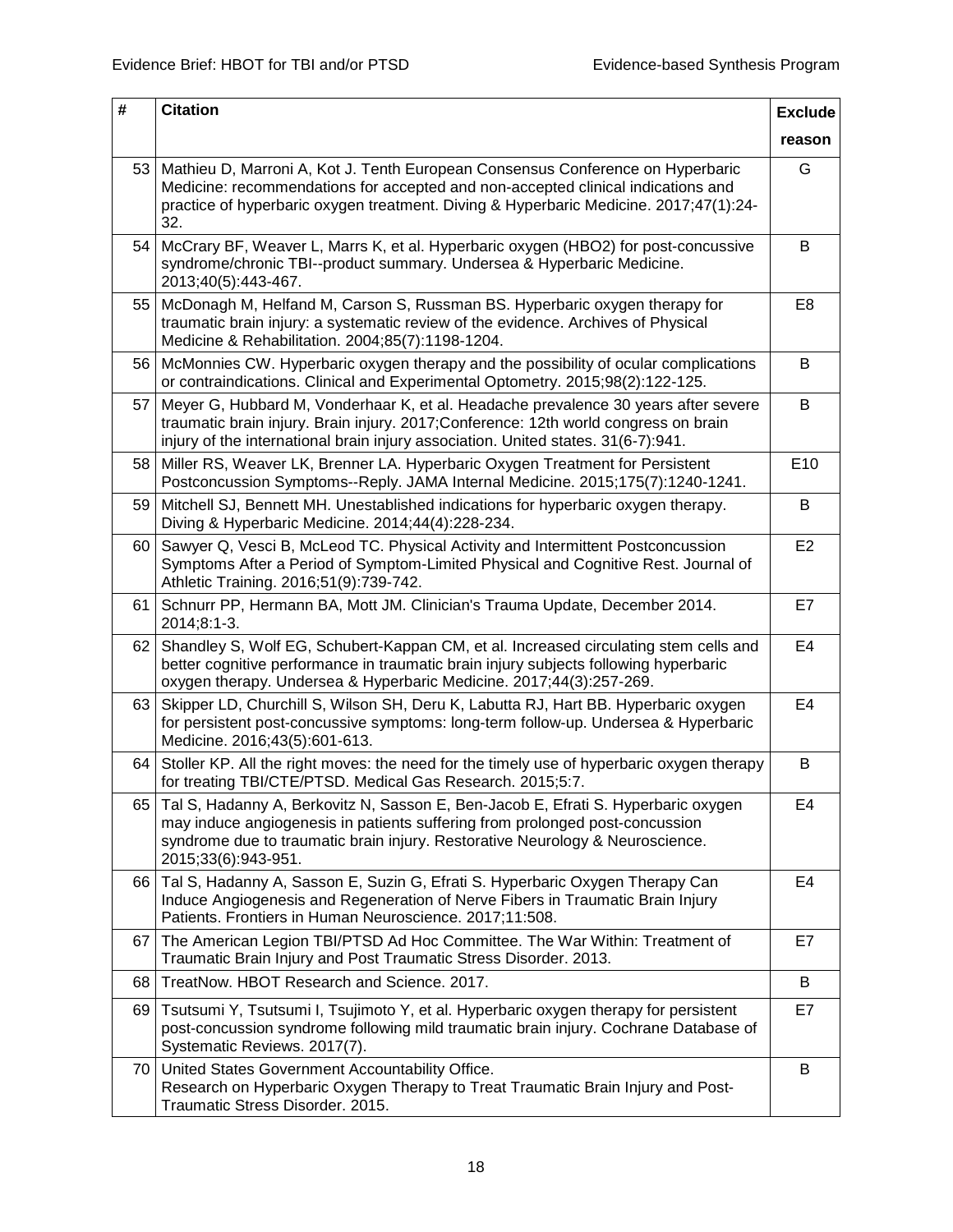| #         | <b>Citation</b>                                                                                                                                                                                                                                                     | <b>Exclude</b> |
|-----------|---------------------------------------------------------------------------------------------------------------------------------------------------------------------------------------------------------------------------------------------------------------------|----------------|
|           |                                                                                                                                                                                                                                                                     | reason         |
| <b>71</b> | Veterans Affairs/Department of Defense. Clinical Practice Guidelines for The<br>Management of Concussion-mild Traumatic Brain Injury (mTBI). 2016.                                                                                                                  | G              |
| 72 I      | Veterans Affairs/Department of Defense. Clinical Practice Guideline for The<br>Management of Posttraumatic Stress Disorder and Acute Stress Disorder. 2017.                                                                                                         | G              |
| 73        | Wang Y, Chen D, Chen G. Hyperbaric oxygen therapy applied research in traumatic<br>brain injury: from mechanisms to clinical investigation. Medical Gas Research.<br>2014;4:18.                                                                                     | E7             |
|           | 74   Weaver LK, Cifu D, Hart B, Wolf G, Miller S. Hyperbaric oxygen for post-concussion<br>syndrome: design of Department of Defense clinical trials. Undersea & Hyperbaric<br>Medicine. 2012;39(4):807-814.                                                        | B              |
| 75        | Williams CS, Spitz MC, Foley JF, Weaver LK, Lindblad AS, Wierzbicki MR. Baseline<br>EEG abnormalities in mild traumatic brain injury from the BIMA study. Undersea &<br>Hyperbaric Medicine. 2016;43(5):521-530.                                                    | B              |
|           | 76   Williams CS, Weaver LK, Lindblad AS, Kumar S, Langford DR. Baseline neurological<br>evaluations in a hyperbaric trial of post-concussive syndrome. Undersea & Hyperbaric<br>Medicine. 2016;43(5):511-519.                                                      | E4             |
| 77        | Wilson SH, Weaver LK, Lindblad AS. Neuropsychological assessments in a hyperbaric<br>trial of post-concussive symptoms. Undersea & Hyperbaric Medicine. 2016;43(5):585-<br>599.                                                                                     | B              |
|           | 78   Xu L, Li B, Yang C, Li C, Peng Y. Clinical research on postoperative efficacy and<br>related factors of early simulation hyperbaric oxygen therapy for severe craniocerebral<br>injury. Pakistan Journal of Pharmaceutical Sciences. 2016;29(1 Suppl):273-280. | E4             |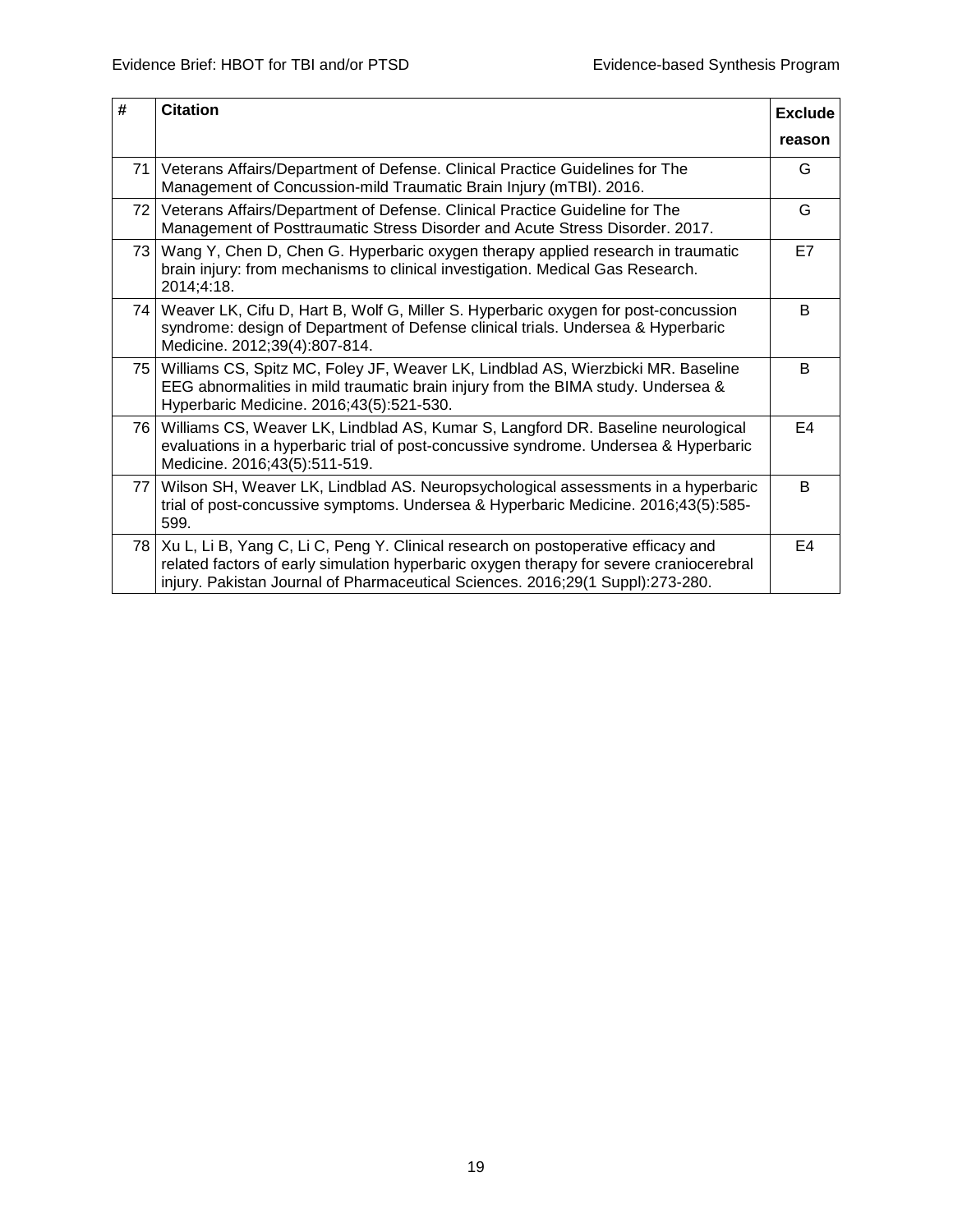#### **APPENDIX E: EVIDENCE TABLES**

#### **DATA ABSTRACTION OF INCLUDED SYSTEMATIC REVIEWS**

<span id="page-21-1"></span><span id="page-21-0"></span>

| <b>Author</b><br>Year                                                     | Objective                                                                                                                                                                                                                                                                                                                                                                                      | <b>Search Date</b>                                                                                                                                                                                                                          | <b>Patient</b><br><b>Characteristics</b>                                                                                                                                                   | Overall<br><b>Mortality</b>                                                                                                                               | <b>GOS</b><br>Improvement                                                                                                                                                                                                                           | <b>Change in PTSD</b><br><b>Score</b>                                                                                                                                                 | <b>Adverse Events</b>                                                                                                                                                                                                                                                                                                                                                                          |
|---------------------------------------------------------------------------|------------------------------------------------------------------------------------------------------------------------------------------------------------------------------------------------------------------------------------------------------------------------------------------------------------------------------------------------------------------------------------------------|---------------------------------------------------------------------------------------------------------------------------------------------------------------------------------------------------------------------------------------------|--------------------------------------------------------------------------------------------------------------------------------------------------------------------------------------------|-----------------------------------------------------------------------------------------------------------------------------------------------------------|-----------------------------------------------------------------------------------------------------------------------------------------------------------------------------------------------------------------------------------------------------|---------------------------------------------------------------------------------------------------------------------------------------------------------------------------------------|------------------------------------------------------------------------------------------------------------------------------------------------------------------------------------------------------------------------------------------------------------------------------------------------------------------------------------------------------------------------------------------------|
| # Studies                                                                 | <b>Selection criteria</b>                                                                                                                                                                                                                                                                                                                                                                      | <b>Databases</b><br>searched                                                                                                                                                                                                                |                                                                                                                                                                                            | <b>Rate (HBOT</b><br>vs Control)                                                                                                                          | Rate<br>(HBOT vs<br>Control)                                                                                                                                                                                                                        | (HBOT - Control)                                                                                                                                                                      |                                                                                                                                                                                                                                                                                                                                                                                                |
| <b>Patients</b>                                                           |                                                                                                                                                                                                                                                                                                                                                                                                | <b>QA Tool</b>                                                                                                                                                                                                                              |                                                                                                                                                                                            |                                                                                                                                                           |                                                                                                                                                                                                                                                     |                                                                                                                                                                                       |                                                                                                                                                                                                                                                                                                                                                                                                |
| <b>Bennett</b><br>20127<br>#<br>Studies=<br>7<br>$\#$<br>Patients=<br>571 | To assess the effects of<br>adjunctive HBOT for<br>acute traumatic brain<br>injury in persons admitted<br>to an intensive care or<br>intensive neurosurgical<br>facility with an acute TBI<br>following blunt trauma<br>Randomized studies<br>comparing the effect of<br>therapeutic regimens<br>which included HBOT<br>with those that did not, for<br>people with traumatic<br>brain injury. | March 2012<br>CENTRAL,<br>MEDLINE,<br>EMBASE,<br>CINAHL,<br>Database of<br>Randomized<br><b>Controlled Trials</b><br>in Hyperbaric<br>Medicine<br>Cochrane<br>Collaboration's<br>tool for assessing<br>risk of bias in<br>randomized trials | Moderate and<br>Severe TBI with<br>or without PTSD<br>RCTs did not<br>include service<br>members or<br>Veterans<br>Mean age range:<br><b>NR</b><br>Sex (male): NR                          | $RR = 0.69$<br>$(95% CI =$<br>$0.54$ to $0.88$ )                                                                                                          | RR= 1.94 (95%)<br>$Cl = 0.92$ to<br>4.08                                                                                                                                                                                                            | <b>NR</b>                                                                                                                                                                             | Severe pulmonary<br>complications: RR= 15.57<br>$(95\%$ Cl= 2.11 to 114.72);<br>NNH= $895\%$ CI= 5 to 15)<br>Seizure: RR= 5.0 (95% Cl=<br>0.24 to 102.6)<br>Middle ear barotrauma:<br>RR= 5.0 (95% CI= 0.24 to<br>102.6                                                                                                                                                                        |
| Crawford<br>20178<br>#<br>Studies=<br>12<br>Patients=<br>1,056            | This systematic review<br>examines the efficacy of<br>hyperbaric oxygen<br>(HBO2) for traumatic<br>brain injury (TBI) to make<br>evidence-based<br>recommendations for its<br>application and future<br>research<br>Peer-reviewed study<br>designs presented in the<br>English language;<br>involving subjects<br>suffering from the                                                           | December 2014<br>PubMed,<br>CINAHL,<br>PsycInfo, and<br>Cochrane,<br>Database of<br>Randomized<br><b>Controlled Trials</b><br>in Hyperbaric<br>Medicine<br>Scottish<br>Intercollegiate<br>Guidelines                                        | Mild, Moderate,<br>and Severe TBI<br>with or without<br><b>PTSD</b><br><b>Select RCTs</b><br>included service<br>members and<br>Veterans<br>Mean age range:<br><b>NR</b><br>Sex (male): NR | Two low $(0)$<br>quality RCTs<br>found no<br>statistically<br>significant<br>differences<br>between<br>HBO <sub>2</sub> and<br>"standard<br>care" groups. | In 2 acceptable<br>$(+)$ quality<br>RCTs, the<br>HBO <sub>2</sub> groups<br>showed<br>statistically<br>significant better<br>scores versus<br>"standard care",<br>whereas the<br>third RCT found<br>no statistically<br>significant<br>differences. | One acceptable<br>(+) quality RCT<br>reported<br>improvements in<br>mean change<br>scores tended to<br>favor sham vs.<br>HBO2 at post-<br>intervention. P-<br>values not<br>reported. | 3 of 4 RCTs involving mTBI<br>and 3 of 7 RCTs involving<br>moderate-severe TBI<br>populations describe<br>adverse events. These<br>reports describe various<br>ear problems including<br>barotrauma, severe ear<br>pain (resolved by<br>tympanostomy) and<br>hemotympanum; nausea;<br>sinus squeeze and sinus<br>pain; claustrophobia;<br>headache; musculoskeletal<br>chest pain; tooth pain; |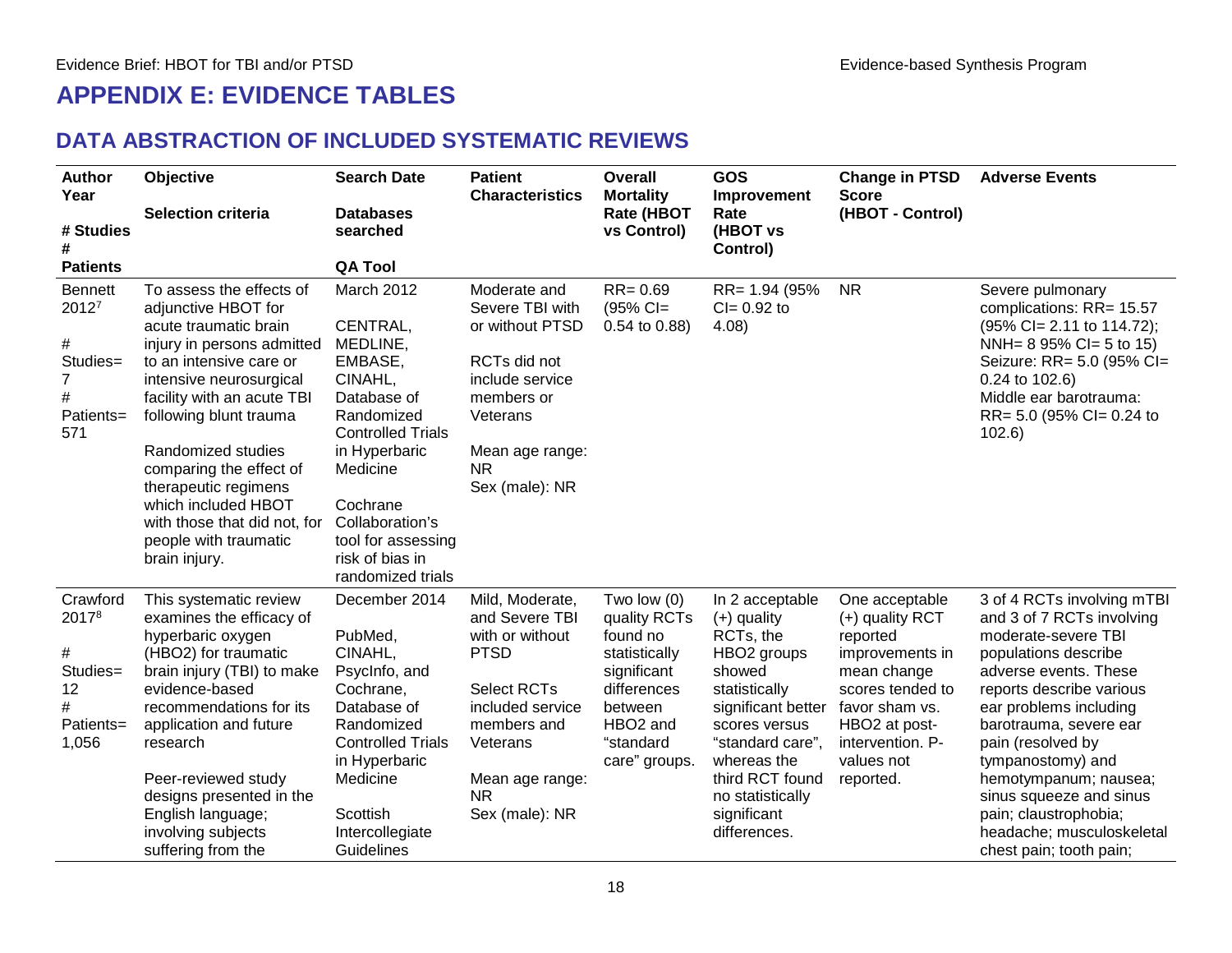#### Evidence Brief: HBOT for TBI and/or PTSD example and the state of the state of the state of the Evidence-based Synthesis Program

| <b>Author</b><br>Year<br># Studies<br>#<br><b>Patients</b>      | Objective<br><b>Selection criteria</b>                                                                                                                                                                                                                                                                                                                                                                                                    | <b>Search Date</b><br><b>Databases</b><br>searched<br><b>QA Tool</b>                                                                                                    | <b>Patient</b><br><b>Characteristics</b>                                                                                                                                                              | Overall<br><b>Mortality</b><br><b>Rate (HBOT</b><br>vs Control)                                                                       | GOS<br>Improvement<br>Rate<br>(HBOT vs<br>Control)                                                                                                                        | <b>Change in PTSD</b><br><b>Score</b><br>(HBOT - Control)                                                       | <b>Adverse Events</b>                                                                             |
|-----------------------------------------------------------------|-------------------------------------------------------------------------------------------------------------------------------------------------------------------------------------------------------------------------------------------------------------------------------------------------------------------------------------------------------------------------------------------------------------------------------------------|-------------------------------------------------------------------------------------------------------------------------------------------------------------------------|-------------------------------------------------------------------------------------------------------------------------------------------------------------------------------------------------------|---------------------------------------------------------------------------------------------------------------------------------------|---------------------------------------------------------------------------------------------------------------------------------------------------------------------------|-----------------------------------------------------------------------------------------------------------------|---------------------------------------------------------------------------------------------------|
|                                                                 | consequences of TBI in<br>both military and civilian<br>populations; and HBO2 is<br>being used as the<br>intervention without<br>preexisting conditions.                                                                                                                                                                                                                                                                                  | <b>Network</b><br>Checklist for<br>RCTs (SIGN 50)                                                                                                                       |                                                                                                                                                                                                       |                                                                                                                                       |                                                                                                                                                                           |                                                                                                                 | transient worsening of<br>myopia; pulmonary<br>adverse events; and the<br>occurrence of seizures. |
| Wang<br>20169<br>#<br>Studies=<br>8<br>$\#$<br>Patients=<br>519 | The present meta-<br>analysis evaluated the<br>outcomes of HBOT in<br>patients with traumatic<br>brain injury (TBI).<br>Randomized, controlled<br>trials or two-arm<br>prospective studies<br>comparing normobaric vs<br>hyperbaric oxygen<br>therapy in patients with<br>either severe (GCS score<br>3-8) or mild (GCS score<br>13-15) traumatic brain<br>injury with PCS<br>symptoms were included<br>in the current meta-<br>analysis. | December 10,<br>2014<br>Medline,<br>Cochrane,<br>EMBASE, Google<br>Scholar<br>Cochrane<br>Collaboration's<br>tool for assessing<br>risk of bias in<br>randomized trials | Mild, Moderate,<br>and Severe TBI<br>with or without<br><b>PTSD</b><br><b>Select RCTs</b><br>included service<br>members and<br>Veterans<br>Mean age range:<br>23 to 40<br>Sex (male): 62%<br>to 100% | OR $(FE) =$<br>0.32 (95%<br>$CI = 0.18$ to<br>$0.57$ ) in<br>moderate-<br>severe TBI<br>from 3 overall<br>good quality<br><b>RCTs</b> | OR $(RE) = 3.78$<br>$(95\%$ CI= 1.23<br>to 11.63) in<br>moderate-<br>severe TBI from<br>3 overall good<br>quality RCTs*<br>*Significance<br>was driven by a<br>single RCT | Mean change<br>$(FE) = -1.49 (95\%)$<br>$Cl = -5.79$ to 2.80)<br>in mTBI from 2<br>overall good<br>quality RCTs | <b>NR</b>                                                                                         |

Abbreviations: GCS=Glasgow Coma Score, Glasgow Outcome Score, HBOT=hyperbaric oxygen therapy, NNH=number needed to heal, PCS=post-concussion syndrome, PTSD=post-traumatic stress disorder, TBI=traumatic brain injury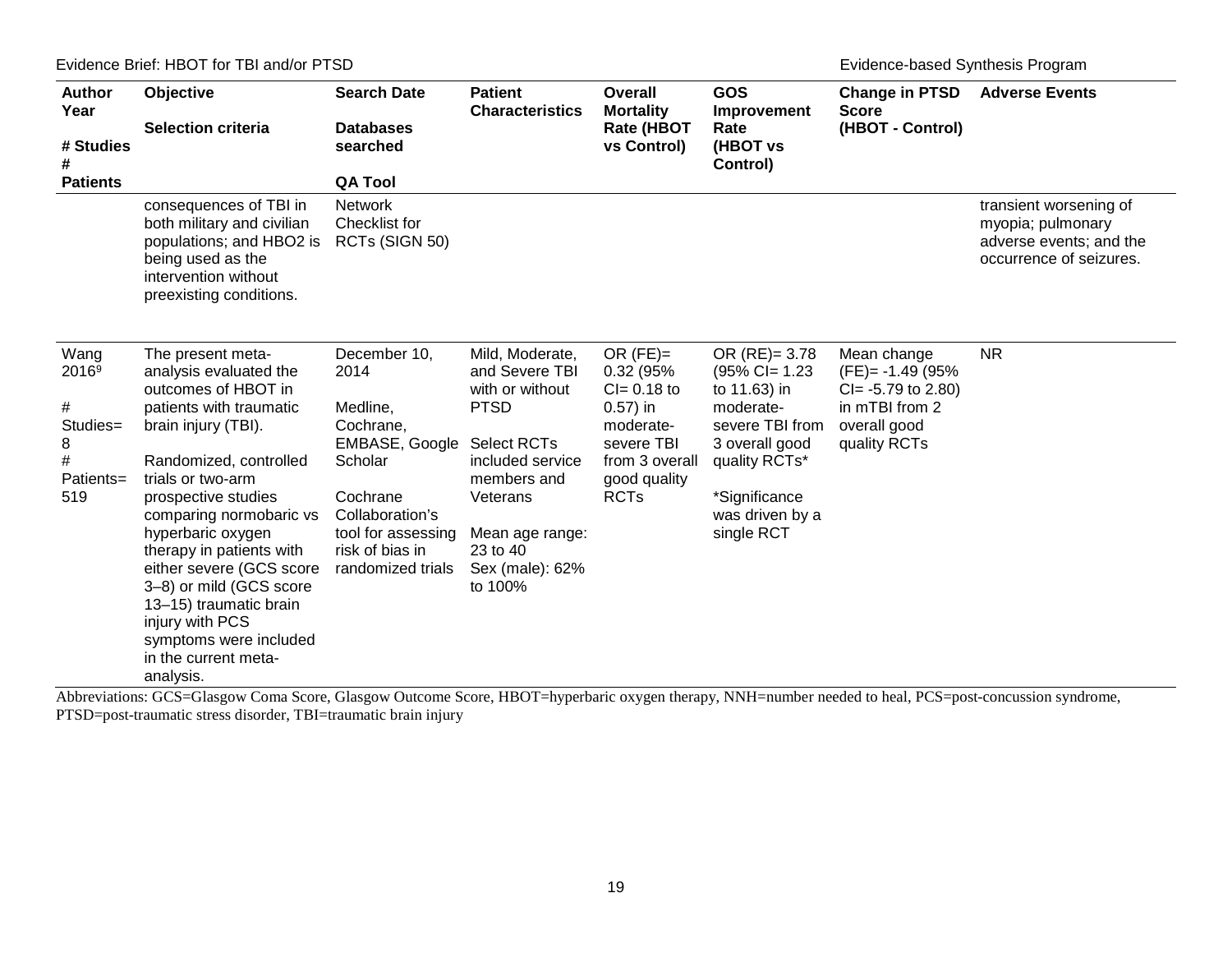#### **QUALITY ASSESSMENT OF INCLUDED SYSTEMATIC REVIEWS**

#### **Bennett 201[27](#page-56-1)**

<span id="page-23-0"></span>

| Domain                                                                                                            | <b>Concern (Low/High/Unclear)</b> | <b>Rationale for Concern</b>                                                                                                                                                                                                                                                      |
|-------------------------------------------------------------------------------------------------------------------|-----------------------------------|-----------------------------------------------------------------------------------------------------------------------------------------------------------------------------------------------------------------------------------------------------------------------------------|
| 1. Study eligibility criteria                                                                                     | Low                               | Review adhered to clearly stated pre-defined objectives and<br>eligibility criteria, which were appropriate for the review question<br>No inappropriate restrictions in eligibility criteria                                                                                      |
| 2. Identification and selection of studies                                                                        | Low                               | Appropriate range of databases searched<br>Independent screening by 3 authors<br>Appropriate restrictions regarding dates and language<br>Appropriate methods for identifying additional studies (reviewing<br>article references) and minimizing error (multiple reviewers)      |
| 3. Data collection and study appraisal                                                                            | Low                               | Collected data using a prespecified template<br>Data extraction was reviewed for accuracy<br>Study quality was assessed using the Cochrane Risk of Bias tool<br>Unclear if quality analysis was dual independent                                                                  |
| 4. Synthesis and findings                                                                                         | Low                               | All predefined analyses conducted on eligible studies, heterogeneity<br>described, biases addressed in synthesis<br>Quantitative synthesis was conducted as appropriate                                                                                                           |
| 5. Overall Risk of Bias                                                                                           |                                   |                                                                                                                                                                                                                                                                                   |
| Did the interpretation of findings address all the concerns identified in Domains 1 to 4? (Y/<br>N/NI)            |                                   | Y                                                                                                                                                                                                                                                                                 |
| Was the relevance of identified studies to the review's research question appropriately<br>considered? (Y/ N/ NI) |                                   | Y                                                                                                                                                                                                                                                                                 |
| Did the reviewers avoid emphasizing results based on their statistical significance? (Y/ N/<br>NI)                |                                   | Y                                                                                                                                                                                                                                                                                 |
| Risk of bias in the review (Low/ High/ Unclear)                                                                   |                                   | Low                                                                                                                                                                                                                                                                               |
| Rationale for risk                                                                                                |                                   | Clear methods outlined for study eligibility criteria, search, study<br>selection, and data abstraction. Quality assessment performed<br>using a risk of bias tool, but it was unclear if it was reviewed for<br>accuracy. The review conclusions accurately reflect the results. |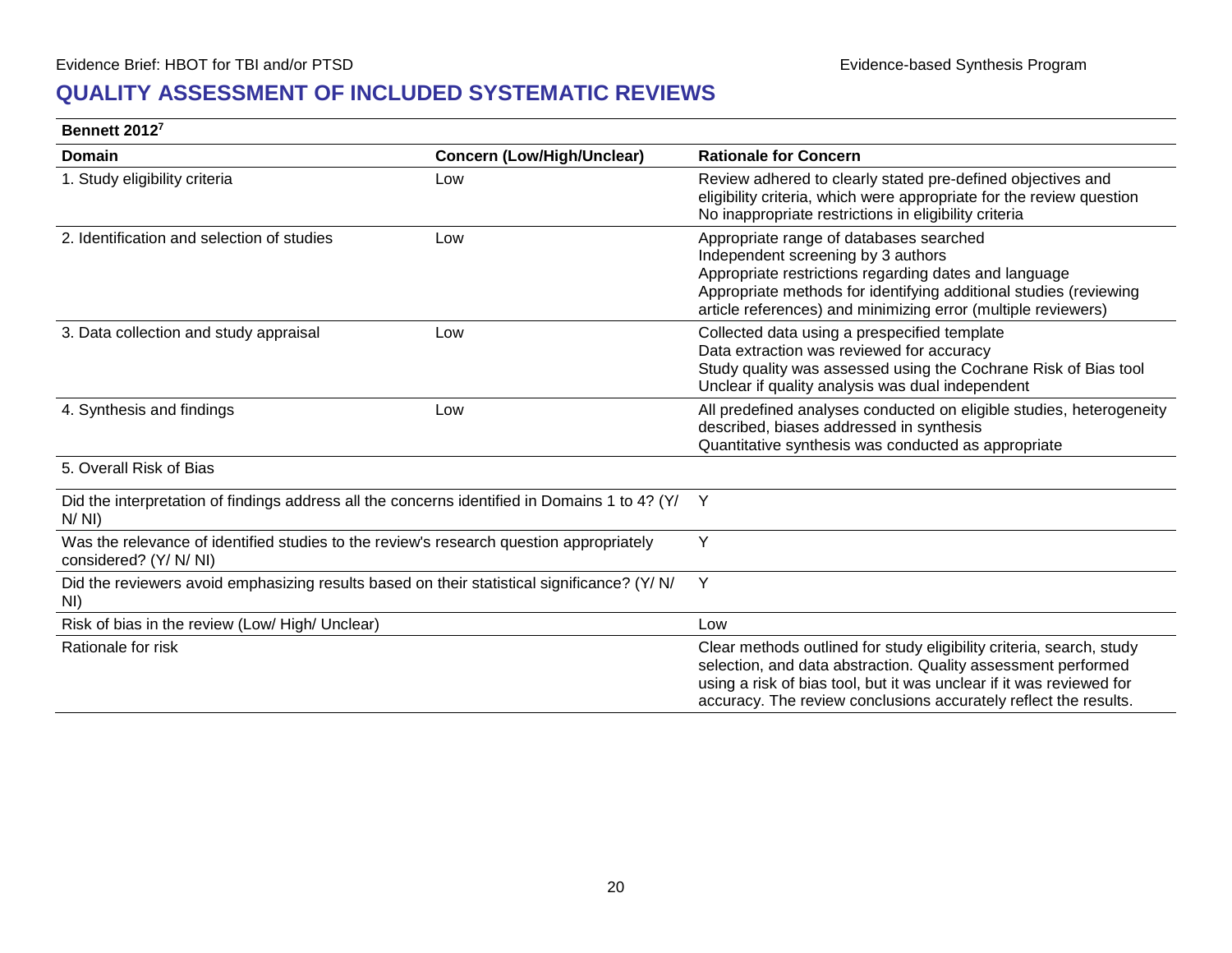| Crawford 2017 <sup>8</sup>                                                                                        |                                   |                                                                                                                                                                                                                                                                                                  |
|-------------------------------------------------------------------------------------------------------------------|-----------------------------------|--------------------------------------------------------------------------------------------------------------------------------------------------------------------------------------------------------------------------------------------------------------------------------------------------|
| Domain                                                                                                            | <b>Concern (Low/High/Unclear)</b> | <b>Rationale for Concern</b>                                                                                                                                                                                                                                                                     |
| 1. Study eligibility criteria                                                                                     | Low                               | Review adhered to clearly stated pre-defined objectives and eligibility<br>criteria, which were appropriate for the review question                                                                                                                                                              |
| 2. Identification and selection of studies                                                                        | Low                               | Multiple databases searched; Appropriate restrictions on dates and<br>language; dual independent screening to minimize error in study<br>selection                                                                                                                                               |
| 3. Data collection and study appraisal                                                                            | Low                               | Followed Common Data Element Project's classification of outcomes<br>for data abstraction; unclear if dual review of data abstraction; dual<br>independent quality assessment of RCTs                                                                                                            |
| 4. Synthesis and findings                                                                                         | Low                               | All predefined analyses conducted on eligible studies; Qualitative<br>synthesis was appropriate given the heterogeneity of comparators<br>across studies                                                                                                                                         |
| 5. Overall Risk of Bias                                                                                           |                                   |                                                                                                                                                                                                                                                                                                  |
| Did the interpretation of findings address all the concerns identified in Domains 1 to 4?<br>(Y/N/N)              |                                   | Y                                                                                                                                                                                                                                                                                                |
| Was the relevance of identified studies to the review's research question appropriately<br>considered? (Y/ N/ NI) |                                   | Y                                                                                                                                                                                                                                                                                                |
| Did the reviewers avoid emphasizing results based on their statistical significance? (Y/<br>N/NI)                 |                                   | Y                                                                                                                                                                                                                                                                                                |
| Risk of bias in the review (Low/ High/ Unclear)                                                                   |                                   | Low                                                                                                                                                                                                                                                                                              |
| Rationale for risk                                                                                                |                                   | Clear methods outlined for study eligibility criteria, search, study<br>selection, and quality assessment. Data was collected following<br>prespecified criteria, but it was unclear if data abstraction was<br>reviewed for accuracy. The review conclusions accurately reflect the<br>results. |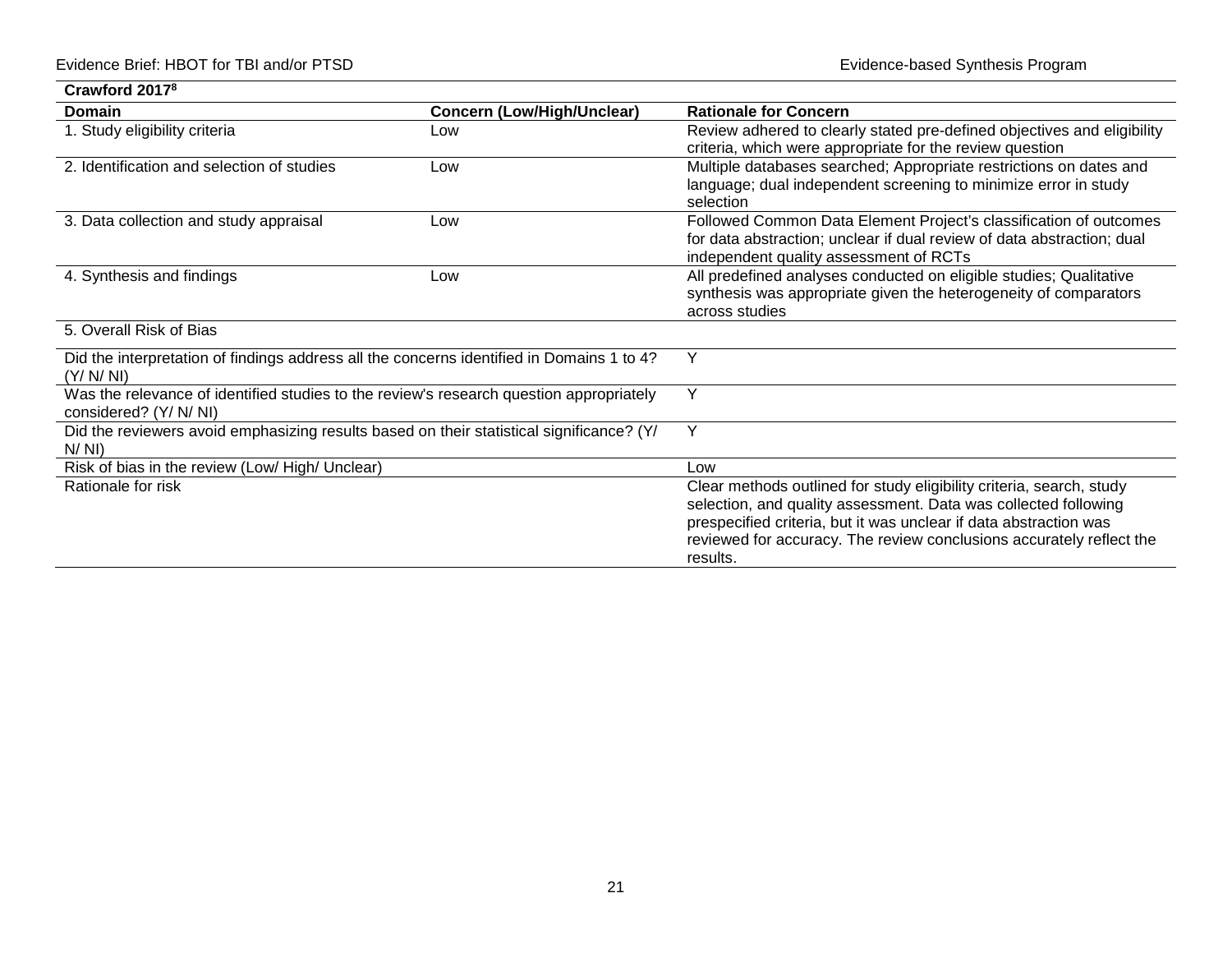| <b>Wang 2016<sup>9</sup></b>                                                                                      |                                   |                                                                                                                                                                                                                                                                             |
|-------------------------------------------------------------------------------------------------------------------|-----------------------------------|-----------------------------------------------------------------------------------------------------------------------------------------------------------------------------------------------------------------------------------------------------------------------------|
| Domain                                                                                                            | <b>Concern (Low/High/Unclear)</b> | <b>Rationale for Concern</b>                                                                                                                                                                                                                                                |
| 1. Study eligibility criteria                                                                                     | Low                               | Review adhered to clearly stated pre-defined objectives and eligibility<br>criteria, which were appropriate for the review question                                                                                                                                         |
| 2. Identification and selection of studies                                                                        | Low                               | Multiple databases searched; reasonable restrictions on study<br>design; dual independent screening to minimize error in study<br>selection                                                                                                                                 |
| 3. Data collection and study appraisal                                                                            | Low                               | Quality assessed using pre-specified tool, unclear if dual review of<br>quality assessment; dual independent data collection                                                                                                                                                |
| 4. Synthesis and findings                                                                                         | Low                               | Synthesis methods pre-specified; Meta-analysis included all studies;<br>Sensitivity and heterogeneity assessed                                                                                                                                                              |
| 5. Overall Risk of Bias                                                                                           |                                   |                                                                                                                                                                                                                                                                             |
| Did the interpretation of findings address all the concerns identified in Domains 1 to 4?<br>(Y/N/N)              |                                   | Υ                                                                                                                                                                                                                                                                           |
| Was the relevance of identified studies to the review's research question appropriately<br>considered? (Y/ N/ NI) |                                   | Y                                                                                                                                                                                                                                                                           |
| Did the reviewers avoid emphasizing results based on their statistical significance? (Y/<br>N/NI)                 |                                   | Υ                                                                                                                                                                                                                                                                           |
| Risk of bias in the review (Low/ High/ Unclear)                                                                   |                                   | Low                                                                                                                                                                                                                                                                         |
| Rationale for risk                                                                                                |                                   | Clear methods outlined for study eligibility criteria, search, study<br>selection, data abstraction, and meta-analysis. Study quality<br>assessment was done, but it was unclear if it was reviewed for<br>accuracy. The review conclusions accurately reflect the results. |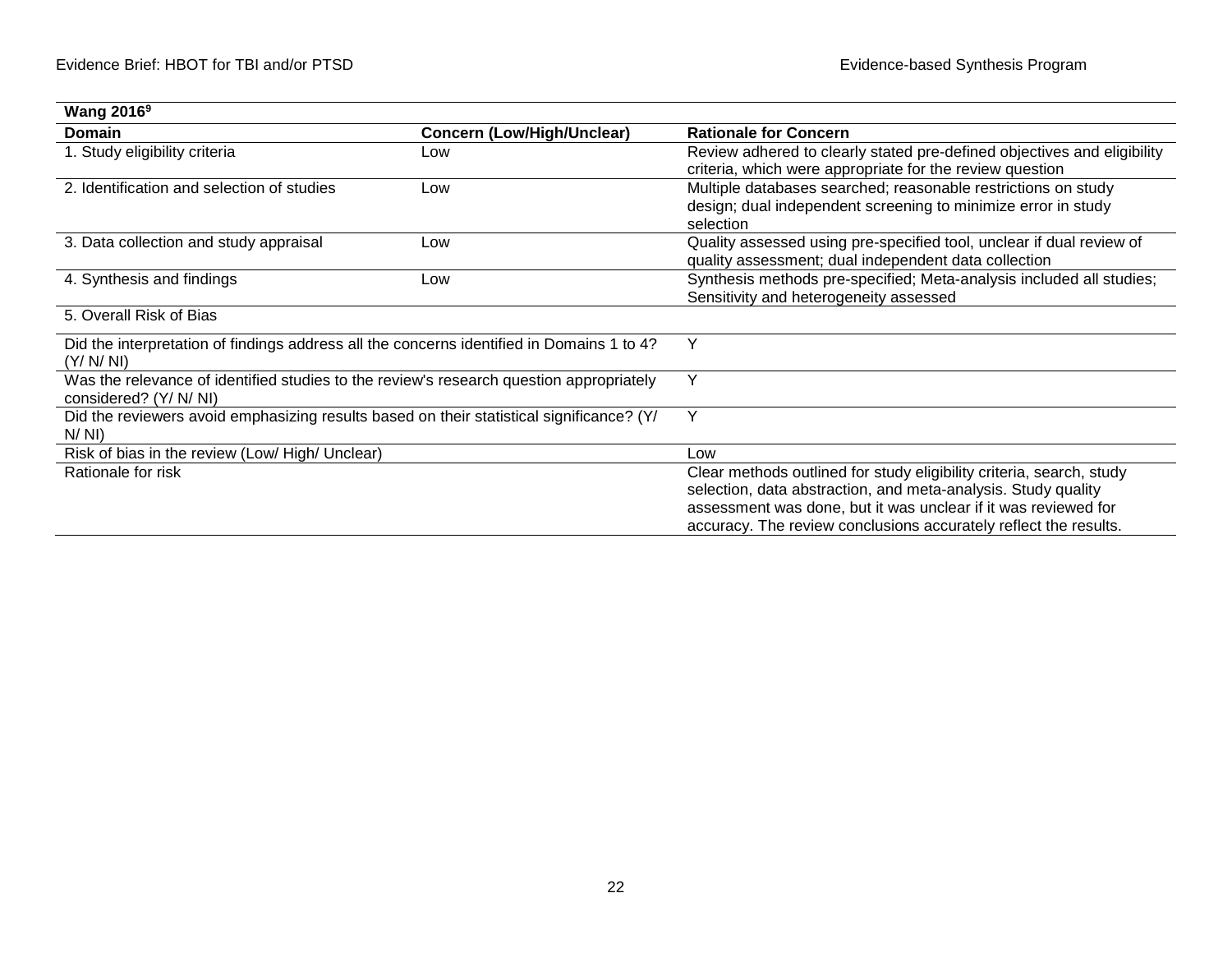#### **QUALITY ASSESSMENT OF SUBSET OF INCLUDED PRIMARY STUDIES**

#### **Quality Assessment of RCTs**

<span id="page-26-2"></span><span id="page-26-1"></span><span id="page-26-0"></span>

| <b>Author</b><br>Year     | Randomization<br>adequate?<br>Adequate<br>allocation<br>concealment? | Groups similar<br>at baseline?                                  | <b>Outcome</b><br>assessors,<br>care provider,<br>patient<br>masked? | <b>Outcome</b><br>measurement<br>equal, reliable,<br>and valid? | Intention-to-<br>treat (ITT)<br>analysis?              | Acceptable levels of Acceptable<br>crossovers,<br>adherence, and<br>contamination? | levels of overall<br>attrition and<br>between-group<br>differences in<br>attrition? | Quality |
|---------------------------|----------------------------------------------------------------------|-----------------------------------------------------------------|----------------------------------------------------------------------|-----------------------------------------------------------------|--------------------------------------------------------|------------------------------------------------------------------------------------|-------------------------------------------------------------------------------------|---------|
| Boussi-<br>Gross          | Unclear;<br>Not described                                            | Yes                                                             | Yes                                                                  | Yes                                                             | <b>No</b>                                              | Unclear                                                                            | No                                                                                  | Fair    |
| 201310                    | Unclear;                                                             | 2 years more<br>education in the                                | No                                                                   |                                                                 |                                                        | Adherence to HBOT<br>protocol not                                                  | Intervention<br>group= 28.9%                                                        |         |
|                           | Not described                                                        | treatment group                                                 | No                                                                   |                                                                 |                                                        | described                                                                          | Crossover<br>group= $46.7\%$                                                        |         |
| Miller 2015 <sup>11</sup> | Yes;<br><b>Permutated block</b>                                      | Yes                                                             | Yes                                                                  | Yes                                                             | Yes                                                    | Yes                                                                                | Yes                                                                                 | Fair    |
|                           | method                                                               |                                                                 | Yes                                                                  |                                                                 | Exclusion of<br><5% of patients                        | All but 2 did not<br>receive intervention                                          | Intervention<br>group= 4% (1/24)                                                    |         |
|                           | Unclear;<br>Not described                                            |                                                                 | Yes                                                                  |                                                                 | from analysis                                          |                                                                                    | Sham group=<br>16% (4/25)<br>Control group=<br>13% (3/23)                           |         |
| Ren<br>200112,13          | Unclear;<br>Not described                                            | Unclear                                                         | Unclear                                                              | Yes                                                             | Unclear                                                | Unclear                                                                            | Unclear                                                                             | Fair    |
|                           | Unclear;                                                             | No statistical<br>testing at                                    | No                                                                   |                                                                 | Missing data<br>not described,                         | Adherence to HBOT<br>protocol not                                                  | Not specifically<br>described                                                       |         |
|                           | Not described                                                        | baseline.<br>Potential<br>differences in<br>CT scan<br>findings | No                                                                   |                                                                 | potential<br>differences in<br>#s used for<br>analyses | described                                                                          |                                                                                     |         |
| Rockswold<br>201314       | Unclear;<br>Not described                                            | Yes                                                             | Yes                                                                  | Yes                                                             | Yes                                                    | Unclear                                                                            | Yes                                                                                 | Fair    |
|                           |                                                                      |                                                                 | Unclear                                                              |                                                                 | Exclusion of                                           | Adherence to HBOT                                                                  | Intervention                                                                        |         |
|                           | Unclear;<br>Not described                                            |                                                                 | No                                                                   |                                                                 | <5% of patients<br>from analysis                       | protocol not<br>described                                                          | group $= 5\%$<br>(1/20)<br>Crossover<br>group= $4.5%$<br>(1/22)                     |         |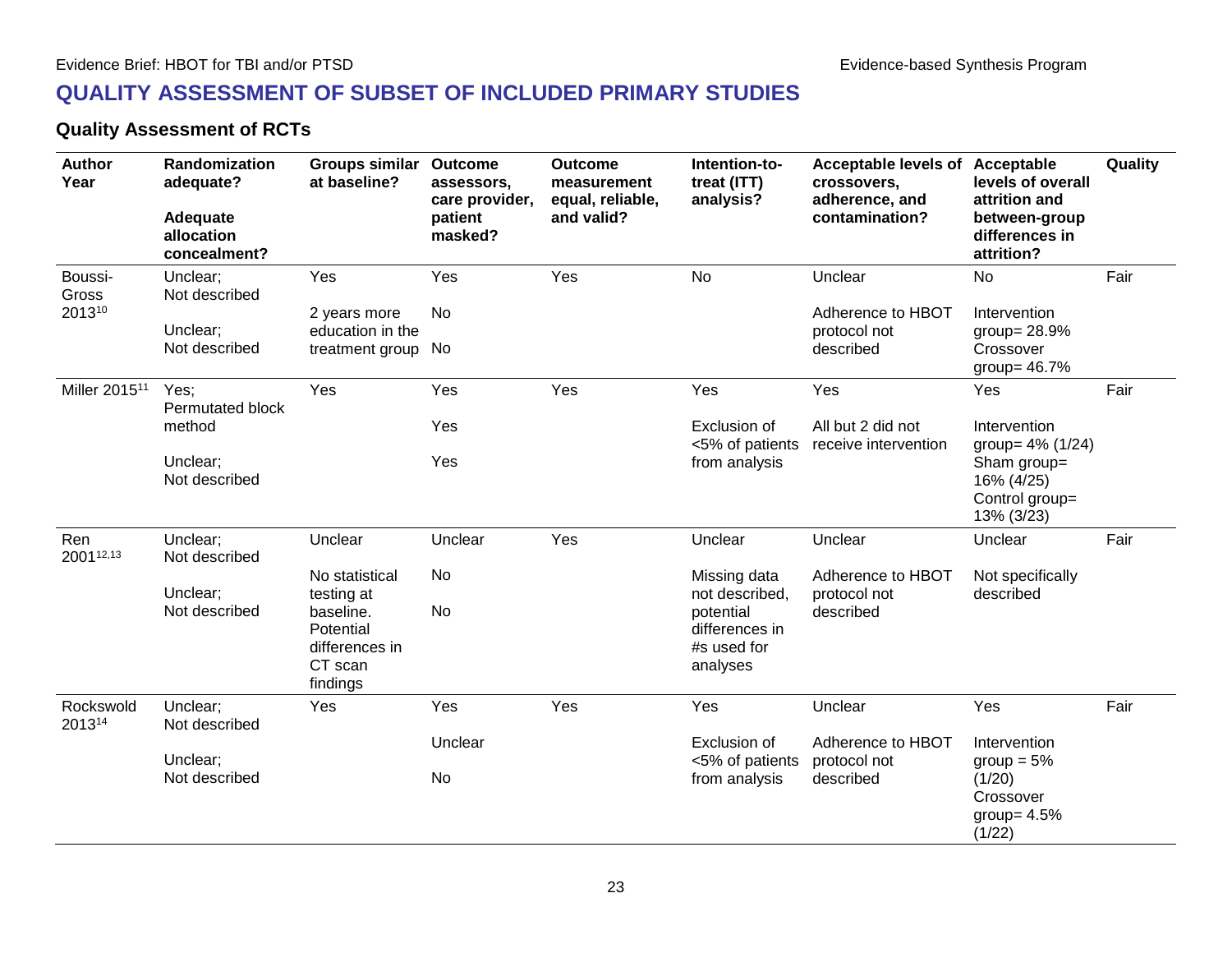#### **STRENGTH OF EVIDENCE**

| SOE Grade (High,<br>moderate, low)          | <b>Study Design:</b><br>No. Studies (N) | <b>Study</b><br>Limitations<br>(High,<br>medium,<br>low) | <b>Directness</b><br>(Direct or<br>indirect) | <b>Consistency</b><br>(Consistent,<br>inconsistent,<br>unknown for<br>single study) | <b>Precision</b><br>(precise or<br>imprecise) | <b>Reporting</b><br><b>Bias</b><br>(Suspected,<br>undetected) | <b>Other Issues</b><br>(None or<br>describe) | Finding (Results -<br>describe direction<br>in words (greater<br>or lower risk or no<br>difference) and<br>provide data                                                                              |
|---------------------------------------------|-----------------------------------------|----------------------------------------------------------|----------------------------------------------|-------------------------------------------------------------------------------------|-----------------------------------------------|---------------------------------------------------------------|----------------------------------------------|------------------------------------------------------------------------------------------------------------------------------------------------------------------------------------------------------|
| <b>Mild TBI</b>                             |                                         |                                                          |                                              |                                                                                     |                                               |                                                               |                                              |                                                                                                                                                                                                      |
| Post-concussion<br>symptom response:<br>Low | 1 RCT (72] <sup>11</sup>                | Medium                                                   | <b>Direct</b>                                | Unknown                                                                             | Imprecise                                     | Undetected                                                    | None                                         | No meaningful<br>differences were<br>detected between<br>the HBOT, sham,<br>or control groups<br>(percent of patients<br>with $\geq$ 2-point RPQ-<br>3 improvement:<br>52% vs 33% vs<br>25%; P=0.24) |
| Quality of life: Low                        | 1 RCT (72) <sup>11</sup>                | Medium                                                   | <b>Direct</b>                                | Unknown                                                                             | Imprecise                                     | Undetected                                                    | None                                         | Results favored<br>sham over HBOT<br>group for physical<br>functioning, bodily<br>pain, social<br>functioning, and<br>emotional domains<br>on the SF-36                                              |
| Ear barotrauma at<br>1.5 ATA: Low           | 1 RCT (72) <sup>11</sup>                | Medium                                                   | <b>Direct</b>                                | Unknown                                                                             | Imprecise                                     | Undetected                                                    | None                                         | HBOT led to more<br>ear barotrauma<br>compared to sham<br>when given at<br>higher dosages<br>(8% vs 0% at 1.5<br>ATA for 60 minute<br>sessions) <sup>11</sup> ).                                     |
| Ear barotrauma at<br>2.4 ATA: Low           | 1 RCT (50) <sup>15</sup>                | Medium                                                   | <b>Direct</b>                                | Unknown                                                                             | Imprecise                                     | Undetected                                                    | None                                         | HBOT led to more<br>ear barotrauma<br>compared to sham<br>when given at<br>higher dosages<br>$(42\% \text{ vs } 16\%, P =$<br>0.57 at 2.4 ATA for                                                    |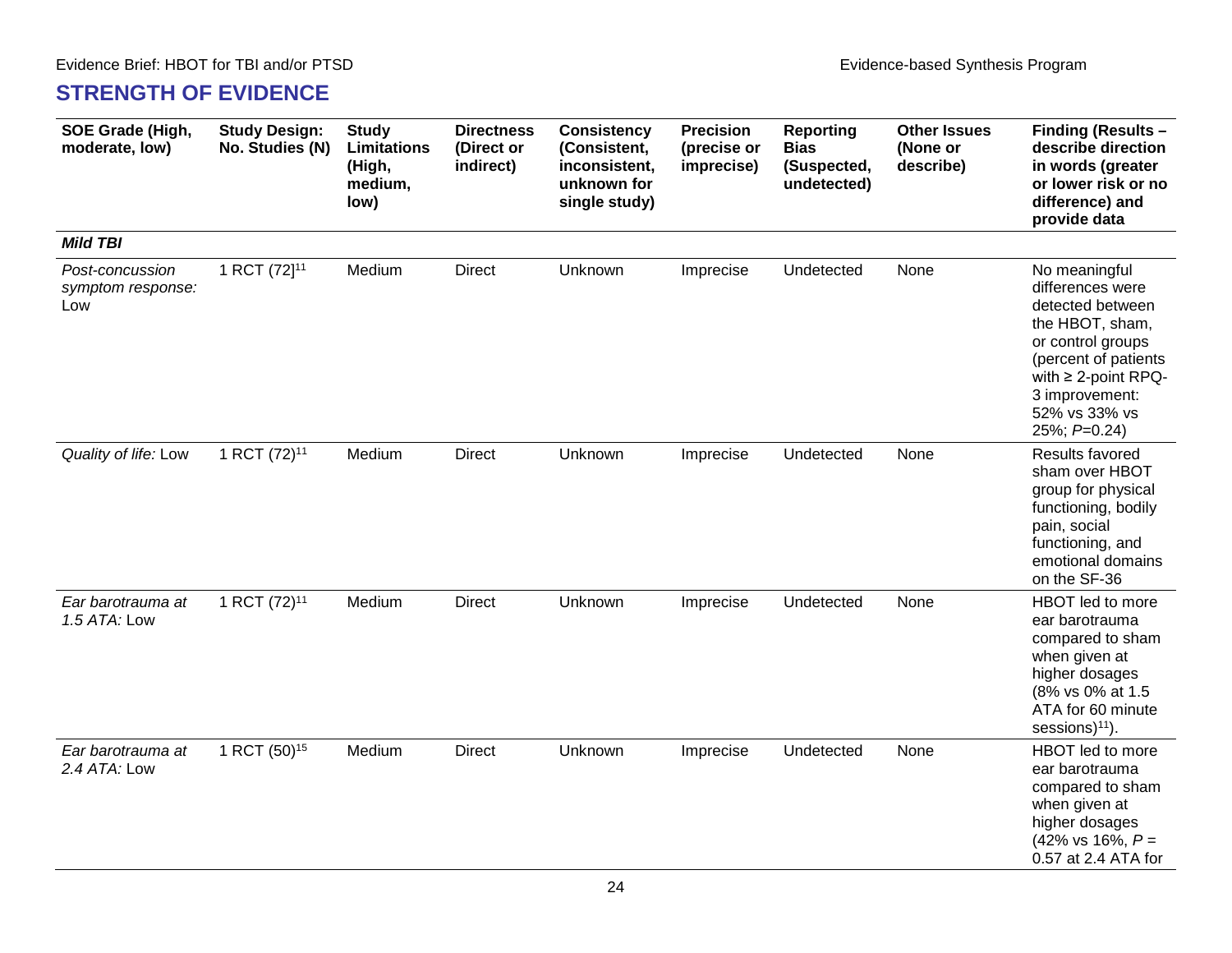Evidence Brief: HBOT for TBI and/or PTSD Evidence-based Synthesis Program

| SOE Grade (High,<br>moderate, low)  | <b>Study Design:</b><br>No. Studies (N) | <b>Study</b><br><b>Limitations</b><br>(High,<br>medium,<br>low) | <b>Directness</b><br>(Direct or<br>indirect) | <b>Consistency</b><br>(Consistent,<br>inconsistent,<br>unknown for<br>single study) | <b>Precision</b><br>(precise or<br>imprecise) | <b>Reporting</b><br><b>Bias</b><br>(Suspected,<br>undetected) | <b>Other Issues</b><br>(None or<br>describe)                                                                                                                                                        | Finding (Results -<br>describe direction<br>in words (greater<br>or lower risk or no<br>difference) and<br>provide data                                                                                                                                                                                                |
|-------------------------------------|-----------------------------------------|-----------------------------------------------------------------|----------------------------------------------|-------------------------------------------------------------------------------------|-----------------------------------------------|---------------------------------------------------------------|-----------------------------------------------------------------------------------------------------------------------------------------------------------------------------------------------------|------------------------------------------------------------------------------------------------------------------------------------------------------------------------------------------------------------------------------------------------------------------------------------------------------------------------|
|                                     |                                         |                                                                 |                                              |                                                                                     |                                               |                                                               |                                                                                                                                                                                                     | 90 minute<br>sessions) <sup>15</sup>                                                                                                                                                                                                                                                                                   |
| <b>Moderate to Severe TBI</b>       |                                         |                                                                 |                                              |                                                                                     |                                               |                                                               |                                                                                                                                                                                                     |                                                                                                                                                                                                                                                                                                                        |
| Mortality: Moderate                 | 3 RCTs (263)<br>13, 14, 16              | Medium                                                          | <b>Direct</b>                                | Consistent                                                                          | Precise                                       | Undetected                                                    | None                                                                                                                                                                                                | <b>HBOT</b> reduced<br>odds of death by<br>68% (OR 0.32;<br>95% CI 0.18 to<br>0.57) compared to<br>control groups <sup>9</sup>                                                                                                                                                                                         |
| Glasgow Outcome<br>Scale (GOS): Low | 3 RCTs (141)<br>13, 14, 17              | Medium                                                          | <b>Direct</b>                                | Inconsistent                                                                        | Imprecise                                     | Undetected                                                    | Sensitivity<br>analysis showed<br>the results to be<br>insignificant after<br>the removal of 1<br>RCT, <sup>13</sup> indicating<br>that the meta-<br>analysis had poor<br>reliability. <sup>9</sup> | HBOT improved<br>GOS by 278% (OR<br>3.78; 95% CI 1.23<br>to 11.63) compared<br>to the control<br>groups. However,<br>after removal of 1<br>RCT, <sup>13</sup> HBOT did<br>not significantly<br>improve GOS (OR<br>2.18; 95% CI 0.92<br>to $5.17$ ). <sup>9</sup> The large<br>effect in Ren<br>cannot be<br>explained. |
| Pulmonary<br>complications: Low     | 2 RCTs<br>$(228)^{16,18}$               | Medium                                                          | <b>Direct</b>                                | Consistent                                                                          | Imprecise                                     | Undetected                                                    | None                                                                                                                                                                                                | <b>HBOT</b> significantly<br>increased risk of<br>severe pulmonary<br>complications (13%<br>vs 0%; RR 15.57;<br>95% CI, 2.11 to<br>114.72) compared<br>to control.7                                                                                                                                                    |
| Seizures: Low                       | 1 RCT (168) <sup>16</sup>               | Medium                                                          | <b>Direct</b>                                | Unknown                                                                             | Imprecise                                     | Undetected                                                    | None                                                                                                                                                                                                | HBOT did not<br>significantly<br>increase seizures                                                                                                                                                                                                                                                                     |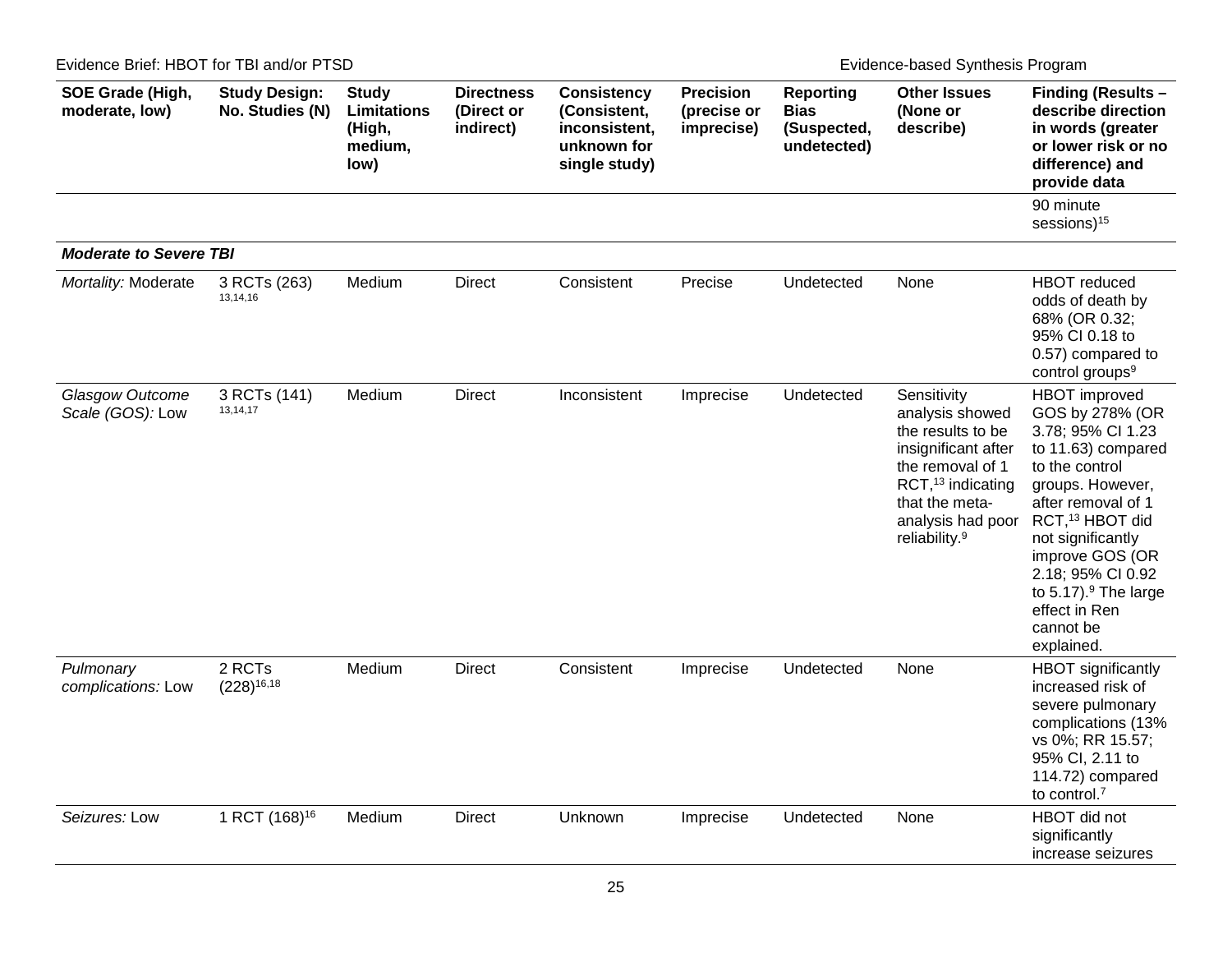Evidence Brief: HBOT for TBI and/or PTSD Evidence-based Synthesis Program

| <b>SOE Grade (High,</b><br>moderate, low) | <b>Study Design:</b><br>No. Studies (N) | <b>Study</b><br><b>Limitations</b><br>(High,<br>medium,<br>low) | <b>Directness</b><br>(Direct or<br>indirect) | <b>Consistency</b><br>(Consistent,<br>inconsistent,<br>unknown for<br>single study) | <b>Precision</b><br>(precise or<br>imprecise) | <b>Reporting</b><br><b>Bias</b><br>(Suspected,<br>undetected) | <b>Other Issues</b><br>(None or<br>describe) | <b>Finding (Results -</b><br>describe direction<br>in words (greater<br>or lower risk or no<br>difference) and<br>provide data                     |
|-------------------------------------------|-----------------------------------------|-----------------------------------------------------------------|----------------------------------------------|-------------------------------------------------------------------------------------|-----------------------------------------------|---------------------------------------------------------------|----------------------------------------------|----------------------------------------------------------------------------------------------------------------------------------------------------|
|                                           |                                         |                                                                 |                                              |                                                                                     |                                               |                                                               |                                              | (2.3% vs 0%; RR<br>5.0; 95% CI 0.24 to<br>102.6) compared to<br>control <sup>7</sup>                                                               |
| Ear barotrauma<br>(Hemotympanum):<br>Low  | 1 RCT (168) <sup>16</sup>               | Medium                                                          | <b>Direct</b>                                | Unknown                                                                             | Imprecise                                     | Undetected                                                    | None                                         | HBOT did not<br>significantly<br>increase<br>hemotympanum<br>(2.3% vs 0%; RR<br>5.0; 95% CI 0.24 to<br>102.6) compared to<br>control. <sup>7</sup> |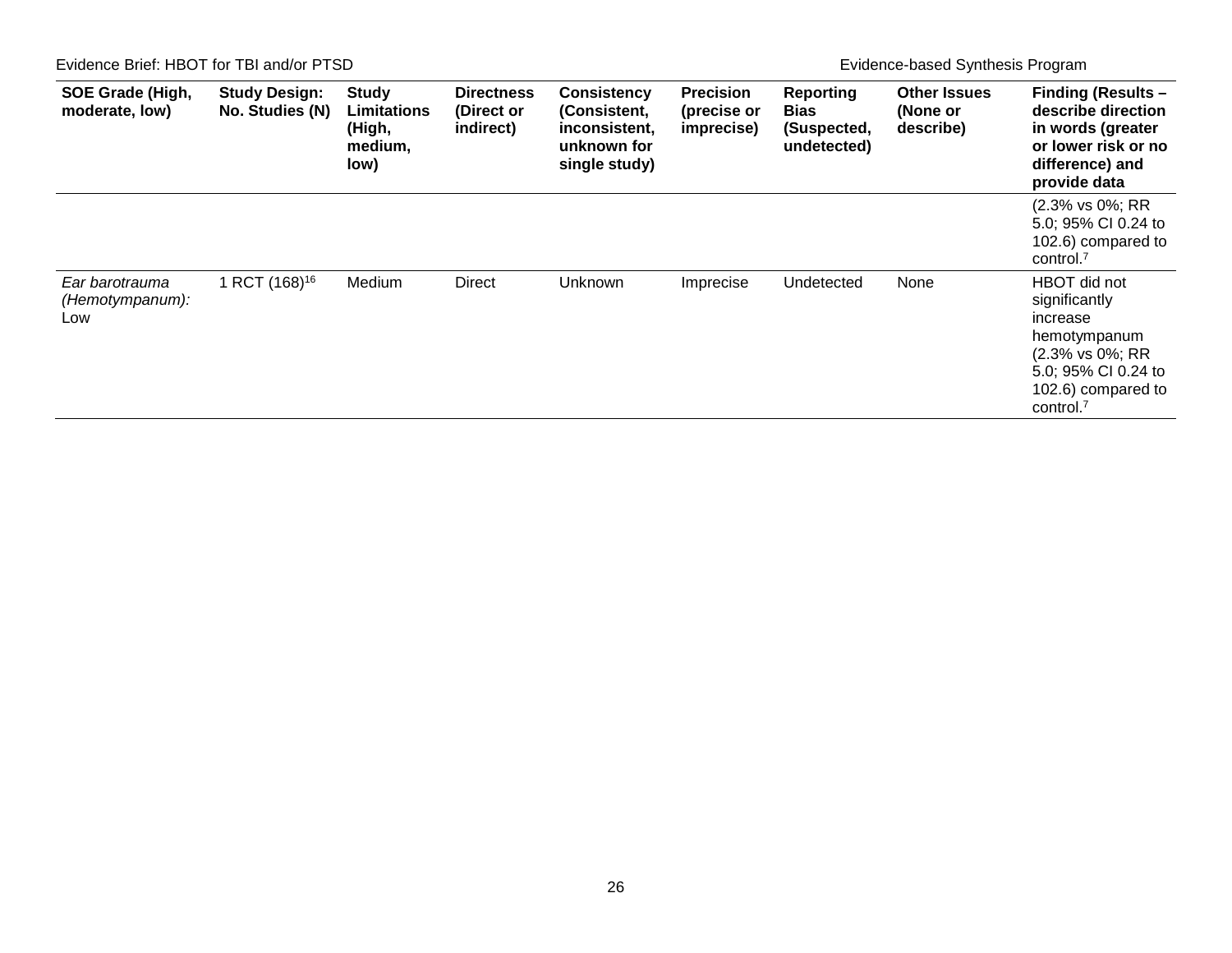# **APPENDIX F: RESEARCH IN PROGRESS**

<span id="page-30-0"></span>

| <b>Status</b>                                         | <b>Study Title</b>                                                                                                             | <b>Study</b><br><b>Design</b> | <b>Information Resources</b><br>(Registry #; citation(s) for published protocols; links to project websites)                                                                                                                                                                                                                                                                    |
|-------------------------------------------------------|--------------------------------------------------------------------------------------------------------------------------------|-------------------------------|---------------------------------------------------------------------------------------------------------------------------------------------------------------------------------------------------------------------------------------------------------------------------------------------------------------------------------------------------------------------------------|
| Unknown,<br>past<br>anticipated<br>completion<br>date | The effect of hyperbaric oxygen<br>therapy on post-concussion<br>syndrome: a systematic review and<br>meta-analysis            | <b>SR</b>                     | Yan Dong. The effect of hyperbaric oxygen therapy on post-concussion syndrome: a<br>systematic review and meta-analysis. PROSPERO 2016:CRD42016032620 Available<br>from http://www.crd.york.ac.uk/PROSPERO/display_record.asp?ID=CRD42016032620                                                                                                                                 |
| Unknown,<br>past<br>anticipated<br>completion<br>date | The effectiveness of hyperbaric<br>oxygen therapy on mortality in adults<br>with craniotrauma: a systematic<br>review          | <b>SR</b>                     | Miloslav Klugar, Ivana Nytra, Sona Bocková, Jitka Klugarová, Zuzana Kelnarová, Jana<br>Marecková. The effectiveness of hyperbaric oxygen therapy on mortality in adults with<br>craniotrauma: a systematic review protocol. PROSPERO 2015:CRD42015016547 Available<br>from http://www.crd.york.ac.uk/PROSPERO/display_record.asp?ID=CRD42015016547<br><b>Published Protocol</b> |
| Completed,<br>outcome<br>results not<br>yet published | mTBI Mechanisms of Action of HBO2<br>for Persistent Post-Concussive<br>Symptoms (BIMA)                                         | <b>RCT</b>                    | U.S. Army Medical Research and Materiel Command NCT01611194                                                                                                                                                                                                                                                                                                                     |
| Currently<br>recruiting                               | <b>Hyperbaric Treatment of Traumatic</b><br>Brain Injury (TBI)                                                                 | <b>RCT</b>                    | Barry Miskin, MD, Jupiter Medical Center<br>NCT01847755                                                                                                                                                                                                                                                                                                                         |
| Currently<br>recruiting                               | Hyperbaric Oxygen Treatment to<br>Treat Mild Traumatic Brain Injury<br>(mTBI)/Persistent Post-Concussion<br>Syndrome (PPCS)    | <b>RCT</b>                    | Paul G. Harch, M.D., Louisiana State University Health Sciences Center in New Orleans<br>NCT02089594                                                                                                                                                                                                                                                                            |
| Currently<br>recruiting                               | Hyperbaric Oxygen Therapy and<br>SPECT Brain Imaging in Traumatic<br><b>Brain Injury</b>                                       | <b>RCT</b>                    | Paul G. Harch, M.D., Louisiana State University Health Sciences Center in New Orleans<br>NCT00594503                                                                                                                                                                                                                                                                            |
| Currently<br>recruiting                               | Magnetic resonance imaging study of<br>hyperbaric oxygen treatment on<br>cognitive dysfunction after traumatic<br>brain injury | <b>RCT</b>                    | Liu Yang, Department of Rehabilitation Medicine, Fuzhou General Hospital of Nanjing Military<br>Command, PLA. Fuzhou, Fujian, China<br>ChiCTR-IOR-16010091                                                                                                                                                                                                                      |
| Not yet<br>recruiting                                 | Hyperbaric Oxygen Brain Injury<br><b>Treatment Trial (HOBIT)</b>                                                               | <b>RCT</b>                    | Minneapolis Medical Research Foundation<br>NCT02407028                                                                                                                                                                                                                                                                                                                          |
| Terminated                                            | Hyperbaric Oxygen Therapy in<br>Chronic Traumatic Brain Injury or<br>Post-Traumatic Stress Disorder<br>$(NBIRR-1)$             | <b>RCT</b>                    | International Hyperbaric Medical Foundation NCT01105962<br>(new regulatory requirements will require funding for restart as a new study)                                                                                                                                                                                                                                        |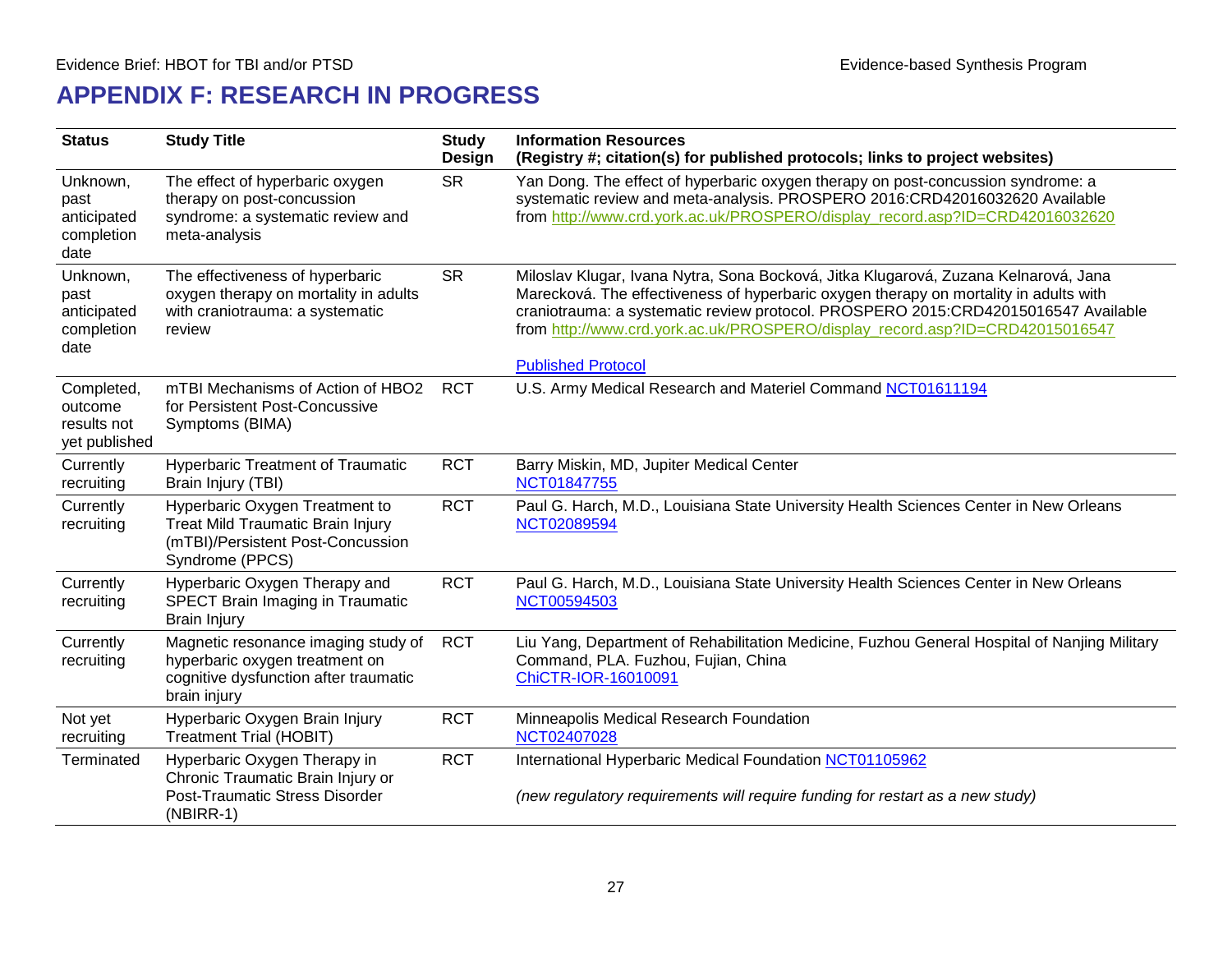#### **APPENDIX G: PEER REVIEW**

<span id="page-31-0"></span>

| Comment# | <b>Comment</b>                                                                                                                                                                    | <b>Author Response</b>                                                                                                                                                                                                                                                                                                                                                                                                                                            |
|----------|-----------------------------------------------------------------------------------------------------------------------------------------------------------------------------------|-------------------------------------------------------------------------------------------------------------------------------------------------------------------------------------------------------------------------------------------------------------------------------------------------------------------------------------------------------------------------------------------------------------------------------------------------------------------|
|          | Are the objectives, scope, and methods for this review clearly described?                                                                                                         |                                                                                                                                                                                                                                                                                                                                                                                                                                                                   |
| 1.       | Yes                                                                                                                                                                               | None                                                                                                                                                                                                                                                                                                                                                                                                                                                              |
| 2.       | Yes                                                                                                                                                                               | None                                                                                                                                                                                                                                                                                                                                                                                                                                                              |
| 3.       | Yes                                                                                                                                                                               | None                                                                                                                                                                                                                                                                                                                                                                                                                                                              |
| 4.       | Yes                                                                                                                                                                               | None                                                                                                                                                                                                                                                                                                                                                                                                                                                              |
| 5.       | Yes                                                                                                                                                                               | None                                                                                                                                                                                                                                                                                                                                                                                                                                                              |
| 6.       | Yes                                                                                                                                                                               | None                                                                                                                                                                                                                                                                                                                                                                                                                                                              |
| 7.       | Yes                                                                                                                                                                               | None                                                                                                                                                                                                                                                                                                                                                                                                                                                              |
| 8.       | Yes                                                                                                                                                                               | None                                                                                                                                                                                                                                                                                                                                                                                                                                                              |
|          | Is there any indication of bias in our synthesis of the evidence?                                                                                                                 |                                                                                                                                                                                                                                                                                                                                                                                                                                                                   |
| 9.       | No                                                                                                                                                                                | None                                                                                                                                                                                                                                                                                                                                                                                                                                                              |
| 10.      | No                                                                                                                                                                                | None                                                                                                                                                                                                                                                                                                                                                                                                                                                              |
| 11.      | No                                                                                                                                                                                | None                                                                                                                                                                                                                                                                                                                                                                                                                                                              |
| 12.      | Yes - I feel the use of special formatting, the phrasing of<br>certain passages, and the uses of certain words;<br>particularly "however" and "despite", convey a subtle<br>bias. | We used "however", "despite" and italics to draw the general reader's<br>attention to when something contrasted with what would be<br>commonly expected or previously mentioned. This approach is<br>consistent with common use of these words and formatting in the<br>scientific literature. However, we removed the formatting, both<br>occasions of the word "despite" and all 25 occasions where we used<br>the word "however" in relation to HBOT evidence. |
| 13.      | Why is special formatting used on page 1 lines 50-54? To<br>me this adds unnecessary emphasis on the lack of                                                                      | Removed italics and bolding                                                                                                                                                                                                                                                                                                                                                                                                                                       |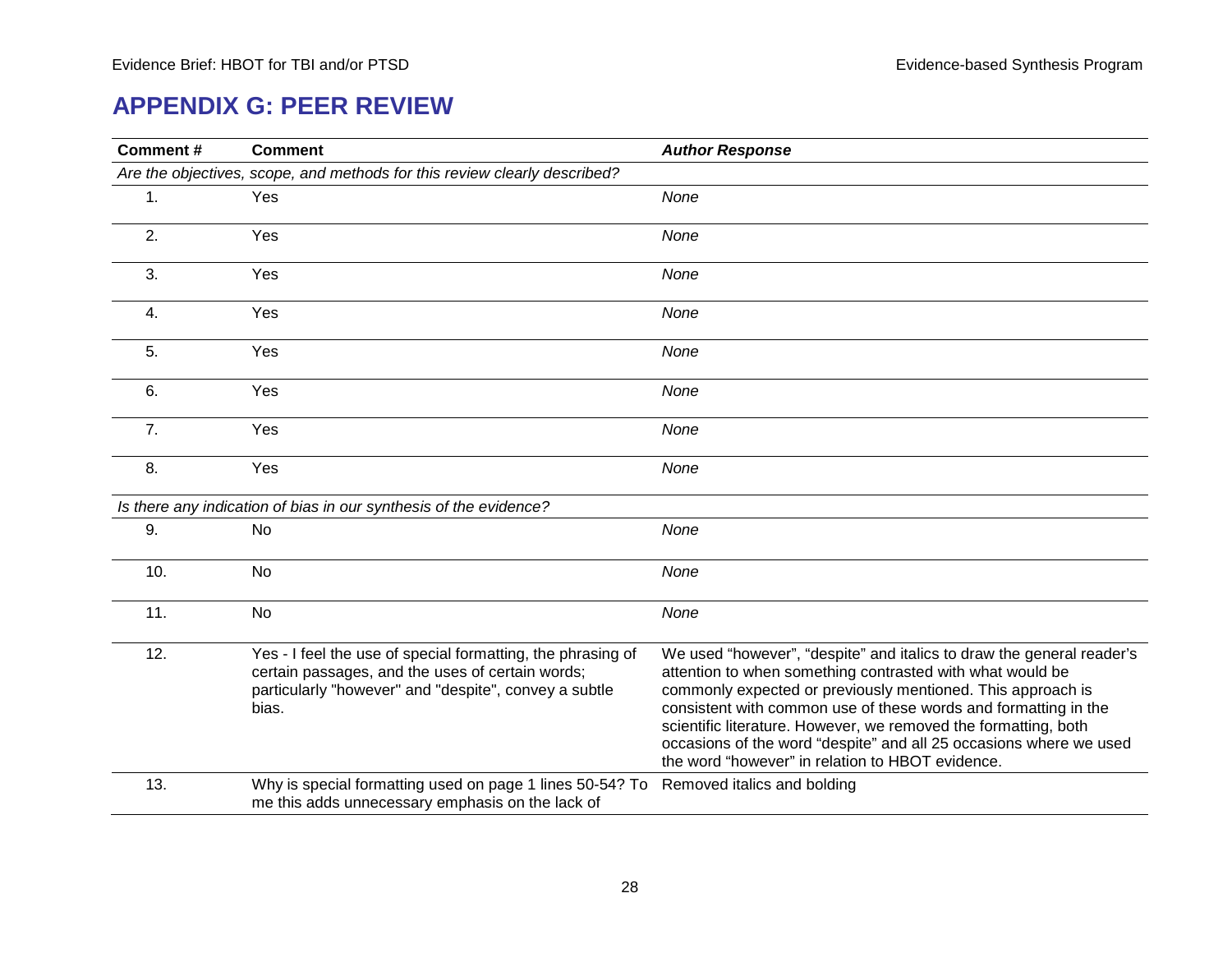|     | clinically significant symptom improvements in HBOT and<br>thus a bias against its utility                                                                                                                                                                                                                                                                                                                                                                                                                                                                                                                                                                                    |                                                                                                                                                                                                                                                                                                                                                                                                                                                                                                                                                                                                                                                                                                                                                                                                                                                                                                                                                                                                                                                                                                                                                               |
|-----|-------------------------------------------------------------------------------------------------------------------------------------------------------------------------------------------------------------------------------------------------------------------------------------------------------------------------------------------------------------------------------------------------------------------------------------------------------------------------------------------------------------------------------------------------------------------------------------------------------------------------------------------------------------------------------|---------------------------------------------------------------------------------------------------------------------------------------------------------------------------------------------------------------------------------------------------------------------------------------------------------------------------------------------------------------------------------------------------------------------------------------------------------------------------------------------------------------------------------------------------------------------------------------------------------------------------------------------------------------------------------------------------------------------------------------------------------------------------------------------------------------------------------------------------------------------------------------------------------------------------------------------------------------------------------------------------------------------------------------------------------------------------------------------------------------------------------------------------------------|
| 14. | On page 2 lines 15-32, mild TBI is only discussed in the<br>context of the VA/DoD studies. The Israeli study is not<br>discussed even though it was included in the review as<br>an RCT examining HBOT for mTBI. When discussing<br>HBOT for any condition, exclusion of relevant and quality<br>RCTs done outside the VA implies a bias and is another<br>complaint of HBOT proponents. HBOT proponents<br>complain that the VA staff leading HBOT research studies<br>are personally biased against this treatment, so it is<br>critical to include external to VA research when it is<br>relevant to the topic                                                             | The Israeli civilian study by Boussi-Gross 2013 is included in the<br>review (reference #17) and is discussed in detail on page 15, lines<br>27-50. In the Executive Summary, we highlighted the VA/DoD studies<br>because they are the highest quality and have the greatest relevance<br>to the target Veteran population. We did not mention the Israeli study<br>in the Executive Summary (page 2, lines 15-32) because we were<br>unconvinced of its applicability to Veterans and its overall reliability.<br>Although "acceptable", It has more methodological limitations than<br>the VA/DoD RCT's, including a higher potential for nonspecific<br>'participation effects' due to the lack of a sham comparator,<br>inadequate statistical power, and the exclusion from their analysis of<br>twice as many participants from the control group for reasons that<br>could have been related to outcome. However, we have now added<br>to the Executive Summary the following statement: "Although an<br>Israeli civilian RCT had more positive findings, we have more doubt<br>about its reliability due to its greater methodological limitations." |
| 15. | Similarly, I feel that including a table in the main body of<br>the review of exclusively VA/DoD RCTs implies a certain<br>amount of bias. On page 14 line 23, RCTs in table 2 refer<br>only to VA/DoD studies, this should be explicitly stated or<br>non-VA/DoD RCTs (like the Israeli study) should be<br>included in the Table and the table title should be<br>changed. To be clear, I don't feel that HBOT treatment<br>should be more favorably reviewed in this report. To me,<br>this report seems to have a bias against HBOT when<br>reporting and describing the outcomes of HBOT research.<br>I think edits can be made to help make the review more<br>neutral. | On page 14, line 23, which provides an overview to the Mild TBI<br>section, much like with the Executive Summary, we highlighted the<br>VA/DoD studies because they have the lowest risk of bias and the<br>greatest relevance to the target Veteran population. We added an<br>explicit statement to this regard: " in the RCTs with the lowest risk of<br>bias and greatest relevance to Veterans, which were conducted by<br>the VA/DoD (Table 2)."                                                                                                                                                                                                                                                                                                                                                                                                                                                                                                                                                                                                                                                                                                        |
| 16. | <b>No</b>                                                                                                                                                                                                                                                                                                                                                                                                                                                                                                                                                                                                                                                                     | None                                                                                                                                                                                                                                                                                                                                                                                                                                                                                                                                                                                                                                                                                                                                                                                                                                                                                                                                                                                                                                                                                                                                                          |
| 17. | <b>No</b>                                                                                                                                                                                                                                                                                                                                                                                                                                                                                                                                                                                                                                                                     | None                                                                                                                                                                                                                                                                                                                                                                                                                                                                                                                                                                                                                                                                                                                                                                                                                                                                                                                                                                                                                                                                                                                                                          |
| 18. | Yes - To a mild degree. This was explained in the<br>attached review with respect to the characterization of the<br>LSU Pilot Trial and its "extreme" results as well as the<br>characterization of its author as an "advocate." Of all of<br>the reviews on this controversial topic this ESP review is                                                                                                                                                                                                                                                                                                                                                                      | The use of "extreme improvements" was meant to apply to the<br>anecdotal case testimonials of HBOT as a "miracle cure", not the LSU<br>pilot trial. But, we removed the "extreme improvements" language.<br>We changed all instances of "advocate" to "proponent". All comments<br>from the "attached review" are now included in this disposition<br>document for reviewer #7.                                                                                                                                                                                                                                                                                                                                                                                                                                                                                                                                                                                                                                                                                                                                                                               |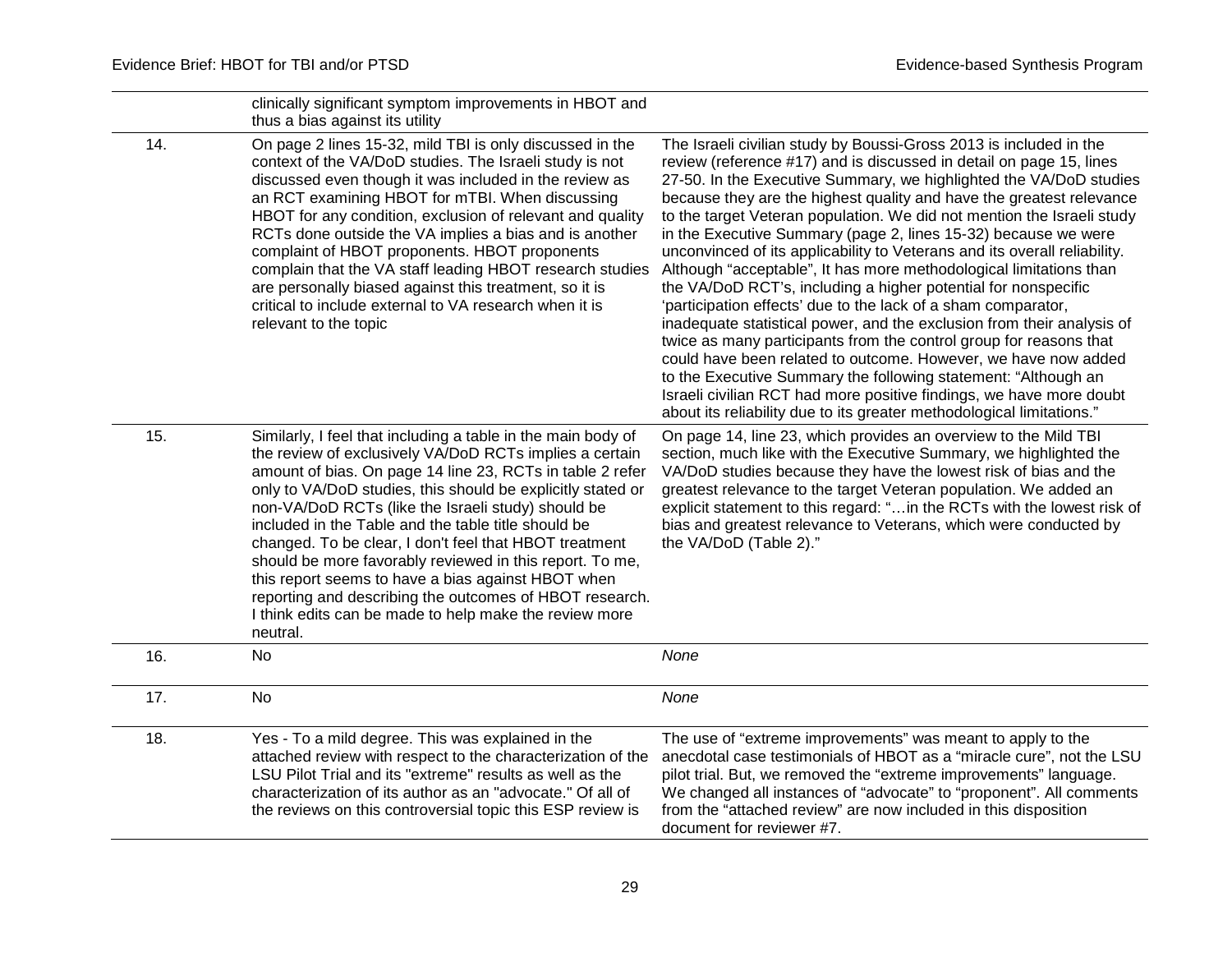|     | one of the least biased and ends with a neutral open-<br>minded recommendation.                                                                                                                                                                                                                                                                                                                                                                                                                                                                                                                                                                                                                      |                                                                                                                                                                                                                                          |
|-----|------------------------------------------------------------------------------------------------------------------------------------------------------------------------------------------------------------------------------------------------------------------------------------------------------------------------------------------------------------------------------------------------------------------------------------------------------------------------------------------------------------------------------------------------------------------------------------------------------------------------------------------------------------------------------------------------------|------------------------------------------------------------------------------------------------------------------------------------------------------------------------------------------------------------------------------------------|
| 19. | <b>No</b>                                                                                                                                                                                                                                                                                                                                                                                                                                                                                                                                                                                                                                                                                            | None                                                                                                                                                                                                                                     |
|     | Are there any published or unpublished studies that we may have overlooked?                                                                                                                                                                                                                                                                                                                                                                                                                                                                                                                                                                                                                          |                                                                                                                                                                                                                                          |
| 20. | <b>No</b>                                                                                                                                                                                                                                                                                                                                                                                                                                                                                                                                                                                                                                                                                            | None                                                                                                                                                                                                                                     |
| 21. | <b>No</b>                                                                                                                                                                                                                                                                                                                                                                                                                                                                                                                                                                                                                                                                                            | None                                                                                                                                                                                                                                     |
| 22. | <b>No</b>                                                                                                                                                                                                                                                                                                                                                                                                                                                                                                                                                                                                                                                                                            | None                                                                                                                                                                                                                                     |
| 23. | <b>No</b>                                                                                                                                                                                                                                                                                                                                                                                                                                                                                                                                                                                                                                                                                            | None                                                                                                                                                                                                                                     |
| 24. | <b>No</b>                                                                                                                                                                                                                                                                                                                                                                                                                                                                                                                                                                                                                                                                                            | None                                                                                                                                                                                                                                     |
| 25. | Yes - see my response below and uploaded review.                                                                                                                                                                                                                                                                                                                                                                                                                                                                                                                                                                                                                                                     | All comments from and our responses to this reviewer's uploaded<br>review have been inserted in this disposition document.                                                                                                               |
| 26. | Yes - Please see uploaded review. All of the articles that<br>were not reviewed are those that inform the science that<br>is the basis of the studies. All of them except one are<br>non-RCTs and are mentioned in the attachment. One is a<br>case controlled study whose preliminary data is<br>discussed in the article, but was not published in final<br>version until mid-October 2017; it may not have been<br>available to the authors of the ESP review. The one RCT<br>is the German Holbach study that was referenced in the<br>ESP review, but was likely excluded because the original<br>publication is in German. The ESP review group has an<br>English translation of this article. | All this reviewer's comments from the "uploaded review" are now<br>included in this disposition document. We have added the case-<br>controlled study (Harch 2017) and the German Holbach study, as well<br>as others as detailed below. |
|     | Additional suggestions or comments can be provided below. If applicable, please indicate the page and line numbers from the draft report.                                                                                                                                                                                                                                                                                                                                                                                                                                                                                                                                                            |                                                                                                                                                                                                                                          |
| 27. | <b>No</b>                                                                                                                                                                                                                                                                                                                                                                                                                                                                                                                                                                                                                                                                                            | None                                                                                                                                                                                                                                     |
| 28. | Throughout the document there seems to be some<br>conflating of different conditions (PPCS-mild TIB, PTSD,<br>post deployment syndrome)                                                                                                                                                                                                                                                                                                                                                                                                                                                                                                                                                              | We corrected the occasion of PPCS-mild TBI. Otherwise, we noted<br>the post-deployment syndrome terminology in the Introduction just as<br>background and used PPCS only when used by the studies<br>themselves.                         |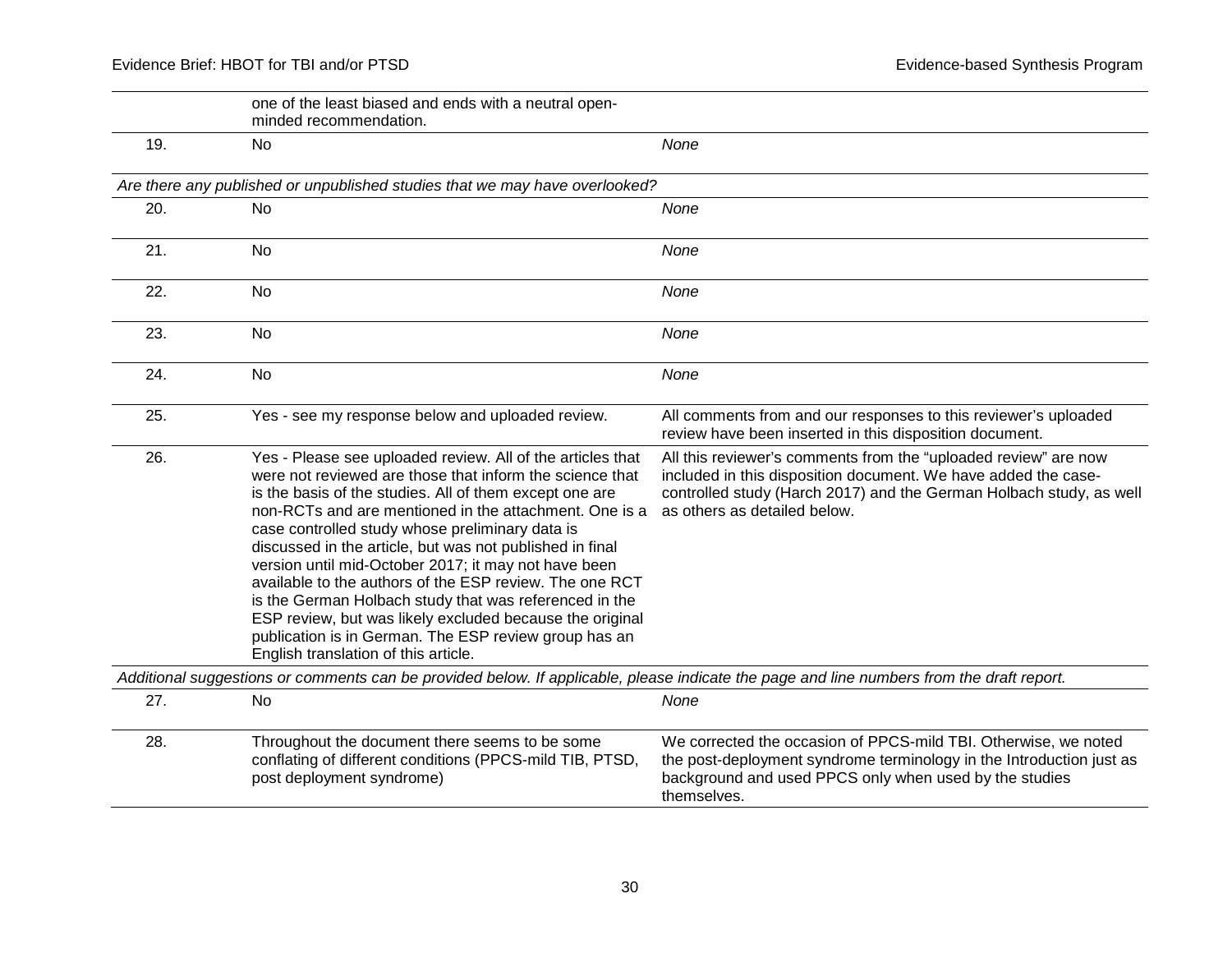| 29. | Throughout would highly recommend additional effort to<br>break out any discussion/data re: mild/moderate versus<br>severe TBI                                                                                                                                                                                                                                                                                                  | Done.                                                                                                                                                                                                                                                                                                                                                                                                                                                                                                                                                                                                                                                                                                                                                                                                                            |
|-----|---------------------------------------------------------------------------------------------------------------------------------------------------------------------------------------------------------------------------------------------------------------------------------------------------------------------------------------------------------------------------------------------------------------------------------|----------------------------------------------------------------------------------------------------------------------------------------------------------------------------------------------------------------------------------------------------------------------------------------------------------------------------------------------------------------------------------------------------------------------------------------------------------------------------------------------------------------------------------------------------------------------------------------------------------------------------------------------------------------------------------------------------------------------------------------------------------------------------------------------------------------------------------|
| 30. | In a system in which resources are limited (VHA),<br>providing a therapy with no evidence-base has<br>implications. This does not seem to be addressed.                                                                                                                                                                                                                                                                         | We disagree that HBOT has "no evidence-base". For mild and<br>moderate/severe TBI and/or PTSD, all have some evidence, but with<br>remaining uncertainties. We can appreciate this reviewer's point<br>about limited resources. This is a universal issue of particular<br>importance when considering the traditional context of deciding the<br>level of a recommendation for full-scale use of a treatment prior to<br>proven alternatives. However, considerations may be more nuanced<br>when exploring innovative use of new treatment modalities with<br>admittedly emerging evidence bases for small-scale clinical<br>demonstrations in Veterans in whom adequate trials of conventional<br>therapy have been unsuccessful and alternatives are limited -<br>including concepts such as feasibility and general safety. |
| 31. | <b>Executive Summary</b><br>Would be useful to have an operationalized definition of<br>"failed conventional therapy"?<br>Per the sentence, "However, in the face of failed<br>conventional therapy, when the potential alternative is no<br>care, consideration of offering compassionate HBOT to<br>Veterans with TBI and/or PTSD is reasonable,"<br>Under what circumstances would there be the alternative<br>of "no care"? | We are not aware of a widely accepted definition of "failed"<br>conventional therapy"; thus, we clarified that we mean "when patients<br>do not respond to and/or do not tolerate adequate trials of multiple<br>conventional therapy options". Also, by "no care", we meant no more<br>conventional therapy options. But, we agree with you and reviewer #6<br>that a better description of the alternative is "consideration of<br>emerging treatment options". Therefore, we've changed the sentence<br>referenced to: "However, when patients do not respond to and/or do<br>not tolerate adequate trials of multiple conventional therapy options<br>and are considering emerging treatment options"                                                                                                                        |
| 32. | <b>Executive Summary</b><br>Based on the evidence - would suggest that providing<br>compassionate HBOT to with TBI and PTSD is not equal.<br>Also mild or moderate/severe TBI? All conditions seem to<br>be treated equally in terms of recommendations. This is<br>confusing as no studies have been completed on PTSD.                                                                                                        | Although we agree that the evidence bases of these 3 populations<br>have different types of limitations, we are treating them equally in<br>terms of suggesting that any might be reasonable for a small-scale<br>clinical demonstration as an emerging therapy as they all similarly<br>represent an innovative application of an existing modality that has<br>not yet been fully evaluated and none has a clear signal of serious<br>harm.<br>And while this reviewer is correct that no studies have been<br>completed on exclusively PTSD, several studies have included<br>patients with concomitant mild TBI and PTSD                                                                                                                                                                                                     |
| 33. | <b>Executive Summary</b><br>Unclear how a small pilot would resolve existing<br>questions?                                                                                                                                                                                                                                                                                                                                      | We agree that a small clinical demonstration would not fully resolve<br>existing questions for areas in which we already have imprecise<br>information from RCTs - such as whether the lack of a clinically                                                                                                                                                                                                                                                                                                                                                                                                                                                                                                                                                                                                                      |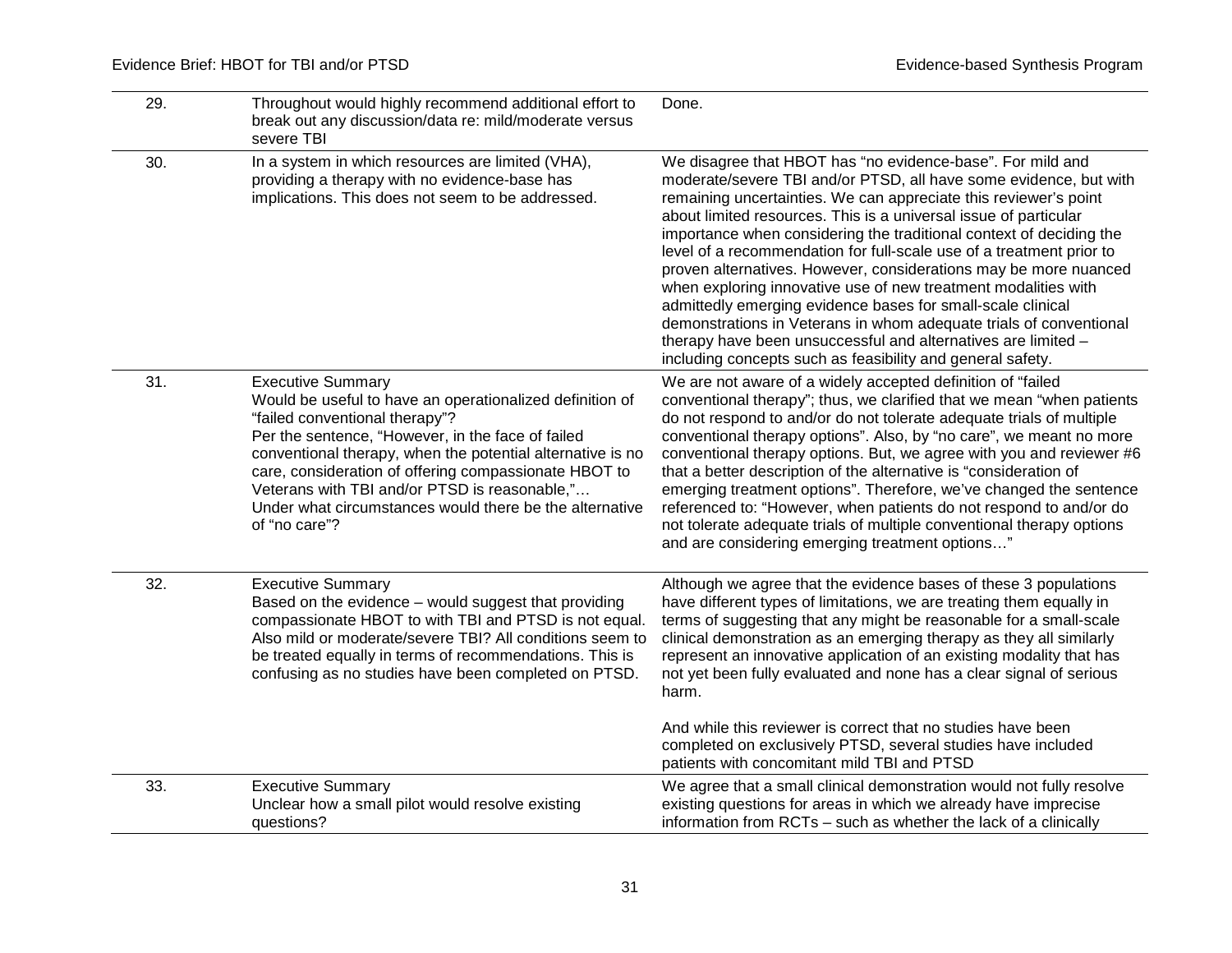|     |                                                                                                                                                                                                                                                                                                                                                            | relevant benefit for mild TBI is due to imprecision or generally<br>ineffectiveness. But, a small clinical demonstration could provide<br>preliminary information for areas in which we have no information -<br>such as in a population of exclusively PTSD patients, on<br>comorbidities, clinically relevant patient outcomes, patient<br>expectations, and documentation of the types and durations of<br>previous and ongoing treatments.                                                                                                                                                                                                                                                                                                                                                                                                                                                                                                                                                                                                                                                                                                                                                                                                                                      |
|-----|------------------------------------------------------------------------------------------------------------------------------------------------------------------------------------------------------------------------------------------------------------------------------------------------------------------------------------------------------------|-------------------------------------------------------------------------------------------------------------------------------------------------------------------------------------------------------------------------------------------------------------------------------------------------------------------------------------------------------------------------------------------------------------------------------------------------------------------------------------------------------------------------------------------------------------------------------------------------------------------------------------------------------------------------------------------------------------------------------------------------------------------------------------------------------------------------------------------------------------------------------------------------------------------------------------------------------------------------------------------------------------------------------------------------------------------------------------------------------------------------------------------------------------------------------------------------------------------------------------------------------------------------------------|
| 34. | Would suggest that additional attention be provided to<br>discussion of the expected course of recovery post-mTBI                                                                                                                                                                                                                                          | We added detail to the Introduction that many people recover with 30<br>days post-TBI, but that some experience persistent post-concussion<br>symptoms that last longer than 3 months and may take 6 months to a<br>year to completely resolve. We agree this is important context given<br>that the time since most recent TBI occurrence was 8.5 to 60 months<br>post-TBI in the majority of RCTs                                                                                                                                                                                                                                                                                                                                                                                                                                                                                                                                                                                                                                                                                                                                                                                                                                                                                 |
| 35. | "Despite these interventions, a large proportion of<br>patients with PPCS-mild TBI, PTSD and post-<br>deployment" many do not receive appropriate<br>evidence-based interventions either for symptoms or<br>conditions. This issue requires additional attention $-$ as<br>well as a review of existing evidence-base (tx) for each of<br>these conditions | We added to the Introduction that reasons for lack of expected<br>improvement can be complex and multidimensional, including failure<br>to receive evidence-based interventions due to variability in clinician<br>judgment and patients' barriers to access and adherence or presence<br>of confounding prognostic factors, including medical and/or<br>psychiatric comorbidities and/or inadequate psychoeducation. We<br>agree this has important clinical implications and have added this to<br>the "Clinical and Future Research Implications" section: "Because<br>reasons for lack of expected improvement can be complex and<br>multidimensional, including failure to receive evidence-based<br>interventions due to variability in clinician judgment and patients'<br>barriers to access and adherence, to avoid potential further delay of<br>evidence-based treatments, we suggest careful documentation of<br>previous treatments prior to HBOT initiation."<br>We also identified a few recent systematic reviews that confirm that<br>the evidence-base is still limited for VA/DoD CPG-recommended<br>treatments for PCS and PTSD following mild TBI and have add this<br>context to the Introductory paragraph that describes conventional<br>treatment options. |
| 36. | Mechanisms by which HBOT might work are theorized -<br>to the best of my knowledge there is no evidence-base<br>surrounding - this problematic nature of this is not<br>addressed.                                                                                                                                                                         | There is some evidence on mechanism from animal models of TBI<br>and in TBI patients, which is most recently summarized in a review by<br>Hu et al in 2016. We have refined the text in the Introduction to more<br>clearly note this evidence; "In animal models of TBI, HBOT 1.5 ATA<br>to 3 ATA has increased tissue oxygenation and neuronal stem cell<br>proliferation and reduced inflammation, pressure in the brain and<br>cellular death.(Hu 2016) In TBI patients, HBOT 1.5 ATA to 2.5 ATA                                                                                                                                                                                                                                                                                                                                                                                                                                                                                                                                                                                                                                                                                                                                                                                |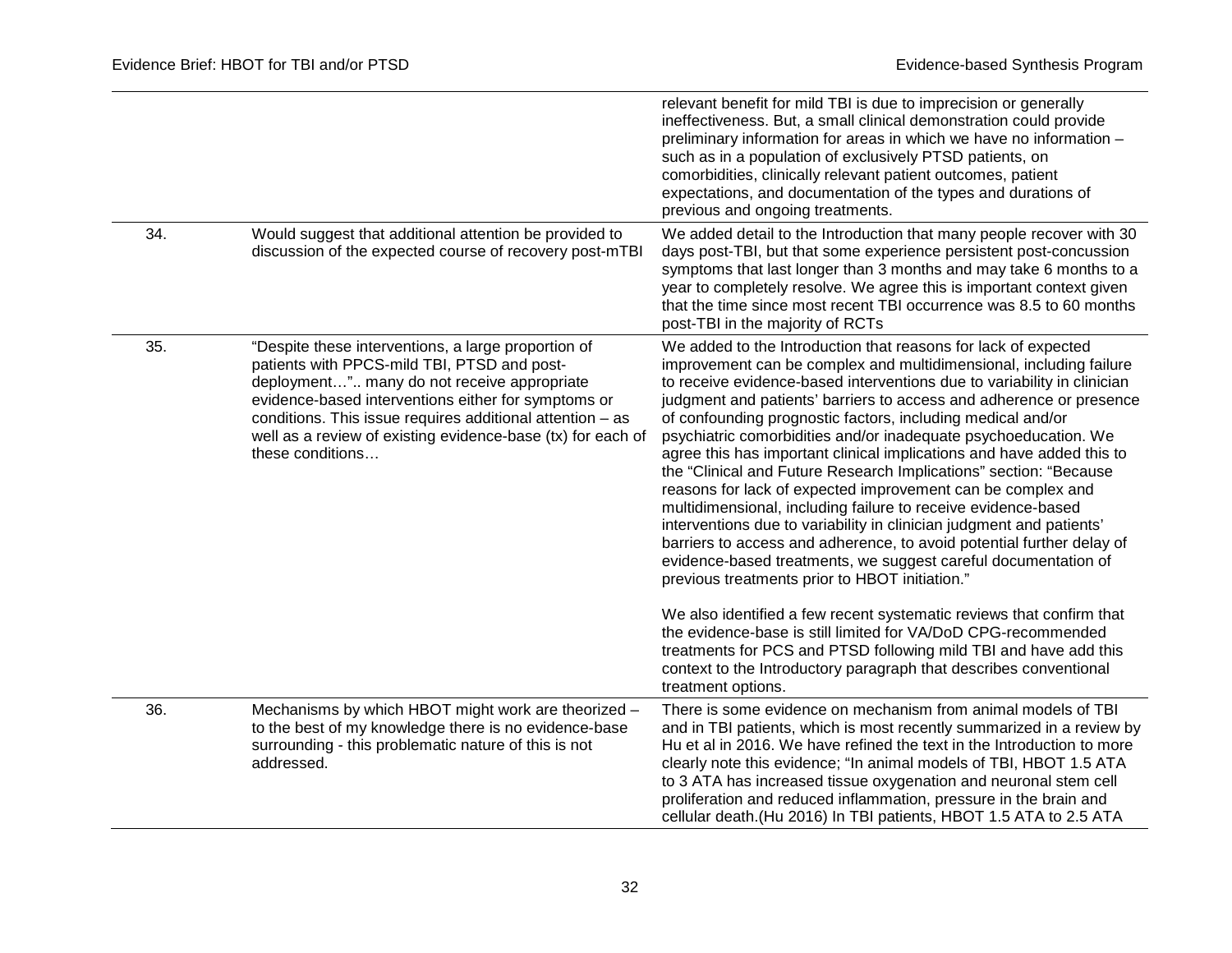|     |                                                                                                                                                                                                                                                                                             | improved cerebral blood flow(Harch 2012 and Boussi-Gross 2013)<br>and glucose metabolism. (Holbach 1974) Gene array analyses have<br>demonstrated positive impacts on gene expression. (Harch 2015)                                                                                                                                                                                                        |
|-----|---------------------------------------------------------------------------------------------------------------------------------------------------------------------------------------------------------------------------------------------------------------------------------------------|------------------------------------------------------------------------------------------------------------------------------------------------------------------------------------------------------------------------------------------------------------------------------------------------------------------------------------------------------------------------------------------------------------|
| 37. | How were definitions of clinically significant identified?                                                                                                                                                                                                                                  | As we are not aware of any widely accepted definitions of clinically<br>significant benefit, we noted in the benefits outcomes section of the<br>Eligibility Criteria section that we accepted any definition of clinically<br>significant clinical symptom response - an example of which is the<br>proportion of patients with ≥ 2-point change in Rivermead Post-<br>Concussion Symptoms Questionnaire. |
| 38. | None                                                                                                                                                                                                                                                                                        | None                                                                                                                                                                                                                                                                                                                                                                                                       |
| 39. | Please change "Community Engagement's (OCE) Center<br>for Compassionate Innovation (CCI)" to Center for<br>Compassionate Innovation (CCI). We are attempting to<br>separate them out as distinct identities to keep things<br>straight.                                                     | Changed.                                                                                                                                                                                                                                                                                                                                                                                                   |
| 40. | Please change "A small pilot through CCI" to "A small-<br>scale clinical demonstration project through CCI" as it<br>more accurately reflects what we are doing.                                                                                                                            | Changed.                                                                                                                                                                                                                                                                                                                                                                                                   |
| 41. | First and foremost, the purpose of the review that was<br>stated in the SOW should have been identical in the draft<br>of the report. See answer to next question for<br>recommended edits.                                                                                                 | Changed to purpose statement from Scope of Work document.                                                                                                                                                                                                                                                                                                                                                  |
| 42. | page 2 line 7: HBOT proponents have also raised<br>concerns about personal bias of VA researchers which<br>impacts not only study design but also the interpretation<br>and discussion of HBOT study results.                                                                               | We added this statement to the Introduction and our rebuttal of the<br>claims to the Discussion: "HBOT proponents have also raised<br>concerns about bias against HBOT in VA/DoD RCT investigators that<br>has led to flaws in the design and interpretation of HBOT research."                                                                                                                            |
| 43. | pages 4-5: I liked how HBOT treatment was described.<br>This was helpful and will be a good resource in the future<br>to discuss the treatment with those who are unfamiliar<br>with it.                                                                                                    | We are happy to hear this description was helpful.                                                                                                                                                                                                                                                                                                                                                         |
| 44. | page 6 line 12 - HBOT proponents contend that VA<br>research is biased, which is why they keep going to<br>singular cases or anecdotal evidence as the basis for<br>their argument. Consider rewording this with<br>consideration of the perceived bias in the external to VA<br>community. | Please see our response to similar comment #42 above.                                                                                                                                                                                                                                                                                                                                                      |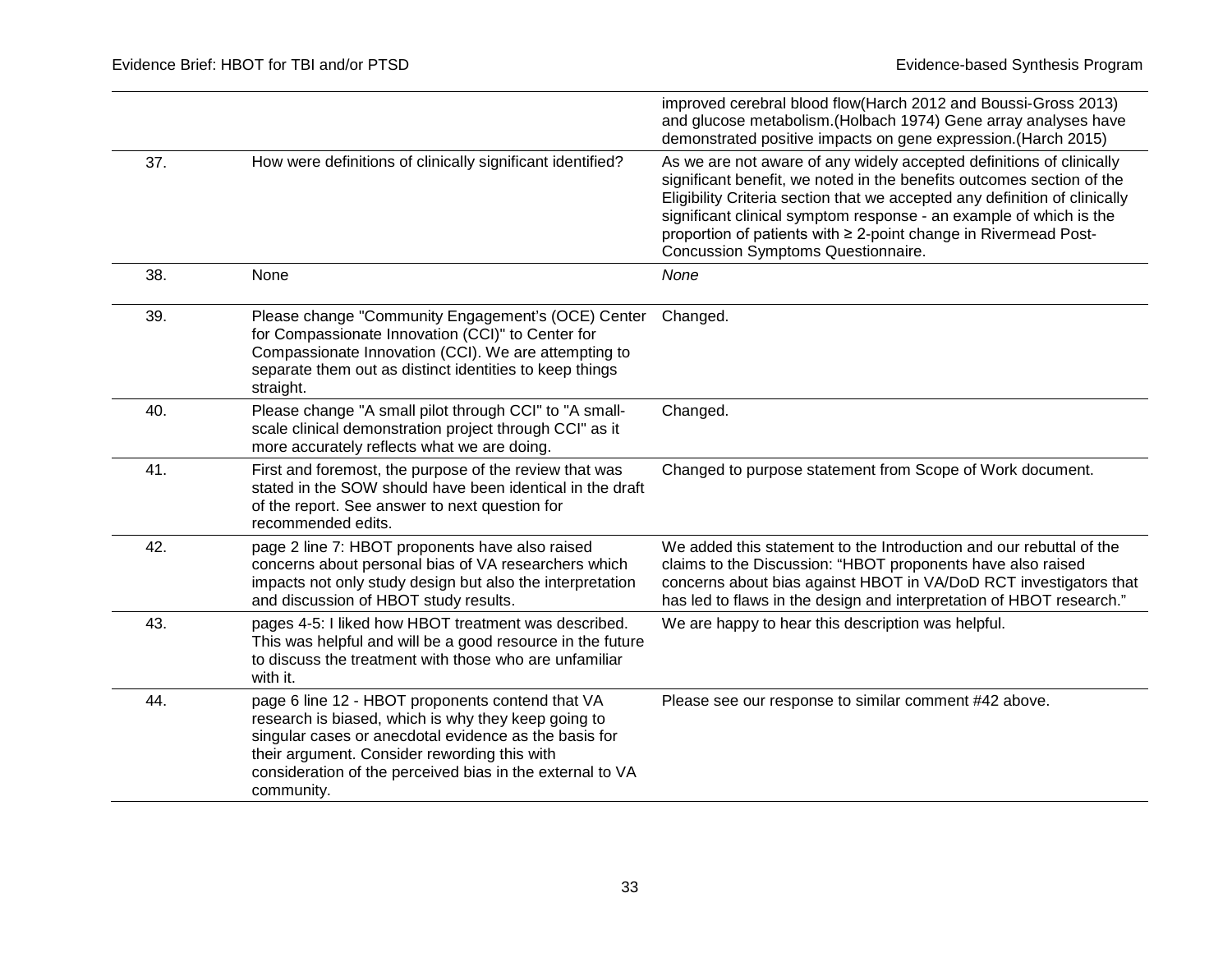| 45. | page 6 line 34-35 - the Mayo Clinic article didn't caution<br>against anything, it should not be used as a reference for<br>a warning or caution to consumers                                                                                                                                                                                                                        | We removed the Mayo Clinic article and reframed our related<br>discussion of the FDA consumer update to more clearly state that it<br>was meant to address internet claims.                                                                                                                                                                                                                                                                                                                                                                           |
|-----|--------------------------------------------------------------------------------------------------------------------------------------------------------------------------------------------------------------------------------------------------------------------------------------------------------------------------------------------------------------------------------------|-------------------------------------------------------------------------------------------------------------------------------------------------------------------------------------------------------------------------------------------------------------------------------------------------------------------------------------------------------------------------------------------------------------------------------------------------------------------------------------------------------------------------------------------------------|
| 46. | Additionally, I think some of the exclusion reasons should<br>be better or more clearly defined, such as "ineligible<br>outcome" or "ineligible systematic review".                                                                                                                                                                                                                  | Changed PRISMA and supplemental materials to better explain<br>examples of ineligible outcomes (intermediate outcomes) and<br>reasons for exclusion of systematic reviews (outdated or unclear or<br>high risk of bias)                                                                                                                                                                                                                                                                                                                               |
| 47. | page 3 line 25 - "compassionate HBOT" is not a<br>treatment modality. Describing the treatment or method of<br>delivering the treatment this way doesn't make sense.                                                                                                                                                                                                                 | We used the word "compassionate" to imply offering emerging<br>treatments that have not yet been fully evaluated but may offer hope.<br>But, we agree this is ambiguous and have removed the word.                                                                                                                                                                                                                                                                                                                                                    |
| 48. | page 6 line 51-page 7 line 12 - I don't consider the<br>discussion of float therapy to be relevant to this topic. It<br>certainly isn't an "important consideration for<br>compassionate use of HBOT". Also, compassionate use<br>of HBOT is not a valid description. If this section is not<br>removed, it should be renamed.                                                       | The point of discussing float therapy is to inform the general reader<br>that may also be considering a broader scope of emerging treatments<br>that other emerging treatments with similar components exist that<br>may or may not be a better match for their local system context (e.g.,<br>access, feasibility). We have been including such context in all of our<br>emerging treatment reviews. We left this information in, but changed<br>the heading of this section to "Considerations for Evaluating<br>Emerging Treatments for TBI/PTSD". |
| 49. | pages 13 & 16 (tables 1 & 2) - on table 1, reference 17 is<br>included as a good or acceptable RCT. In table 2, four<br>RCTs are listed and they are all VA/DoD studies. Is the<br>Israeli study not counted in table 1 as a good or<br>acceptable quality RCT? Shouldn't table 1 indicate that<br>5/5 studies were considered good or acceptable quality?<br>Please reconcile this. | The Israeli study is counted in Table 1 an acceptable quality RCT.<br>We inadvertently omitted the Weaver 2016 RCT from table 1. We<br>added it and now Table 1 reflects data from all 4 VA/DoD RCT's as<br>well as the Israeli RCT.                                                                                                                                                                                                                                                                                                                  |
| 50. | Throughout document - remove instances of "however"<br>and "despite" such as "despite" on page 6 line 27 and<br>"however" on page 17 lines 32 and 37.                                                                                                                                                                                                                                | We used "however" and "despite" to draw the general reader's<br>attention to when something contrasted with what would be<br>commonly expected or previously mentioned. This approach is<br>consistent with common use of these words in the scientific literature.<br>But, we removed both occasions of the word "despite" and all 25<br>occasions where we used the word "however" in relation to HBOT<br>evidence.                                                                                                                                 |
| 51. | We've (CCI) been in contact with several individuals from<br>the FDA, and we have a letter where they describe their<br>stance on HBOT. They also explained their consumer<br>warning (published in 2013), and I believe the ESP report<br>may have overinterpreted or overstated what they said.<br>Also, it was a consumer report that was published almost                        | We removed the Mayo Clinic statement and moved and reframed our<br>discussion of the FDA consumer update as being a statement to<br>address anecdotal internet claims.                                                                                                                                                                                                                                                                                                                                                                                |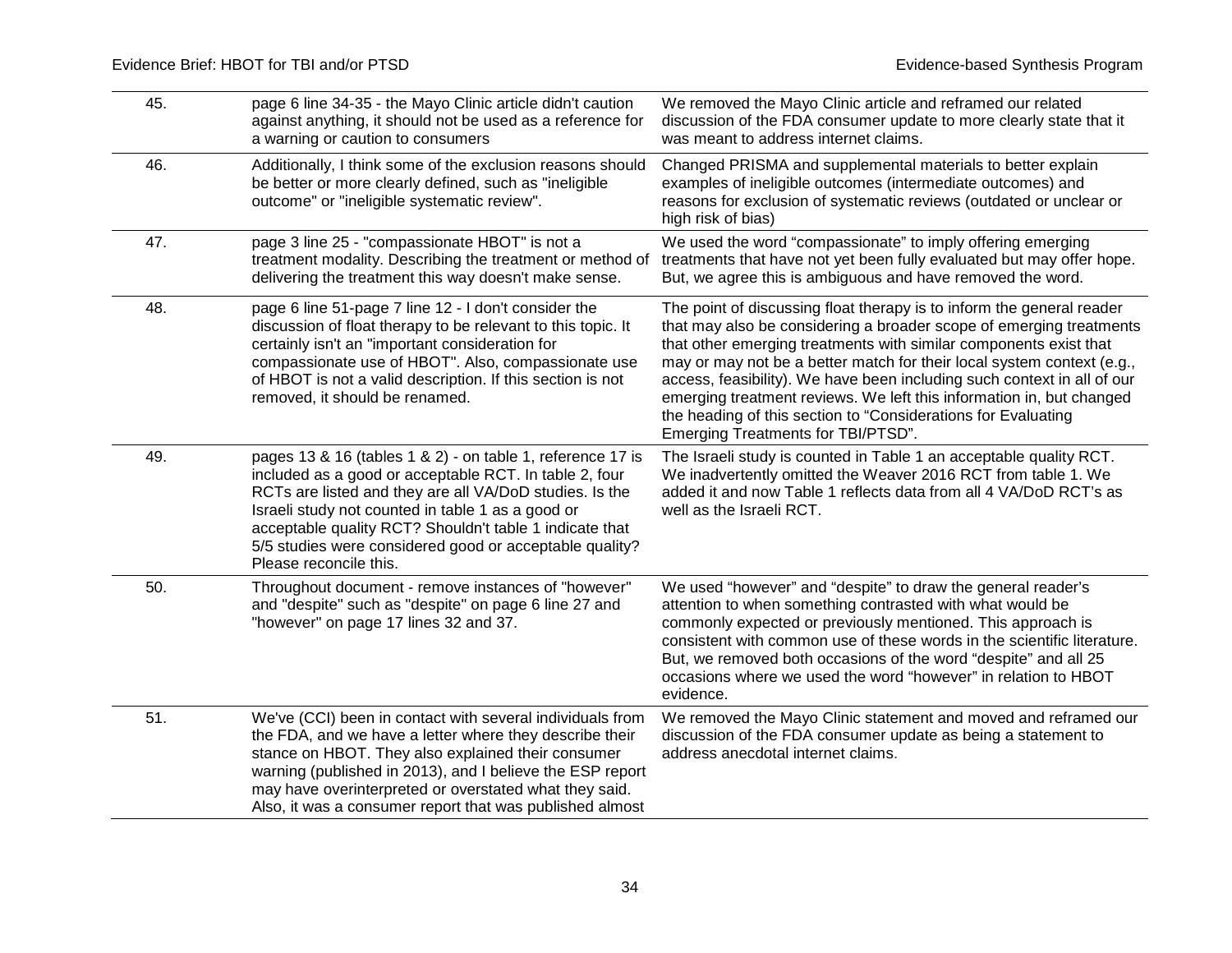|     | 5 years ago now. Also, the Mayo Clinic statement was<br>also perhaps overinterpreted.                                                                                                                                                                                                                                           |                                                                                                                                                                                                                                                                                                                                                                                                                                                                                          |
|-----|---------------------------------------------------------------------------------------------------------------------------------------------------------------------------------------------------------------------------------------------------------------------------------------------------------------------------------|------------------------------------------------------------------------------------------------------------------------------------------------------------------------------------------------------------------------------------------------------------------------------------------------------------------------------------------------------------------------------------------------------------------------------------------------------------------------------------------|
| 52. | I'm unclear the reason some studies were not included<br>and do not see any results or information about animal<br>studies. I understand whey these are not in the "included<br>studies" for the evidence brief, per se, but believe they<br>have considerable utility for understanding the research<br>and future directions. | As noted above, we have added additional detail to better clarify<br>study exclusions coded as 'background', 'ineligible outcome', and<br>'outdated or ineligible systematic review', both in the PRISMA<br>diagram and in the appendix of excluded studies. We had already<br>noted findings from animal studies based on the Hu 2016 review, but<br>had ambiguously referred to these as "at the cellular level." We have<br>changed this sentence to read, "In animal studies of TBI" |
| 53. | Page 1, Line 42: "post-deployment syndrome" Includes<br>other symptoms - pain, sensory amplification, medically<br>unexplained symptoms, etc.                                                                                                                                                                                   | Agreed and we provide an expanded definition of post-deployment<br>syndrome in the Introduction on page 5. We had abbreviated the<br>definition for the Executive Summary.                                                                                                                                                                                                                                                                                                               |
| 54. | Page 1, Line 49: spell out PCS                                                                                                                                                                                                                                                                                                  | Done.                                                                                                                                                                                                                                                                                                                                                                                                                                                                                    |
| 55. | Page 1, Line 55: spell out RCTs                                                                                                                                                                                                                                                                                                 | Done                                                                                                                                                                                                                                                                                                                                                                                                                                                                                     |
| 56. | Page 2, Line 10-11 "lack of compelling evidence of<br>effectiveness" – not sure if this is the best way to say this                                                                                                                                                                                                             | Changed to "inconclusive evidence"                                                                                                                                                                                                                                                                                                                                                                                                                                                       |
| 57. | Page 2, Line 12-13 "we also found that" - the wording<br>is awkward                                                                                                                                                                                                                                                             | Changed this whole sentence to: "Our independent and objective re-<br>analysis of 15 RCTs found inconclusive evidence at least for mild TBI<br>and PTSD and found that current evidence does not clearly support<br>any one argument over another for or against HBOT."                                                                                                                                                                                                                  |
| 58. | Page 2, Line 15: spell out HOPPS                                                                                                                                                                                                                                                                                                | Done                                                                                                                                                                                                                                                                                                                                                                                                                                                                                     |
| 59. | Page 2, Line 25: spell out O2                                                                                                                                                                                                                                                                                                   | Done                                                                                                                                                                                                                                                                                                                                                                                                                                                                                     |
| 60. | Page 2, line 27: spell out VA/DoD                                                                                                                                                                                                                                                                                               | Done                                                                                                                                                                                                                                                                                                                                                                                                                                                                                     |
| 61. | less than 10. Please check the document.                                                                                                                                                                                                                                                                                        | Page 2, Line 28: my preference is to spell out any number Our formatting guidelines follow the American Medical Association<br>style guide which recommends all numbers be stated as numerals<br>except one                                                                                                                                                                                                                                                                              |
| 62. | Page 2, Line 43-46 "Serious harms of HBOT appear"<br>this section is awkward                                                                                                                                                                                                                                                    | Changed to: "HBOT may increase risk of some serious harms when<br>used in moderate to severe TBI. In patients with moderate to severe<br>TBI, HBOT increased risk of severe pulmonary complications, but not<br>seizures or ear barotrauma compared to sham."                                                                                                                                                                                                                            |
| 63. | Page 2, Lines 56-69 "However, the evidence of<br>increased" I was left wondering what makes this                                                                                                                                                                                                                                | The point of this sentence was to explain that we are unconvinced by<br>the proponents' claims about 1.2 to 1.3 ATA being a mischaracterized                                                                                                                                                                                                                                                                                                                                             |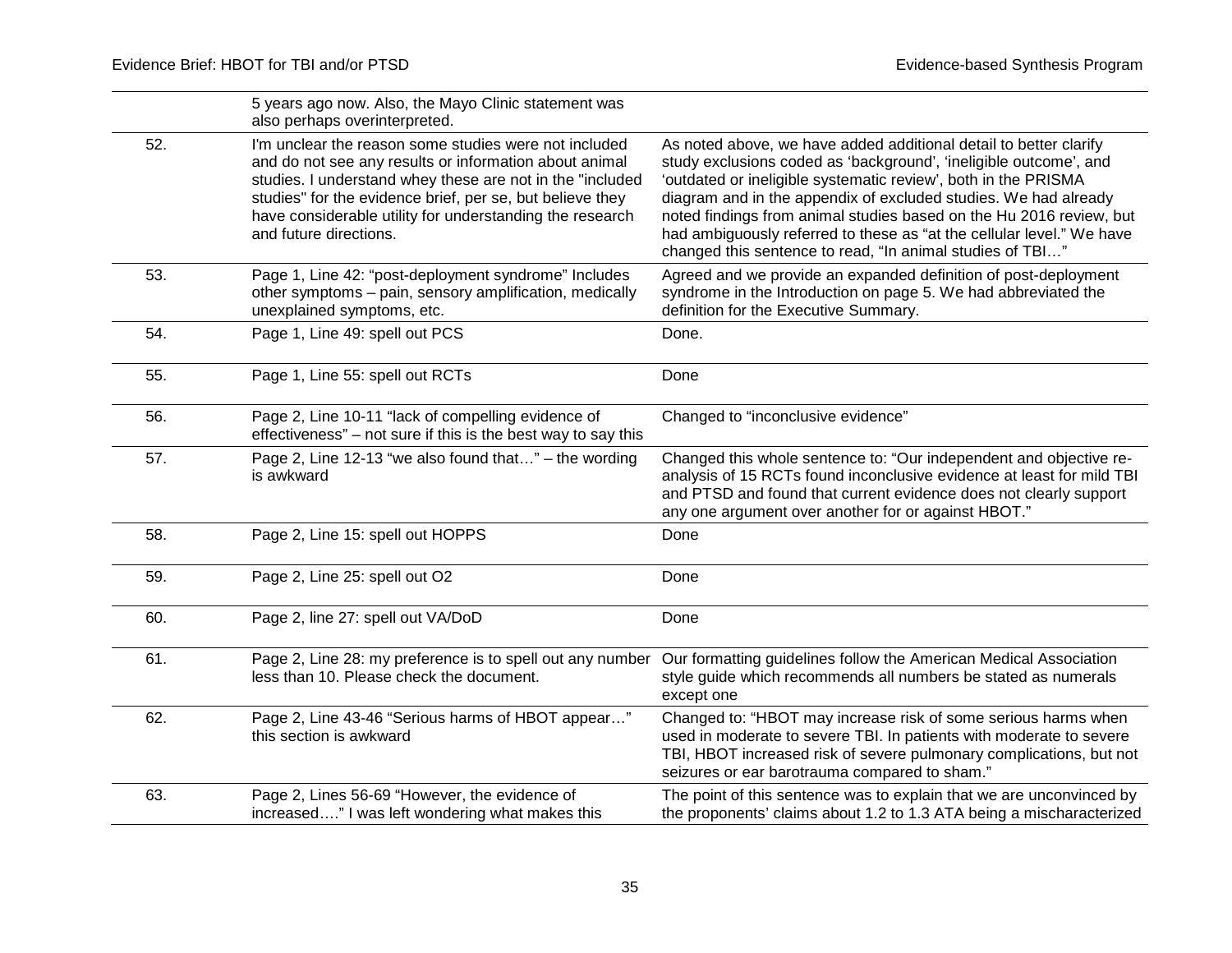|     | important - these conditions are also not CMS<br>reimbursable                                                                                                                                                                                                                                                      | sham because the documentation the proponents provide are not<br>directly from patients with TBI and/or PTSD, but are from in vitro<br>samples or patients with different conditions whose experiences with<br>1.2 to 1.3 ATA may or may not be comparable to TBI and/or PTSD,<br>including chronic toxic encephalopathy, autism, cerebrovascular<br>injury, epilepsy, or migraine. We have revised this sentence to better<br>explain this point. |
|-----|--------------------------------------------------------------------------------------------------------------------------------------------------------------------------------------------------------------------------------------------------------------------------------------------------------------------|----------------------------------------------------------------------------------------------------------------------------------------------------------------------------------------------------------------------------------------------------------------------------------------------------------------------------------------------------------------------------------------------------------------------------------------------------|
| 64. | Page 3 Lines 23-24: Not sure "no" care is the alternative.<br>A clinician could try other, also non-EBPs such as<br>mindfulness, non-PTSD specific treatments (e.g., CBT-I,<br>prazosin to help with nightmares, treatment for other co-<br>occurring conditions)<br>recommend " failed conventional therapy, when | Per other comments, we changed this to: "When patients do not<br>respond to and/or do not tolerate adequate trials of multiple<br>conventional therapy options and are considering emerging treatment<br>options, offering HBOT to Veterans with mild or moderate/severe TBI<br>and/or PTSD is reasonable."                                                                                                                                        |
|     | potential alternatives are particularly limited,<br>consideration of offering compassionate use of HBOT"                                                                                                                                                                                                           |                                                                                                                                                                                                                                                                                                                                                                                                                                                    |
| 65. | Page 5, Line 34: why single quotation mark around<br>hypoxia                                                                                                                                                                                                                                                       | These were meant to show that the preceding phrase was the<br>definition of hypoxia (a deficiency in the amount of oxygen reaching<br>our tissues). We used this approach in the subsequent paragraph to<br>link the types of HBOT chambers to their definitions (e.g., hard, soft,<br>monoplace, multiplace).                                                                                                                                     |
| 66. | Page 5, line 37: suggest " dying, promote new blood<br>vessel growth, regulate cellular metabolism, and promote<br>cellular growth"                                                                                                                                                                                | Thank you for your suggestion on how to be more consistent with the<br>verb tenses in this sentence. We changed as suggested.                                                                                                                                                                                                                                                                                                                      |
| 67. | Page 5, Line 46: double quotation mark around the bends Changed to single quotation marks.                                                                                                                                                                                                                         |                                                                                                                                                                                                                                                                                                                                                                                                                                                    |
| 68. | Page 5, Line 49: "as well as a few additional conditions"<br>this seems awkwardly stated                                                                                                                                                                                                                           | We corrected our preceding statement that there are 13 not 15 FDA-<br>cleared indications and removed this sentence about which are<br>endorsed/covered by UHMS and CMS as none are relevant to TBI<br>and PTSD.                                                                                                                                                                                                                                   |
| 69. | Page 5 line 54: suggest " or urethane ('soft'), or<br>accommodate only one patient ('monoplace') or more<br>than one patient ('multiplace') at a time."                                                                                                                                                            | Thank you for your suggestion about how to improve the clarity of this<br>sentence. We changed as suggested.                                                                                                                                                                                                                                                                                                                                       |
| 70. | Page 7, Line 3L "HBOT can be a highly social<br>experience" what makes this statement important for this<br>paper?                                                                                                                                                                                                 | The importance of mentioning the social experience is that it is a<br>component of the overall HBOT regimen that may be considered an<br>enhancement over 'usual care' and may have nonspecific<br>'participation effects' that contribute to HBOT's overall effects.                                                                                                                                                                              |
| 71. | Page 7, Line 32: consider adding other symptoms of post- Added<br>deployment multisymptom disorder or post-deployment                                                                                                                                                                                              |                                                                                                                                                                                                                                                                                                                                                                                                                                                    |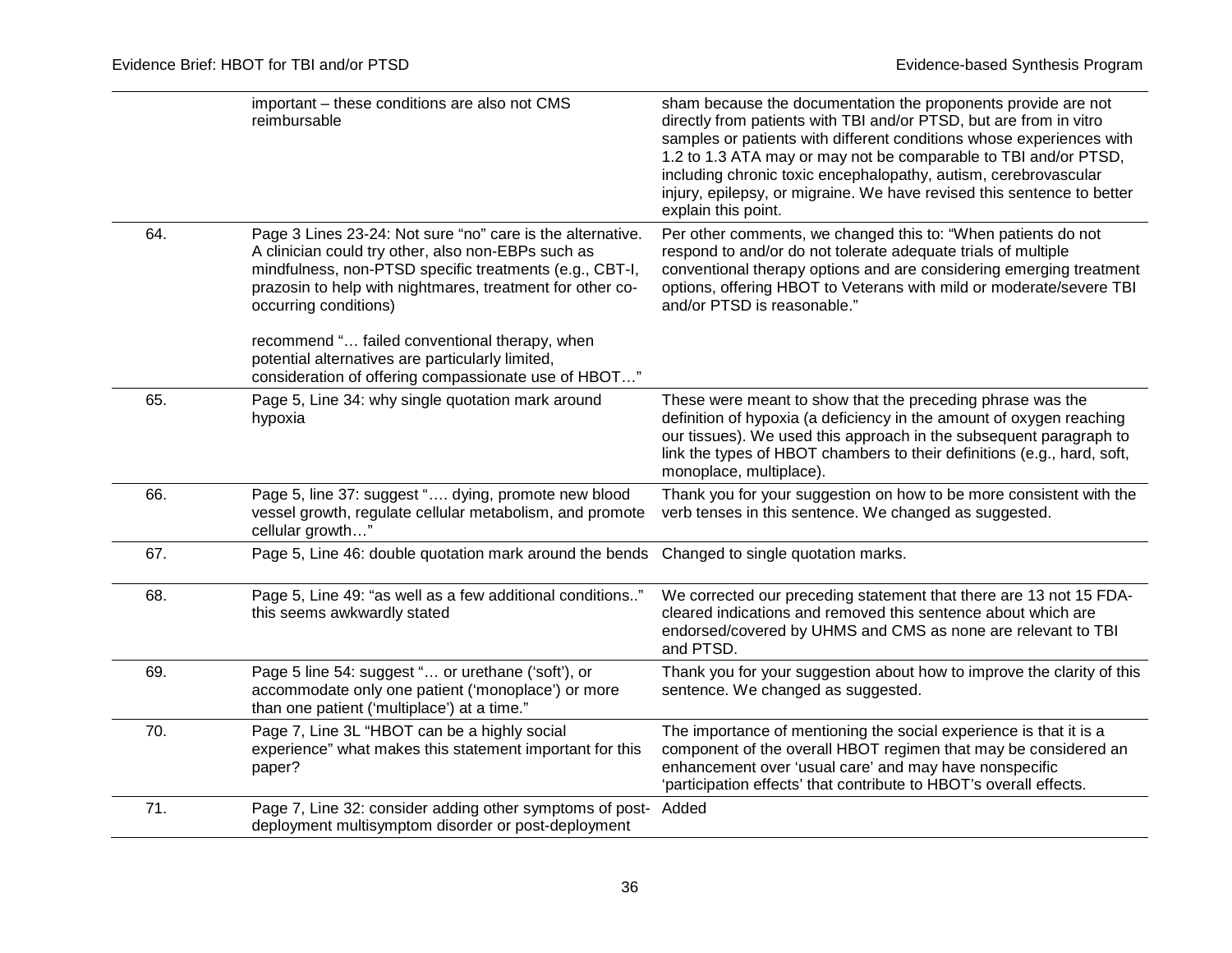|     | syndrome such as sensory amplification, medically<br>unexplained symptoms, etc.                                                                                                                                                                    |                                                                                                                                                                                                                                                                                                                                                                                                                   |
|-----|----------------------------------------------------------------------------------------------------------------------------------------------------------------------------------------------------------------------------------------------------|-------------------------------------------------------------------------------------------------------------------------------------------------------------------------------------------------------------------------------------------------------------------------------------------------------------------------------------------------------------------------------------------------------------------|
| 72. | Page 7, Line 35: suggest "among those diagnosed with<br>PPCS-mild TBI"                                                                                                                                                                             | Added the word 'diagnosed' to the sentence.                                                                                                                                                                                                                                                                                                                                                                       |
| 73. | Page 7, line 51: "PPCS-mild TBI, PTSD, and post-<br>deployment syndrome" are you saying that these are<br>PPCS? This is unclear                                                                                                                    | No, we removed the dash from PPCS-mild TBI and listed PPCS as a<br>separate entity separated by a comma.                                                                                                                                                                                                                                                                                                          |
| 74. | Page 6, Line 6: "other theorized benefits" Need a citation<br>here                                                                                                                                                                                 | Added these citations: Hu Q, Manaenko A, Xu T, Guo Z, Tang J,<br>Zhang JH. Hyperbaric oxygen therapy for traumatic brain injury:<br>bench-to-bedside. Medical Gas Research. 2016;6(2):102-110.<br>Harch PG. Hyperbaric oxygen in chronic traumatic brain injury:<br>oxygen, pressure, and gene therapy. Medical Gas Research.<br>2015;5:9.                                                                        |
| 75. | Page 17: line 33: "A meta-anlaysis of 2 studies"<br>Research conducted by Cifu and colleagues<br>demonstrated significant reduction in some PTSD<br>symptoms                                                                                       | We replaced "2 studies" with "the 2 RCTs <sup>21-25</sup> by Cifu et al and Wolf et<br>al that reported" to clarify in words, in addition to the citations we<br>provided, which 2 RCTs these are.                                                                                                                                                                                                                |
| 76. | Page 21, Line 41: see comment on "no care" on page 3                                                                                                                                                                                               | Per comment above, changed "when the potential alternative is no<br>care" to when patients "are considering emerging treatment options"                                                                                                                                                                                                                                                                           |
| 77. | Appendix D: list of excluded studies: I'm uncertain why<br>some of these studies were excluded - e.g., GAO report,<br>generally those by "background." And could you help us<br>to understand what made certain studies ineligible?                | Further detail was added to the list of excluded studies for why<br>studies labelled as "background" were excluded. These were not<br>studies in the correct population/intervention, but were deemed<br>potentially useful for background or discussion in the report.                                                                                                                                           |
| 78. | The review makes a game attempt at an "independent"<br>and objective examination" of the controversial,<br>complicated, and confusing evidence of HBOT in TBI and<br>PTSD.                                                                         | Thank you.                                                                                                                                                                                                                                                                                                                                                                                                        |
| 79. | The review acknowledges that the purported lack of<br>compelling evidence of effectiveness of HBOT for mild<br>TBI and PTSD cannot be fully explained by consistent<br>evidence of ineffectiveness that points to a nonspecific<br>placebo effect. | Yes, but we also state that evidence does not fully support the<br>alternative 'mischaracterized sham' explanation. We disagree with<br>both sides of the ongoing debate that the current evidence clearly<br>points to one explanation over another. We simply still don't know.                                                                                                                                 |
| 80. | Pooling data from HOPPS and the BIMA study would be<br>helpful (but, this is only true if reviewers acknowledge that<br>1.2 and 1.3 ATA air are doses of hyperbaric oxygen<br>therapy).                                                            | We disagree. Both RCTs compared HBOT 1.5 ATA to room air at 1.2<br>ATA. Adding BIMA data to HOPPS could resolve the question of<br>whether HOPPS' lack of a significant increase in proportion of<br>patients with a clinically relevant improvement was due to imprecision<br>or inefficacy. This would be informative regardless of how the 1.2<br>ATA condition is interpreted - sham or a lower dose of HBOT. |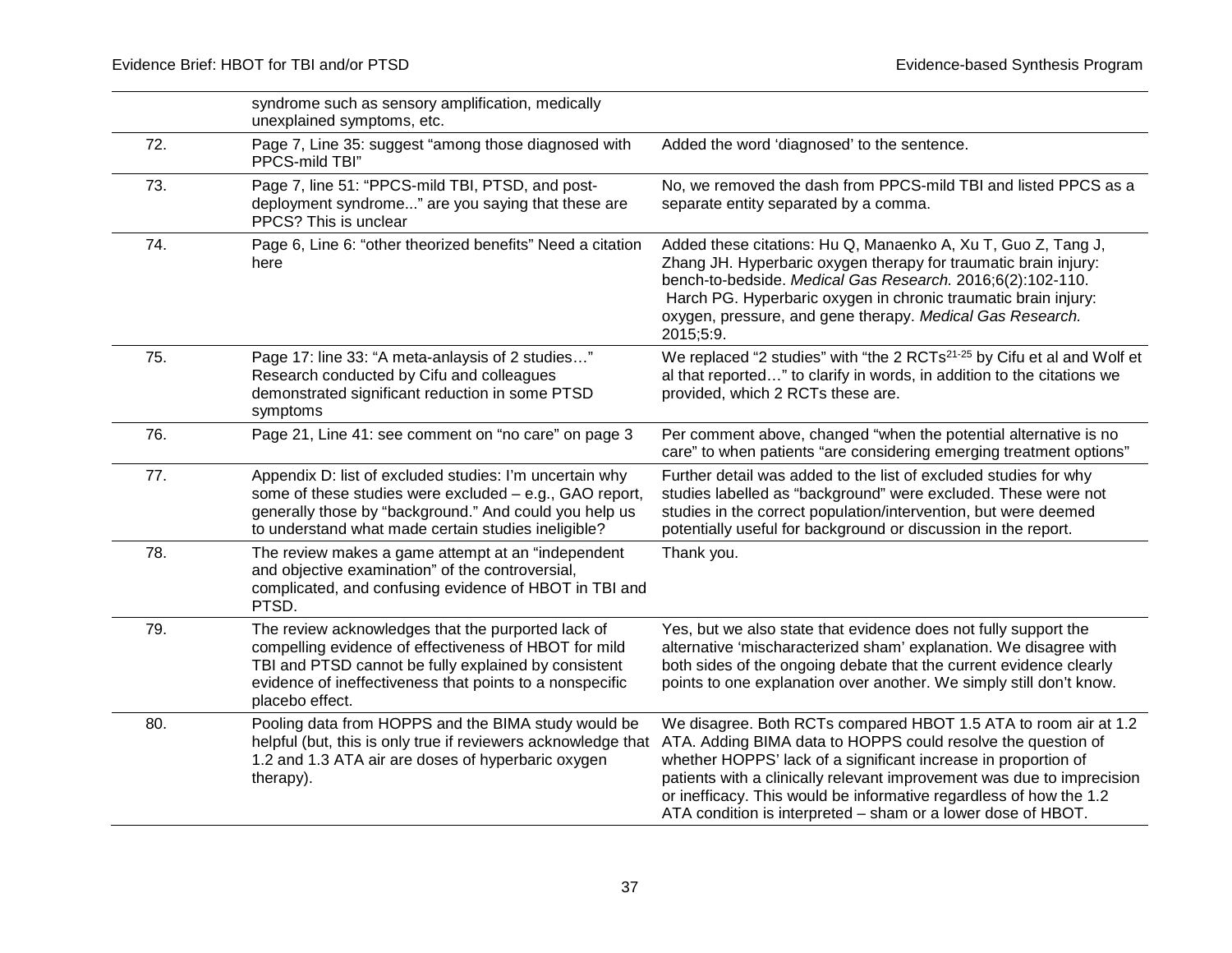| 81. | One of the review's conclusions is sound: "In the face of<br>failed conventional therapy when the potential<br>alternative is no care, it is reasonable to offer<br>compassionate HBOT to Veterans with TBI and/or<br>PTSD"                                                                                                                                                                                                                                                                                                                                                                                                                                                                                                                                                                                                                                                                                                                                                                                         | Noted. We stand by our other conclusions as well: In summary, the<br>large treatment benefits demonstrated for HBOT in uncontrolled case<br>series have not been easily replicated in well-controlled RCTs.<br>Potential explanations for this include that the potential benefits are<br>subtle and demonstration requires larger RCTs, HBOT is in fact<br>ineffective, or the sham design has indeed been problematic. We<br>disagree with both sides of the ongoing debate that the current<br>evidence clearly points to one explanation over another. We simply<br>still don't know. Pooling data from the HOPPS trial and the yet<br>unpublished BIMA trial - both of which compared HBOT 1.5 ATA to<br>room air at 1.2 ATA, and used the RPQ to measure PCS symptoms -<br>could shed light on the debate. Broad usage of HBOT as an initial<br>treatment for TBI and/or PTSD in lieu of conventional treatments still<br>does not appear warranted. |
|-----|---------------------------------------------------------------------------------------------------------------------------------------------------------------------------------------------------------------------------------------------------------------------------------------------------------------------------------------------------------------------------------------------------------------------------------------------------------------------------------------------------------------------------------------------------------------------------------------------------------------------------------------------------------------------------------------------------------------------------------------------------------------------------------------------------------------------------------------------------------------------------------------------------------------------------------------------------------------------------------------------------------------------|------------------------------------------------------------------------------------------------------------------------------------------------------------------------------------------------------------------------------------------------------------------------------------------------------------------------------------------------------------------------------------------------------------------------------------------------------------------------------------------------------------------------------------------------------------------------------------------------------------------------------------------------------------------------------------------------------------------------------------------------------------------------------------------------------------------------------------------------------------------------------------------------------------------------------------------------------------|
| 82. | The review's acknowledgement that a viable option for<br>HBOT is the Medicare-like Coverage with Evidence<br>Development pathway for Veterans in whom other<br>treatments have not been successful seems reasonable.                                                                                                                                                                                                                                                                                                                                                                                                                                                                                                                                                                                                                                                                                                                                                                                                | Noted.                                                                                                                                                                                                                                                                                                                                                                                                                                                                                                                                                                                                                                                                                                                                                                                                                                                                                                                                                     |
| 83. | Failure to understand the science and scientific definition<br>of HBOT with respect to hydrostatic pressure and<br>hyperoxia, the bioactivity of both, and the nature of<br>hyperbaric oxygen therapy as a drug whose effects are<br>dependent on dose. <sup>1-5</sup><br>Harch PG. HBO therapy in global cerebral<br>1.<br>ischemia/anoxia and coma, Chapter 20. In Textbook of<br>Hyperbaric Medicine 6th ed., K.K. Jain, ed. Springer,<br>Cham, Switzerland. 2017, pp. 269-319.<br>Harch P. Department of Defense trials for<br>hyperbaric oxygen and TBI: Issues of study design and<br>questionable conclusions. Undersea Hyper Med.<br>2013;40:469-70.<br>Figueroa XA, Wright JK. Hyperbaric oxygen: B-<br>3.<br>level evidence in mild traumatic brain injury clinical trials.<br>Neurology. 2016:87:1-7.<br>Harch PG. Hyperbaric Oxygen Therapy for Post-<br>4.<br>Concussion Syndrome: Contradictory Conclusions from a<br>Study Mischaracterized as Sham-Controlled. J<br>Neurotrauma. 2013;30:1995-1999. | We disagree that we fail to understand the science and scientific<br>definition of HBOT, which we have described as "a combination<br>treatment of increased oxygen (hyperoxia) at increased hydrostatic<br>pressure", which is consistent with your comment here. We have<br>discussed in detail the mischaracterized sham argument which states<br>that the low pressure of 1.2 to 1.3 ATA HBOT used in the sham<br>control groups to mimic HBOT at higher pressures is not inactive in<br>the traditional sense of an inert placebo, but has therapeutic benefits.<br>Although we have reviewed all of and cited some of the 5 citations<br>listed here, we remain unconvinced because none directly<br>demonstrate clinical benefits specifically in TBI patients.                                                                                                                                                                                     |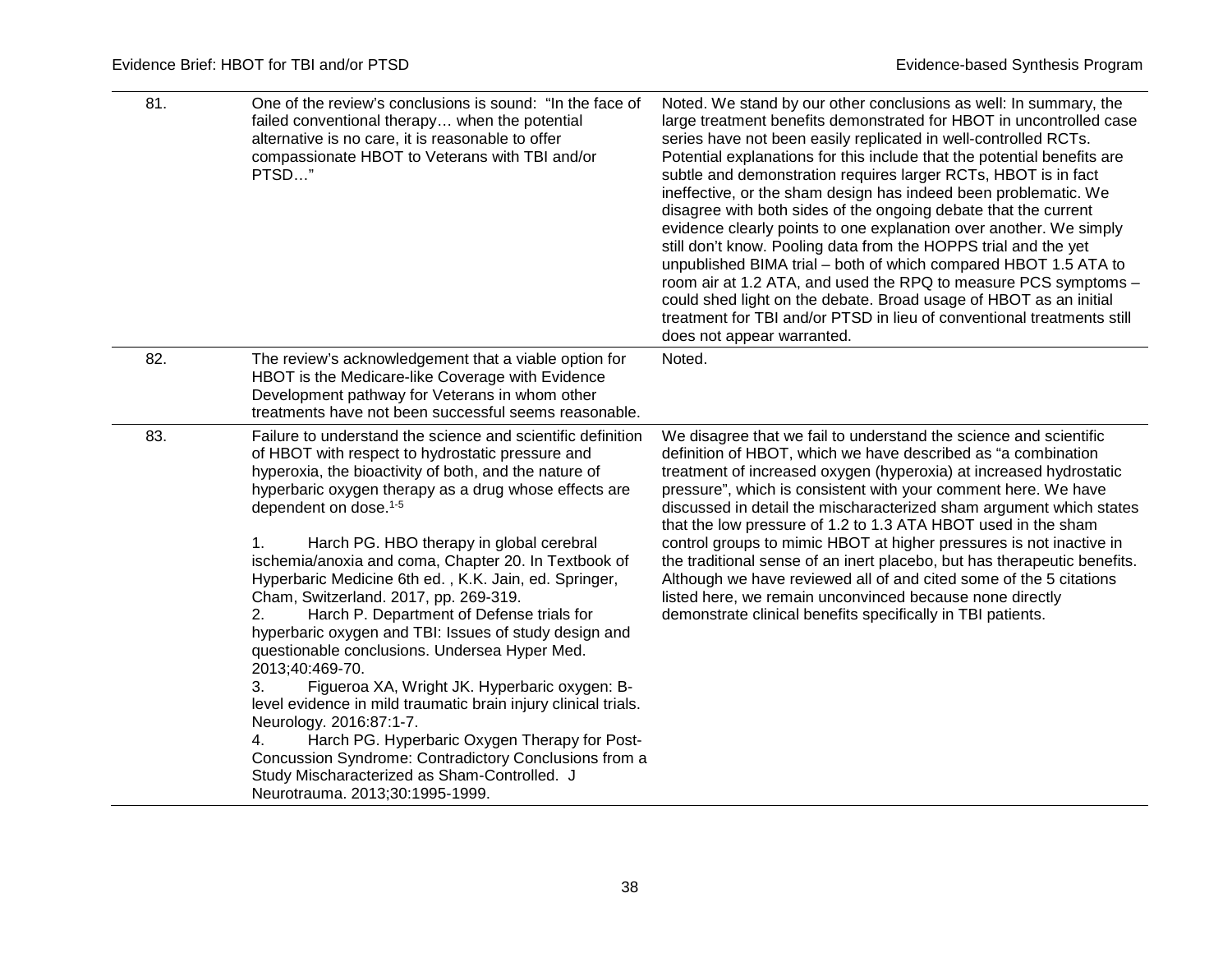|     | Harch PG. Hyperbaric oxygen in chronic<br>5.<br>traumatic brain injury: oxygen, pressure, and gene<br>therapy. Med Gas Res. 2015;5:9. doi: 10.1186/s13618-<br>015-0030-6                                                                                                                                                                                                                                                                                                                                                                                                                                                                                                                                                                                                                                                                                                                            |                                                                                                                                                                                                                                                                                                                                                                                                                                                                                                                                                                                                                                                                            |
|-----|-----------------------------------------------------------------------------------------------------------------------------------------------------------------------------------------------------------------------------------------------------------------------------------------------------------------------------------------------------------------------------------------------------------------------------------------------------------------------------------------------------------------------------------------------------------------------------------------------------------------------------------------------------------------------------------------------------------------------------------------------------------------------------------------------------------------------------------------------------------------------------------------------------|----------------------------------------------------------------------------------------------------------------------------------------------------------------------------------------------------------------------------------------------------------------------------------------------------------------------------------------------------------------------------------------------------------------------------------------------------------------------------------------------------------------------------------------------------------------------------------------------------------------------------------------------------------------------------|
| 84. | Page 2, line 13; Page 21, line 31: The authors<br>repetitively state that both proponents and opponents in<br>the HBOT/TBI, PTSD debate misconstrue the evidence.<br>It is not clear how the proponents have misconstrued the<br>evidence after reviewing the proponents' arguments in<br>multiple publications, a number of which were not<br>included in the review, but are supplied below. <sup>3,5,6</sup><br>Figueroa XA, Wright JK. Hyperbaric oxygen: B-<br>3.<br>level evidence in mild traumatic brain injury clinical trials.<br>Neurology. 2016:87:1-7.<br>Harch PG. Hyperbaric oxygen in chronic<br>5.<br>traumatic brain injury: oxygen, pressure, and gene<br>therapy. Med Gas Res. 2015;5:9. doi: 10.1186/s13618-<br>015-0030-6.<br>Efrati S, Ben-Jacob E. Reflections on the<br>6.<br>neurotherapeutic effects of hyperbaric oxygen. Experta<br>Rev Neurother, 2014;14(3):233-236. | We have removed reference to anyone misconstruing evidence. We<br>reframed this to better reflect our position that we are unconvinced<br>that the current evidence clearly points to one explanation over<br>another for why well-controlled RCT's have not easily replicated the<br>large treatment benefits demonstrated for HBOT in uncontrolled case<br>series. The type of evidence that would be most convincing of the<br>mischaracterized sham argument - that low-pressure HBOT of 1.2 to<br>1.3 ATA is potentially bioactive - is bioactivity evidence specifically in<br>patients with TBI and/or PTSD. None of these 3 studies here provide<br>such evidence. |
| 85. | Omitting a relevant article that is not an RCT or ignoring<br>relevant data from an RCT article that significantly inform<br>the review <sup>7,8</sup> This refers to the functional imaging data,<br>the only imaging data that is available on this HBOT-<br>treated subject population. See discussion below.<br>Harch PG, Andrews SR, Fogarty EF, Amen D,<br>7.<br>Pezzullo JC, Lucarini J, et al. A phase I study of low-<br>pressure hyperbaric oxygen therapy for blast-induced<br>post-concussion syndrome and post-traumatic stress<br>disorder. J Neurotrauma. 2012;29:168-185.<br>Boussi-Gross R, Golan H, Fishlev G, Bechor Y,<br>8.<br>Volkov O, Bergan J, et al. Hyperbaric Oxygen Therapy<br>Can Improve Post Concussion syndrome Years after Mild<br>Traumatic Brain Injury-Randomized Prospective Trial.<br>PLOS ONE. 2013;8:1-18.                                                 | We added these studies to the Introduction as evidence of the<br>physiological effects of HBOT specific to TBI as you suggested in<br>your comment #89 below.                                                                                                                                                                                                                                                                                                                                                                                                                                                                                                              |
| 86. | Multiple places in the manuscript: Continuing to call the<br>1.2 and 1.3 ATA hyperbaric treatment groups "sham"                                                                                                                                                                                                                                                                                                                                                                                                                                                                                                                                                                                                                                                                                                                                                                                     | We added clarification to the report that our use of the word 'sham' in<br>no way reflects any position of whether or not this is a                                                                                                                                                                                                                                                                                                                                                                                                                                                                                                                                        |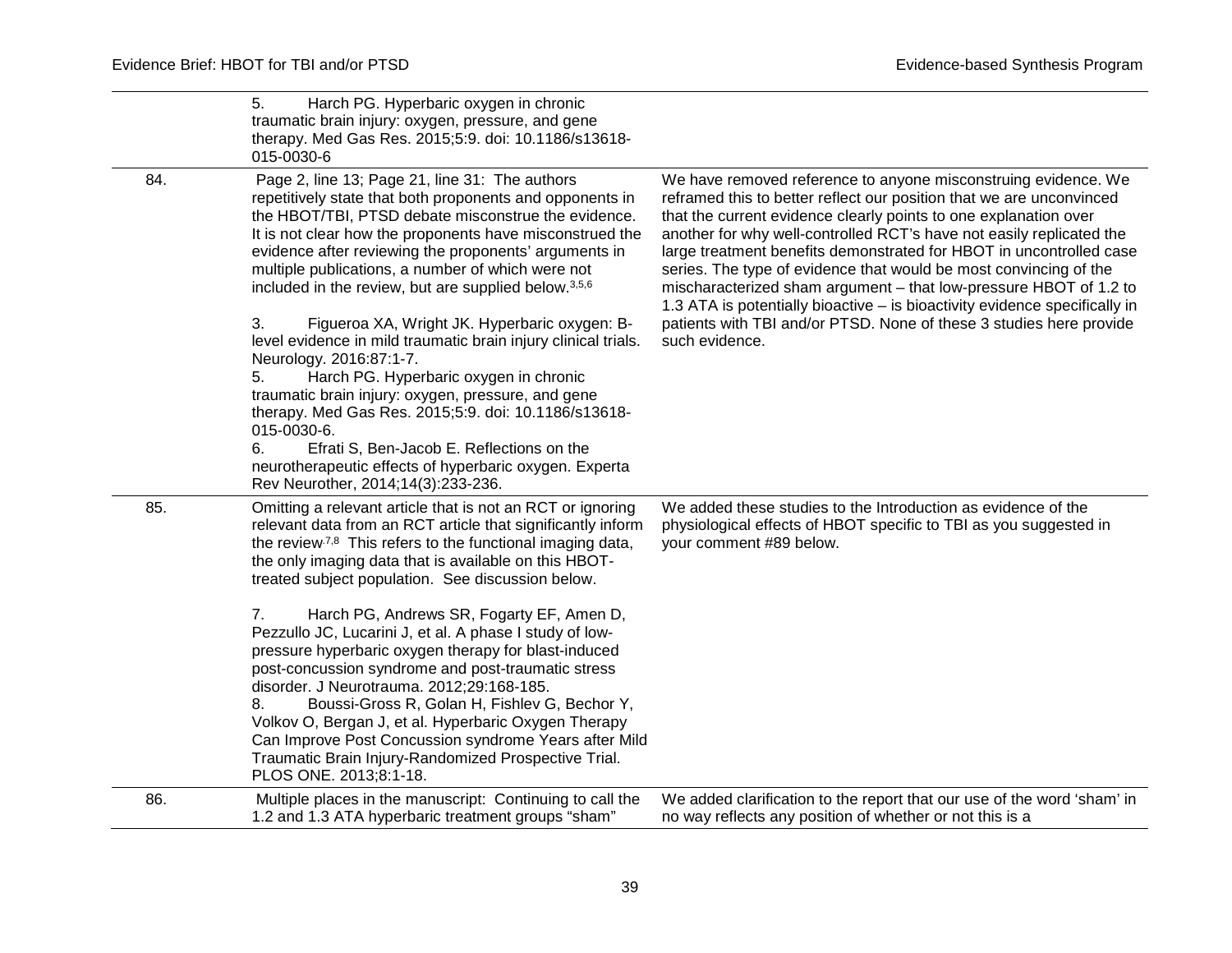groups and grouping them with no treatment control groups or comparing them as a control group to the 100% oxygen groups. They are different doses of hyperbaric oxygen therapy as has been argued in multiple peerreviewed publications2-6,9 and not refuted in any scientific publication. This issue was addressed by the same reviewer group's director in the Agency for Healthcare Research and Quality review of HBOT for Brain Injury, Cerebral Palsy, and Stroke.10 The authors of that review concluded on page 44 that "The possibility that pressurized room air had a beneficial effect on motor function should be considered the leading explanation" for the equivalent improvements in Gross Motor Functional Measures in the oxygen and air groups. In the present ESP review the authors have dismissed this previous conclusion as having not been proven in mild TBI (Page 2, lines 56-60). See #7 below

2. Harch P. Department of Defense trials for hyperbaric oxygen and TBI: Issues of study design and questionable conclusions. Undersea Hyper Med. 2013;40:469-70.

3. Figueroa XA, Wright JK. Hyperbaric oxygen: Blevel evidence in mild traumatic brain injury clinical trials. Neurology. 2016:87:1-7.

4. Harch PG. Hyperbaric Oxygen Therapy for Post-Concussion Syndrome: Contradictory Conclusions from a Study Mischaracterized as Sham-Controlled. J Neurotrauma. 2013;30:1995-1999.

5. Harch PG. Hyperbaric oxygen in chronic traumatic brain injury: oxygen, pressure, and gene therapy. Med Gas Res. 2015;5:9. doi: 10.1186/s13618- 015-0030-6.

6. Efrati S, Ben-Jacob E. Reflections on the neurotherapeutic effects of hyperbaric oxygen. Experta Rev Neurother, 2014;14(3):233-236.

9. Harch PG, Andrews SR, Fogarty EF, Lucarini J, Van Meter KW. Case control study: hyperbaric oxygen treatment of mild traumatic brain injury persistent postconcussion syndrome and post-traumatic stress disorder. Med Gas Res. 2017;7(3):156-174.

mischaracterization. Regardless of the debate over whether or not the comparator groups of room air at < 1.5 ATA have been mischaracterized as 'sham' and are actually a therapeutic dose of HBOT (described above), for the sake of describing the included study results, we will refer to them as sham.

As for the 2004 AHRQ report on HBOT for CP, this reviewer is correct that (1) our group's director contributed to that 2004 report that concluded that therapeutic effects of pressurized room air should be considered the leading explanation for equivalent improvements in Gross Motor Functional Measures in the oxygen and air groups and (2) that conclusion is inconsistent with this groups conclusion about pressurized air for TBI.

The reason for the difference is the variation between populations in the plausibility of the 'participation effects'. In the case of CP, as stated below, the 'participation effect' argument is less convincing because there was "no evidence to suggest that the parents and their children had less time together, or less stimulating interaction, before the study began." So, there was less of a need to rule out the participation effect with physiologic data. But, for TBI, the 'participation effect' seems more plausible - active service members were temporarily reassigned for study participation, often with greatly reduced duty schedules and enhanced access to leisure time and activities – sometimes in a noncombat, semitropical beach environment; and got to participate in a "high-tech, high-touch" daily "ritual" involving daily interactions with a team of nurses and hyperbaric technicians, as well as interactions with other participants in multiplace chambers. So, because of plausibility of participation effects for adults with TBI/PTSD, there is a greater need to rule them out with direct evidence of physiological/biological effects specifically in TBI patients.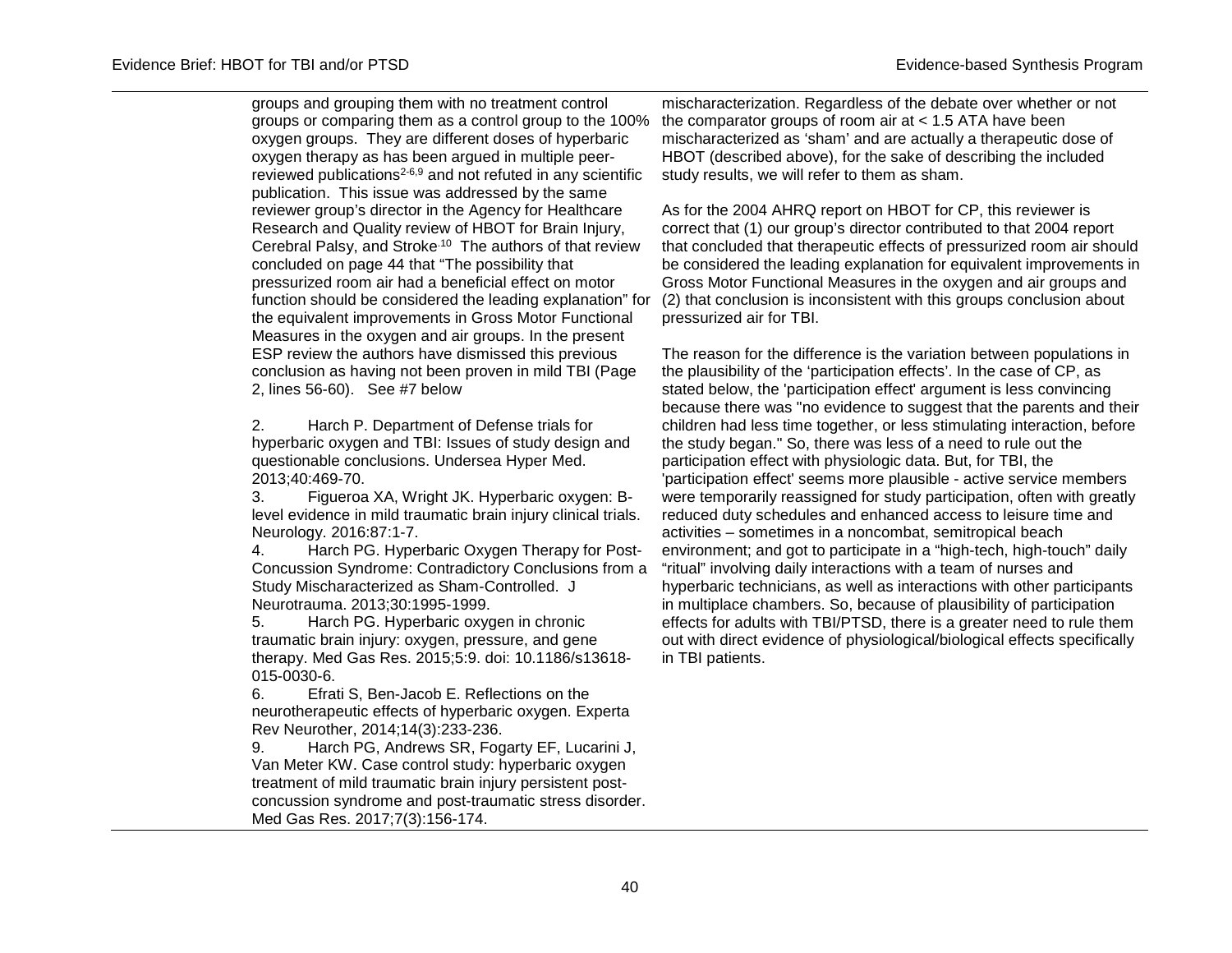<u>e a</u>

| 87. | Failure to compare HBOT outcomes in a comparative<br>effectiveness analysis to other treatments. The authors<br>base effectiveness conclusions on "clinically significant"<br>outcome changes which were only defined for the RPQ-3.<br>It would inform the discussion on the magnitude of the<br>HBOT treatment effects if they were compared to<br>standard of care treatment of PPCS and PTSD. The<br>magnitude of purported placebo effects can then be<br>compared.                                                                                                                                                                                                                                                                                                                                                                                                                                                                                                                                                   | We did not compare HBOT to other standard of care treatments<br>because we did not identify any studies that directly compared HBOT<br>to any specific "standard of care treatment", such as cognitive<br>rehabilitation. We did not attempt to substitute indirect comparisons<br>between the HBOT evidence and a separate body of evidence on any<br>"standard of care treatment" alternatives because we anticipated that<br>interpretation of such indirect comparisons would be seriously limited<br>by heterogeneity between bodies of evidence from the same sources<br>as was the case even between the VA/DoD HBOT studies: outcome<br>assessment methods, timing (immediately following therapy, up to 6<br>weeks after discontinuation), and patient populations (time since most<br>recent TBI, baseline symptom severity, number of previous TBI's,<br>medical and psychiatric comorbidities, etc.)                                                                                                                                          |
|-----|----------------------------------------------------------------------------------------------------------------------------------------------------------------------------------------------------------------------------------------------------------------------------------------------------------------------------------------------------------------------------------------------------------------------------------------------------------------------------------------------------------------------------------------------------------------------------------------------------------------------------------------------------------------------------------------------------------------------------------------------------------------------------------------------------------------------------------------------------------------------------------------------------------------------------------------------------------------------------------------------------------------------------|-----------------------------------------------------------------------------------------------------------------------------------------------------------------------------------------------------------------------------------------------------------------------------------------------------------------------------------------------------------------------------------------------------------------------------------------------------------------------------------------------------------------------------------------------------------------------------------------------------------------------------------------------------------------------------------------------------------------------------------------------------------------------------------------------------------------------------------------------------------------------------------------------------------------------------------------------------------------------------------------------------------------------------------------------------------|
| 88. | Failure to acknowledge the central flaw in the Cifu, et al<br>and Miller, et al14 arguments of ritual/placebo explanation<br>of positive treatment group results in theirs and other<br>researcher's studies, $7,8$ namely, the disparity in results<br>between their own studies. Analysis of the data reveals<br>that the "sham" groups in Wolf, et al and Miller, et al both<br>performed better than the "sham" and two other treatment<br>groups in the Cifu, et al study. If ritual/placebo were<br>responsible for the positive results in Wolf, et al and<br>Miller, et al they should have been present to a greater<br>degree in the Cifu, et al which took place in beautiful<br>Pensacola, Florida.5,9 The opposite occurred where Cifu,<br>et al had the least positive (2.0 ATA group for PCL-M<br>outcome only) and most neutral results of all studies. The<br>disparity in results between the studies is better explained<br>by the different effects of different doses of hyperbaric<br>therapy. $5,9$ | We appreciate the logic that the Cifu results seem contradictory to<br>what one would expect considering sham ATA levels alone (2.0 in<br>Cifu and 1.2-1.3 in Wolf and Miller). But, we cannot conclude that<br>sham pressure alone is responsible for this inconsistency when there<br>were so many other sources of heterogeneity between those studies:<br>in the air delivered (10.5% O2 vs room air, outcome assessment<br>methods, timing (immediately following therapy, up to 6 weeks after<br>discontinuation), and patient populations (most recent TBI ranged<br>from 3 to 71 months). This heterogeneity in so many factors across<br>the VA/DoD studies is the primary reason we found their<br>interpretation to be difficult.<br>The type of evidence that would be most convincing of the<br>mischaracterized sham argument - that low-pressure HBOT of 1.2 to<br>1.3 ATA is potentially bioactive – is bioactivity evidence specifically in<br>patients with TBI and/or PTSD. None of these studies cited here<br>provide such evidence. |
|     | 5.<br>Harch PG. Hyperbaric oxygen in chronic<br>traumatic brain injury: oxygen, pressure, and gene<br>therapy. Med Gas Res. 2015;5:9. doi: 10.1186/s13618-<br>015-0030-6.<br>Harch PG, Andrews SR, Fogarty EF, Amen D,<br>7.<br>Pezzullo JC, Lucarini J, et al. A phase I study of low-<br>pressure hyperbaric oxygen therapy for blast-induced<br>post-concussion syndrome and post-traumatic stress<br>disorder. J Neurotrauma. 2012;29:168-185.                                                                                                                                                                                                                                                                                                                                                                                                                                                                                                                                                                         |                                                                                                                                                                                                                                                                                                                                                                                                                                                                                                                                                                                                                                                                                                                                                                                                                                                                                                                                                                                                                                                           |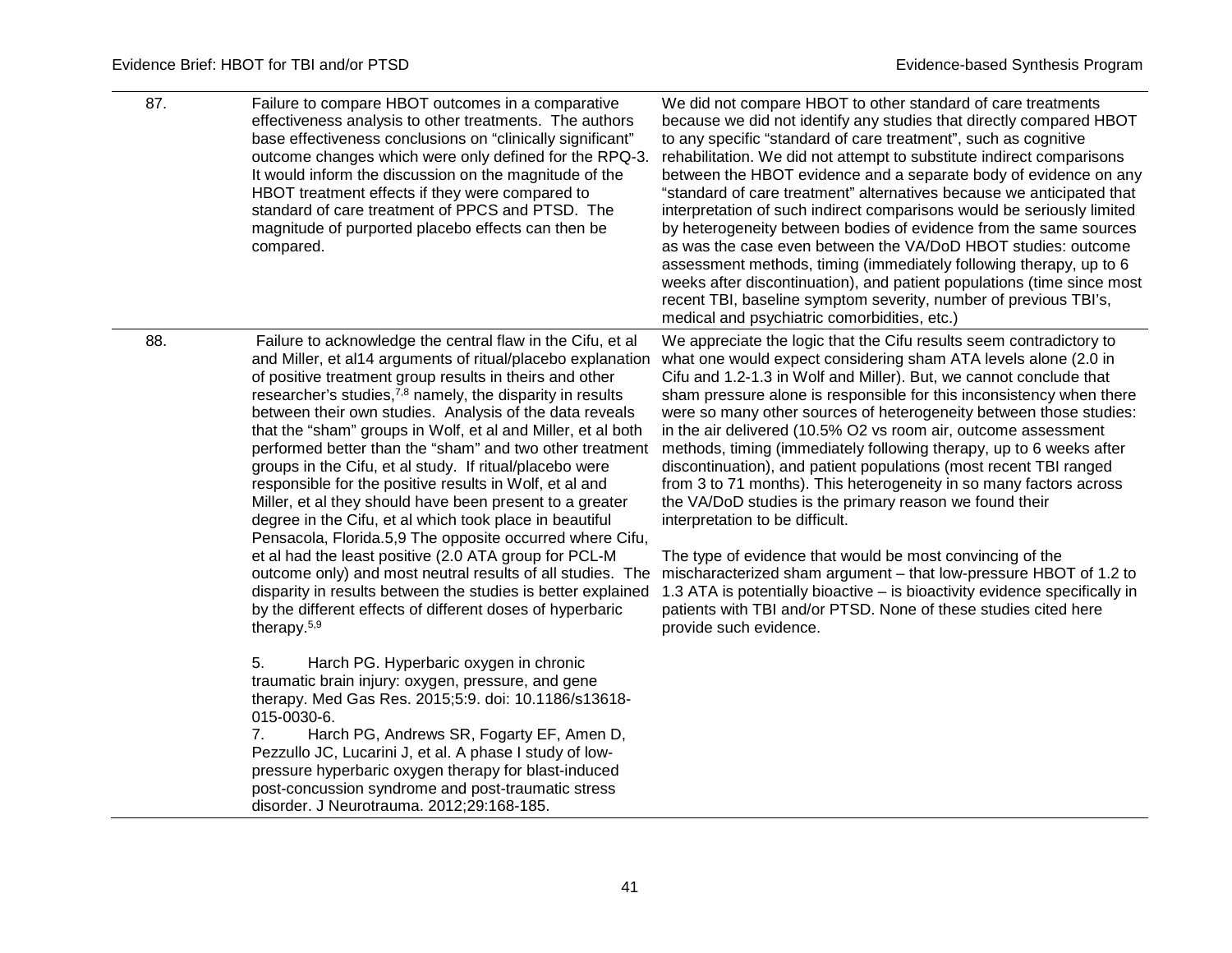|     | 8.<br>Boussi-Gross R, Golan H, Fishlev G, Bechor Y,<br>Volkov O, Bergan J, et al. Hyperbaric Oxygen Therapy<br>Can Improve Post Concussion syndrome Years after Mild<br>Traumatic Brain Injury-Randomized Prospective Trial.<br>PLOS ONE. 2013;8:1-18.<br>Harch PG, Andrews SR, Fogarty EF, Lucarini J,<br>9.<br>Van Meter KW. Case control study: hyperbaric oxygen<br>treatment of mild traumatic brain injury persistent post-<br>concussion syndrome and post-traumatic stress disorder.<br>Med Gas Res. 2017;7(3):156-174.                                                                                                                                                                                                                                                                                                                                                                                                                                                                                                                                                                                                                                                                                                                                                |                                                                                                                                                                                                                                                                                                                                                                                                                                                                                                                                                                                                                                                           |
|-----|--------------------------------------------------------------------------------------------------------------------------------------------------------------------------------------------------------------------------------------------------------------------------------------------------------------------------------------------------------------------------------------------------------------------------------------------------------------------------------------------------------------------------------------------------------------------------------------------------------------------------------------------------------------------------------------------------------------------------------------------------------------------------------------------------------------------------------------------------------------------------------------------------------------------------------------------------------------------------------------------------------------------------------------------------------------------------------------------------------------------------------------------------------------------------------------------------------------------------------------------------------------------------------|-----------------------------------------------------------------------------------------------------------------------------------------------------------------------------------------------------------------------------------------------------------------------------------------------------------------------------------------------------------------------------------------------------------------------------------------------------------------------------------------------------------------------------------------------------------------------------------------------------------------------------------------------------------|
| 89. | #7 The reviewers acknowledge that HBOT is a treatment<br>for a variety of "injury" conditions as documented in the<br>UHMS, CMS, and FDA lists (Appendix A). They also<br>acknowledge that HBOT is purportedly treating the<br>microscopic and macroscopic wounds of TBI (Page 1,<br>lines 31-33), thereby including TBI in the "injury"<br>conditions for which HBOT may be effective. Essentially,<br>HBOT is non-specifically treating all of these<br>injury/wounding conditions. However, when they cite the<br>multiple episodes where 1.3 ATA compressed air has<br>been shown/purported to have positive benefits on blood<br>flow in chronic central nervous system disorders (Page 2,<br>lines 56-60) they contradict this logic by stating that the<br>same has not been shown specifically for 1.3 ATA in TBI,<br>excluding it as a separate and distinct wounding/injury<br>condition. While technically correct this is inconsistent<br>reasoning and inconsistent with the non-specific effects of<br>hyperbaric therapy on gene expression/suppression and<br>disease pathophysiology. <sup>1,2,4,5</sup> This inconsistency should<br>be corrected.<br>Harch PG. HBO therapy in global cerebral<br>1.<br>ischemia/anoxia and coma, Chapter 20. In Textbook of | Thank you for identifying the potential inconsistency in our reasoning.<br>We have corrected this by refining our discussion of the mechanisms<br>of HBOT's effects at 1.5 to 3 ATA in TBI by citing physiological data<br>from animal and human studies specifically in TBI. In addition to the<br>theory of the non-specific effects of HBOT, it is ideal to directly<br>demonstrate them in the specific populations of interest. Adding<br>information about the physiologic data for HBOT1.5 to 3 ATA<br>specifically in TBI strengthens our point of the lack thereof for lower<br>pressure HBOT at 1.2 to 1.3 ATA, where there are no data in TBI. |
|     | Hyperbaric Medicine 6th ed., K.K. Jain, ed. Springer,<br>Cham, Switzerland. 2017, pp. 269-319.<br>Harch P. Department of Defense trials for<br>2.<br>hyperbaric oxygen and TBI: Issues of study design and<br>questionable conclusions. Undersea Hyper Med.<br>2013;40:469-70.<br>Harch PG. Hyperbaric Oxygen Therapy for Post-<br>Concussion Syndrome: Contradictory Conclusions from a                                                                                                                                                                                                                                                                                                                                                                                                                                                                                                                                                                                                                                                                                                                                                                                                                                                                                       |                                                                                                                                                                                                                                                                                                                                                                                                                                                                                                                                                                                                                                                           |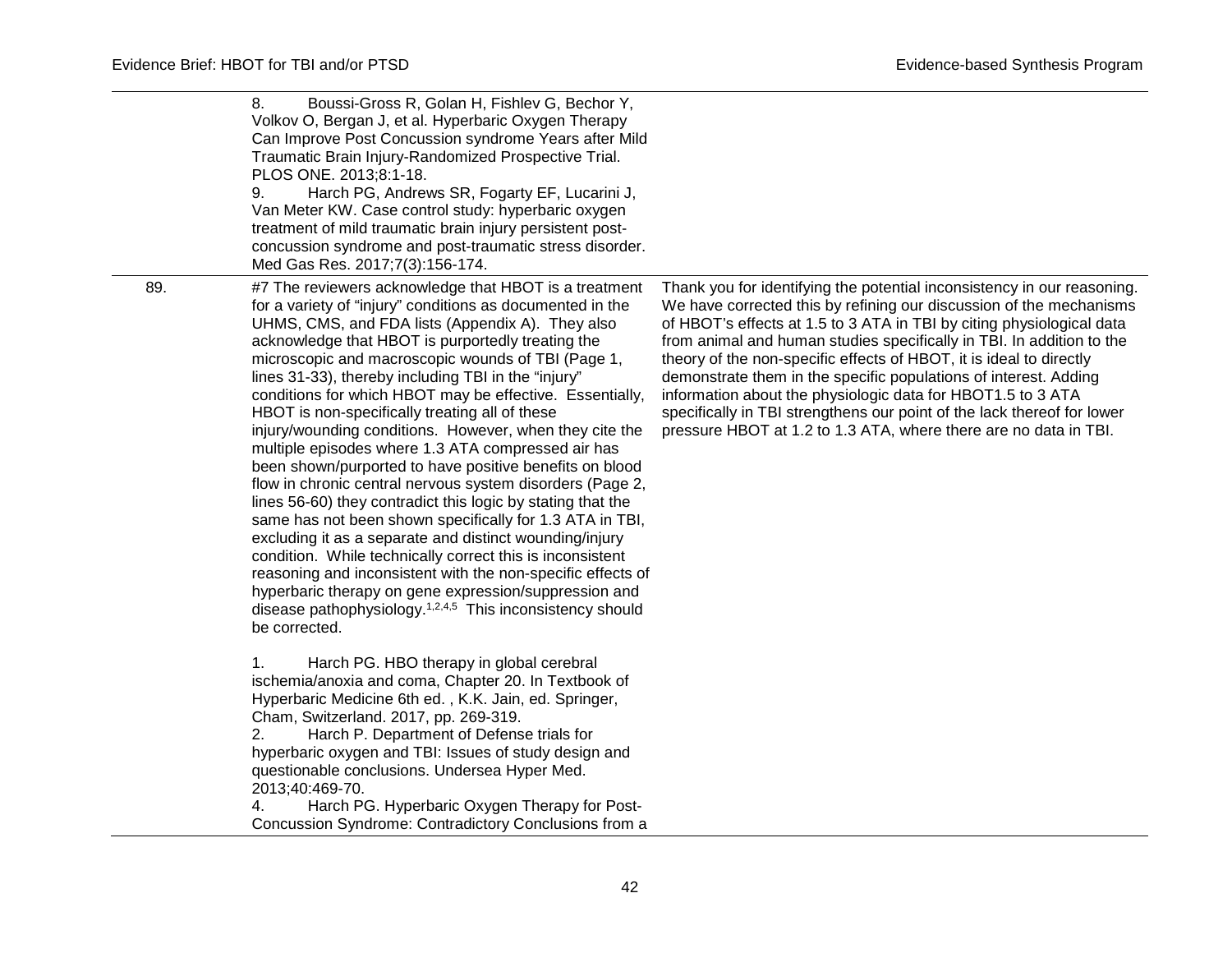|     | Study Mischaracterized as Sham-Controlled. J<br>Neurotrauma. 2013;30:1995-1999.<br>5.<br>Harch PG. Hyperbaric oxygen in chronic<br>traumatic brain injury: oxygen, pressure, and gene<br>therapy. Med Gas Res. 2015;5:9. doi: 10.1186/s13618-<br>015-0030-6.                                                                                                                                                                                                                                                                                                                                                                                                                                                                                                                                                                                                                                                                                                                                                                                                                                                                                                                                                                                                                                                                                                                                                                                                                                                                                                                                                                                                                                                                                                                                                                                                                                                                                                                                                           |                                                                                                                                                                                                                                                                                                                                                     |
|-----|------------------------------------------------------------------------------------------------------------------------------------------------------------------------------------------------------------------------------------------------------------------------------------------------------------------------------------------------------------------------------------------------------------------------------------------------------------------------------------------------------------------------------------------------------------------------------------------------------------------------------------------------------------------------------------------------------------------------------------------------------------------------------------------------------------------------------------------------------------------------------------------------------------------------------------------------------------------------------------------------------------------------------------------------------------------------------------------------------------------------------------------------------------------------------------------------------------------------------------------------------------------------------------------------------------------------------------------------------------------------------------------------------------------------------------------------------------------------------------------------------------------------------------------------------------------------------------------------------------------------------------------------------------------------------------------------------------------------------------------------------------------------------------------------------------------------------------------------------------------------------------------------------------------------------------------------------------------------------------------------------------------------|-----------------------------------------------------------------------------------------------------------------------------------------------------------------------------------------------------------------------------------------------------------------------------------------------------------------------------------------------------|
| 90. | The reviewers repetitively refer to proponents of HBOT<br>for TBI and PTSD as both proponents and "advocates"<br>(Page 6, line 11; Page 14, line 50; Page 19, line 19; Page<br>20, line 50; Page 21, line 24: and discuss the proponents'<br>position in the setting of the "extreme" results of the LSU<br>Pilot Trial and the statement about a no-chamber group<br>"which an HBOT advocate" described as the "only"<br>acceptable control group". The term "advocate" is<br>derogatory and disparaging from a scientific standpoint<br>and should be eliminated. It minimizes the scientific<br>argument lodged by the proponents in multiple peer-<br>reviewed scientific journals. The characterization of the<br>no chamber group as the "only acceptable control group"<br>should be explained by the authors. As the author of that<br>statement explained in a simultaneous publication4 it was<br>the only control group which lacked the bioactive<br>components of hyperbaric therapy, pressure and<br>hyperoxia. It specifically addressed the obstacles to<br>performing a hyperbaric study that controlled for the<br>bioactivity of hydrostatic pressure. To do such a pressure<br>control group one has to eliminate adiabatic heating and<br>pressure-volume effects on the middle ear. No study has<br>yet been performed that has eliminated these two<br>components. As explained, to do so would require<br>placing pressure equalization tubes in the ears of all<br>subjects and having a climate controlled chamber. PETs<br>for all study participants is an unreasonable burden on<br>subjects and has not been done in a study that this<br>reviewer is aware of. A climate-controlled system is<br>available for chambers, but has not been used in any<br>study. There is a distinction between researchers and<br>clinicians who are making these types of arguments and<br>true advocates such as Congressman Jones and other<br>lawmakers who have enacted laws to advance hyperbaric | We did not mean any disrespect and have changed "advocate" to<br>"proponent".<br>To the occasions of "only acceptable control group", we added:<br>"which an HBOT proponent described as the "only acceptable control<br>group" (52% vs 33% vs 25%; $P=0.24$ ) because it lacks the potentially<br>bioactive components of pressure and hyperoxia." |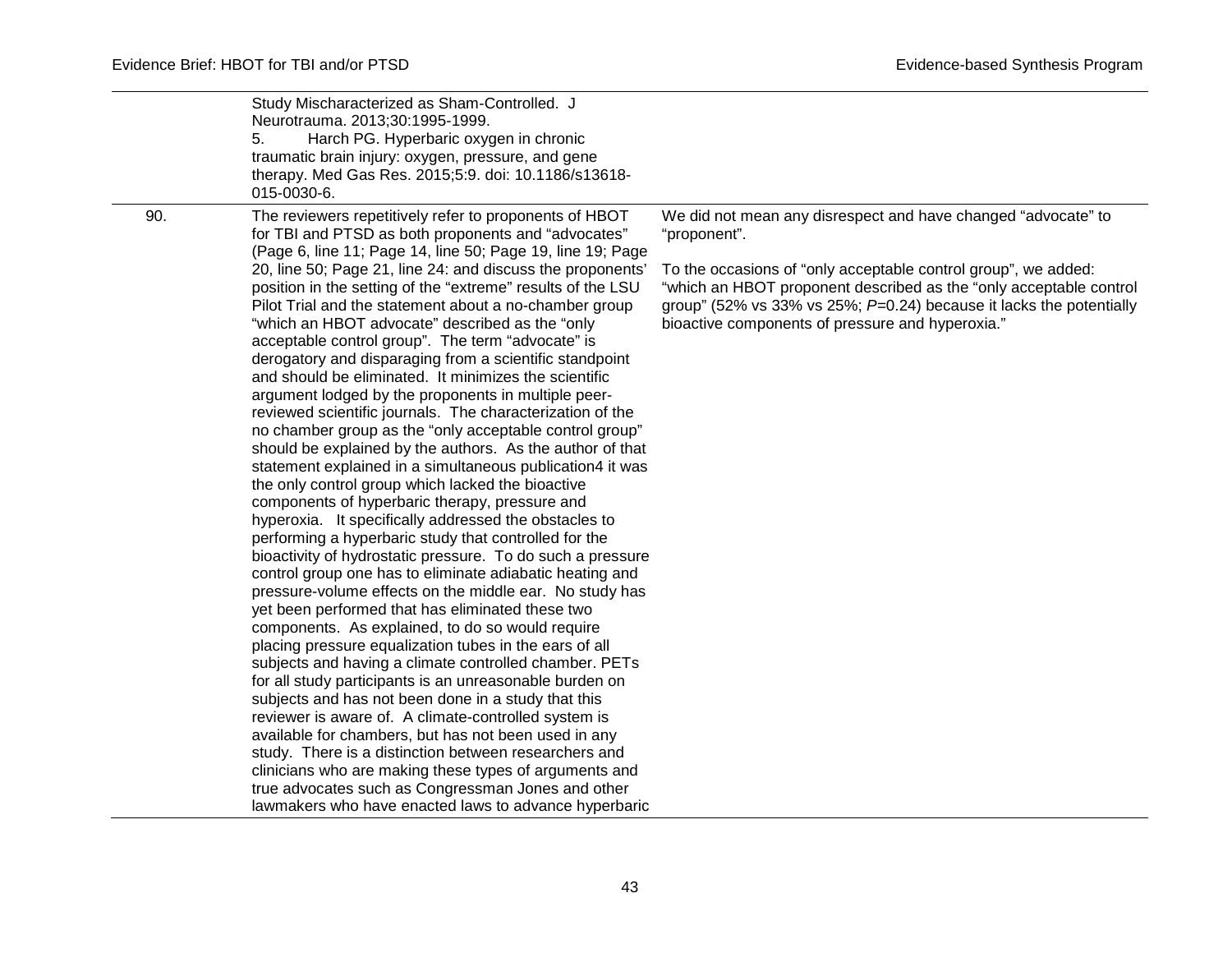|     | oxygen therapy for veterans. The word "advocate" should<br>be eliminated.                                                                                                                                                                                                                                                                                                                                                                                                                                                                                                                                                   |                                                                                                                                                                                                                                                                                                                                                                                                                                                                                                                                                                                      |
|-----|-----------------------------------------------------------------------------------------------------------------------------------------------------------------------------------------------------------------------------------------------------------------------------------------------------------------------------------------------------------------------------------------------------------------------------------------------------------------------------------------------------------------------------------------------------------------------------------------------------------------------------|--------------------------------------------------------------------------------------------------------------------------------------------------------------------------------------------------------------------------------------------------------------------------------------------------------------------------------------------------------------------------------------------------------------------------------------------------------------------------------------------------------------------------------------------------------------------------------------|
| 91. | The authors made a significant error in their reading of<br>the results of the HOPPS trial.14 (Page 14, line 50; Page<br>19, line 20). This misread of the RPQ data negates a<br>component of their assertion that the proponents<br>misconstrued the evidence regarding effectiveness of<br>HBOT in TBI and PTSD. The RPQ outcome in the air<br>("sham") and 1.5 ATA oxygen groups were not compared<br>to the no-chamber group. This was only done in the<br>Israeli Civilian RCT. <sup>8</sup> See discussion below.                                                                                                     | We consulted with an independent and external biostatistician who<br>confirmed our reading of the RPQ data in Miller 2015: "No differences<br>were observed between groups for improvement of at least 2 points<br>on the RPQ-3 subscale (25% in the no intervention group, 52% in the<br>HBO group, and 33% in the sham group; P=0.24)." This<br>biostatistician stated that this finding reflects "an overall test to see<br>whether there is any difference among the three groups," which<br>confirms that the sham and 1.5 ATA groups were compared to the<br>no-chamber group. |
|     | Boussi-Gross R, Golan H, Fishlev G, Bechor Y,<br>8.<br>Volkov O, Bergan J, et al. Hyperbaric Oxygen Therapy<br>Can Improve Post Concussion syndrome Years after Mild<br>Traumatic Brain Injury-Randomized Prospective Trial.<br>PLOS ONE. 2013;8:1-18.                                                                                                                                                                                                                                                                                                                                                                      |                                                                                                                                                                                                                                                                                                                                                                                                                                                                                                                                                                                      |
| 92. | The authors mention the importance of clinically<br>meaningful outcomes (Page 1, lines 53-56; Page 3, lines<br>27-29; Page 7, lines 17-18; page 20, lines 38-42; page<br>20, lines 55-58; page 21, line 18) in the present reviewed<br>studies and future studies, but offer no suggestions for<br>the best outcomes to use. In a broad sense this is a<br>criticism of most reviews and meta-analyses. This<br>reviewer would recommend that the authors make some<br>suggestions for best outcome instruments for this subject<br>population. It could contribute significantly to future VA<br>research on these topics. | Great suggestion. However, we are not aware of validated outcome<br>measures for interventional trials in PCS or PTSD. We added this the<br>Future Research section: To improve our knowledge about HBOT's<br>potential to improve clinically meaningful outcomes, we suggest<br>establishment of a set of validated outcome measures including<br>minimally important symptom difference thresholds.                                                                                                                                                                                |
| 93. | The moderate to severe TBI review is limited and flawed.<br>The details are explained below. The study also<br>excluded foreign language literature, especially the work<br>of Holbach and his RCT which is reference #53. That<br>RCT showed a significant reduction in mortality and<br>improvement in outcome and would contribute to the                                                                                                                                                                                                                                                                                | Please see our detailed response to comment #96 below regarding<br>how we have refined our speculation that seizure risk may be higher<br>in TBI than in other populations to "Therefore, the magnitude of<br>seizure risk in patients with TBI and/or PTSD remains uncertain due<br>to imprecision and inconsistency."                                                                                                                                                                                                                                                              |
|     | overall conclusions. In the interest of the science and<br>impact on recommendations it should be included.                                                                                                                                                                                                                                                                                                                                                                                                                                                                                                                 | Although we concluded that HBOT may reduce mortality in moderate<br>to severe TBI, consistent with this reviewer's point, this reviewer is<br>also correct that our synthesis of mortality for moderate to severe TBI<br>focused on the newest SR, which did not include the Holbach 1974<br>RCT (reference #53). We have updated this section to also mention<br>findings from the Bennett 2012 SR meta-analysis that does include                                                                                                                                                  |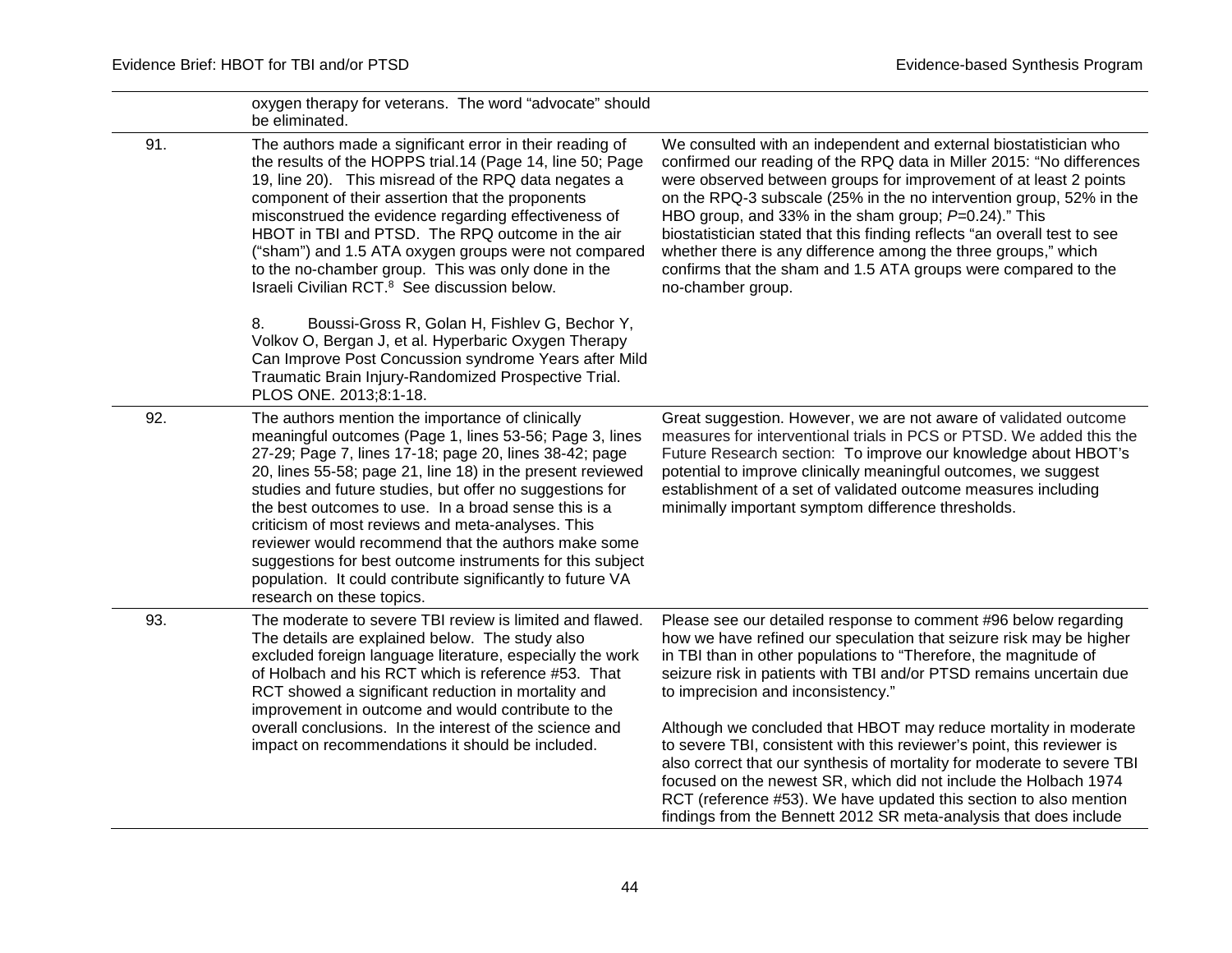|     |                                                                                                                                                                                                                                                                                                                                                                                                                                                                                                                                                                                                              | Holbach 1974. This did not change our conclusions. But we will also<br>note that in patients with moderate to severe TBI, to best<br>demonstrate a clinically important benefit over usual care, ideally (1)<br>HBOT would significantly reduce risk of mortality and (2) improve the<br>functional status and quality of life of the survivors, and (3) these<br>benefits could be attributed specifically to HBOT and not between-<br>group differences in the intensity level of medical care and decisions<br>about life-sustaining treatment. We still conclude that the presence of<br>a mortality reduction alone is insufficient to broadly conclude a<br>clinically important benefit for HBOT.                             |
|-----|--------------------------------------------------------------------------------------------------------------------------------------------------------------------------------------------------------------------------------------------------------------------------------------------------------------------------------------------------------------------------------------------------------------------------------------------------------------------------------------------------------------------------------------------------------------------------------------------------------------|--------------------------------------------------------------------------------------------------------------------------------------------------------------------------------------------------------------------------------------------------------------------------------------------------------------------------------------------------------------------------------------------------------------------------------------------------------------------------------------------------------------------------------------------------------------------------------------------------------------------------------------------------------------------------------------------------------------------------------------|
| 94. | The PTSD review suffers from the same problems as the<br>mild TBI review above with the mis-characterization of the<br>sham groups as control groups when they are in fact<br>different doses of hyperbaric therapy. This dose<br>argument was most recently reviewed in the completed<br>LSU Pilot Trial publication in Medical Gas Research,<br>10/2017.9                                                                                                                                                                                                                                                  | We have described the dose argument in the Introduction and<br>Discussion of this report and cited this Harch 2017 publication.<br>Regardless of the debate over whether or not the comparator groups<br>of room air at < 1.5 ATA have been mischaracterized as 'sham' and<br>are actually a therapeutic dose of HBOT (described above), for the<br>sake of describing the included study results, we will refer to them as<br>sham and have added this text to our methods section to clarify this.                                                                                                                                                                                                                                 |
|     | Harch PG, Andrews SR, Fogarty EF, Lucarini J,<br>9.<br>Van Meter KW. Case control study: hyperbaric oxygen<br>treatment of mild traumatic brain injury persistent post-<br>concussion syndrome and post-traumatic stress disorder.<br>Med Gas Res. 2017;7(3):156-174.                                                                                                                                                                                                                                                                                                                                        |                                                                                                                                                                                                                                                                                                                                                                                                                                                                                                                                                                                                                                                                                                                                      |
| 95. | In Section KQ2 page 18 last paragraph it is stated, "In<br>contrast, rates of inner ear barotrauma for HBOT in RCTs<br>of mild TBI were somewhat higher at 8% to 42%." This is<br>misstated; it should be middle ear barotrauma. True<br>inner ear barotrauma is rare in clinical hyperbaric<br>medicine and if recorded at 8-42% rates would preclude<br>future studies.                                                                                                                                                                                                                                    | We confirmed that the 8% is inner ear barotrauma from Miller 2015<br>eTable: 2/24=8.3%. We agree that the 42% is an error, though. The<br>Crawford 2017 systematic review reported 10 cases of "ear<br>barotrauma" from Wolf 2012. But, Wolf 2012's side effects publication<br>reported ear barotrauma as 5.91%. We have changed to this: "In<br>contrast, rates of 8% for inner ear barotrauma and 5.91% for ear<br>barotrauma for HBOT in RCTs of mild TBI were somewhat higher"                                                                                                                                                                                                                                                  |
| 96. | Also in KQ2, page 18, same paragraph, the statement on<br>seizure risk is misleading. The rate in moderate to severe<br>TBI of 2.3% is from the Rockswold study where the great<br>majority of the patients were a select group of patients:<br>severe TBI patients on ventilators, average GCS of 6.2. It<br>is an unfair comparison to a clinical hyperbaric treatment<br>program that includes the entire spectrum of HBOT<br>patients which are mostly stable outpatients. A better<br>comparison would be to critically ill carbon monoxide<br>poisoned patients where the seizure frequency is similar | We agree this is potentially an unfair comparison based on baseline<br>seizure risk, which is likely higher in Rockswold. We have added this<br>context and removed the speculation that this implies a generally<br>greater susceptibility to seizure risk with HBOT in people with TBI.<br>Thank you for providing the Hampson 1996 reference. We added it<br>and refined the text as below. But, we don't think it is necessarily a<br>"better comparison" because the HBOT doses are higher (2.45 to 3.0<br>ATA) and its findings are mixed. At the highest HBOT doses (2.80 to<br>3.00 ATA), which are higher than in Rockswold, yes, the seizure risk<br>is similar, which supports your suggesting that it may be the greater |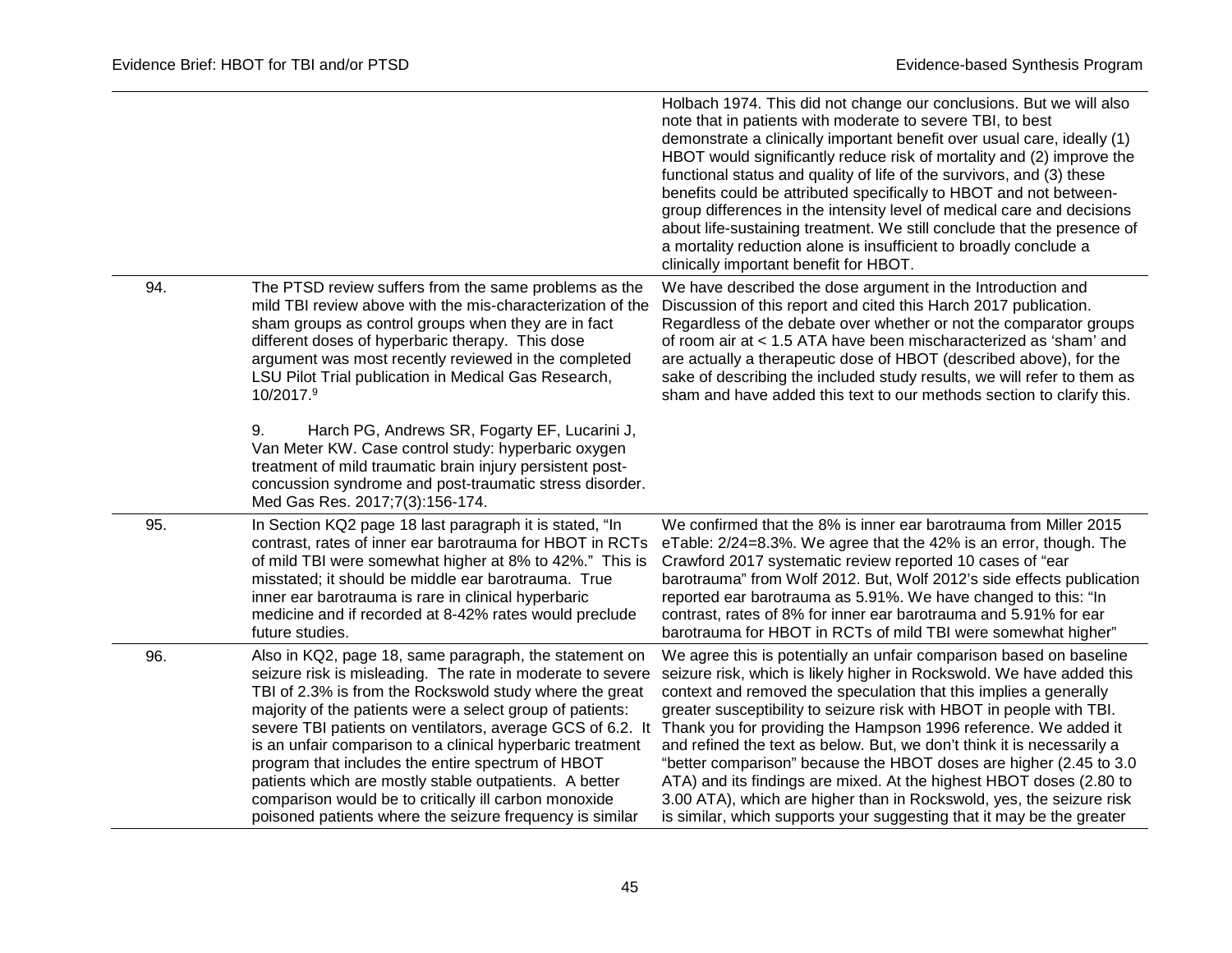|     | to the TBI patients and can be as high as 3%, depending<br>on the dose of HBOT. <sup>16</sup>                                                                                                                                                                                                                                                                                                                                                                                                                                                  | baseline illness severity that is elevating the seizure incidence in<br>Rockswold. But, then Hampson's finding that seizure risk was 0.3%<br>at 2.45 ATA, refutes this logic. It is unclear.                                                                                                                                                                                                                                                                                                                                                                                                                                                                                                                                                                                                                                                                                                                                                                                                                                                              |
|-----|------------------------------------------------------------------------------------------------------------------------------------------------------------------------------------------------------------------------------------------------------------------------------------------------------------------------------------------------------------------------------------------------------------------------------------------------------------------------------------------------------------------------------------------------|-----------------------------------------------------------------------------------------------------------------------------------------------------------------------------------------------------------------------------------------------------------------------------------------------------------------------------------------------------------------------------------------------------------------------------------------------------------------------------------------------------------------------------------------------------------------------------------------------------------------------------------------------------------------------------------------------------------------------------------------------------------------------------------------------------------------------------------------------------------------------------------------------------------------------------------------------------------------------------------------------------------------------------------------------------------|
|     | 16.<br>Hampson, NB, Simonson SG, Kramer CC,<br>Piantadosi CA. Central nervous system oxygen toxicity<br>during hyperbaric treatment of patients with carbon<br>monoxide poisoning. Undersea and Hyperbaric Medicine,<br>1996;23(4):215-219.                                                                                                                                                                                                                                                                                                    | Changed text to: "HBOT 1.5 ATA to 2.4 ATA was associated with a<br>0.3% rate of seizures based on the most recent and one of the<br>largest retrospective cohorts of 2,334 patients treated for a wide<br>variety of conditions at the Sagol Center of Hyperbaric Medicine and<br>Research in Israel between June 2010 to December 2014. <sup>26</sup> In<br>patients with moderate to severe TBI, rates of seizures were higher<br>for HBOT 1.5 ATA. (2.3%) <sup>16</sup> Although, this may reflect a greater<br>baseline seizure risk in patients with moderate to severe TBI<br>compared to the likely stable outpatient status of the study by<br>Hardanny et. al., <sup>26</sup> this is still higher than in the critically ill carbon<br>monoxide poisoned patients who were treated with higher pressures<br>of 2.45 ATA (0.3%) and 3.0 ATA (2.0%), but not those at 2.80 ATA<br>(3.0%). (Hampson 1996) Therefore, the magnitude of seizure risk in<br>patients with TBI and/or PTSD remains uncertain due to imprecision<br>and inconsistency." |
| 97. | <b>Executive Summary</b><br>Line 6: I think it is a misleading misconception to say<br>"(HBOT) is designed to increase the supply of oxygen to<br>our blood and tissues." Yes, some of the reasons we use<br>HBO is to do just this, but there is a lot more to HBOT<br>than simply 'increasing oxygen supply'. Oxygen is a drug<br>and at the high doses we administer with HBOT, it has a<br>plethora of interesting pharmacological effects, some of<br>which we can utilize for health benefits. It is not all about<br>reversing hypoxia. | Per the Bennett 2012 Cochrane Review and Hu 2016, expanded this<br>to: "Hyperbaric oxygen therapy (HBOT) is designed to increase the<br>supply of oxygen to our blood and tissues and also thought to have<br>osmotic and angiogenesis effects."                                                                                                                                                                                                                                                                                                                                                                                                                                                                                                                                                                                                                                                                                                                                                                                                          |
| 98. | Page 4, Lines 25-30: These calculations ignore water<br>vapour (47mmHg) and CO2 (45 mmHg) in the alveolus,<br>thus the figure of 1064 mmHg is incorrect in terms of the<br>PO2 to which the pulmonary capillaries are exposed.                                                                                                                                                                                                                                                                                                                 | We intended these calculations of oxygen partial pressure as a way<br>to emphasize the magnitude of the enhanced conditions in a single<br>parameter. But, because they are not key to interpretation of the<br>evidence, we have deleted them.                                                                                                                                                                                                                                                                                                                                                                                                                                                                                                                                                                                                                                                                                                                                                                                                           |
| 99. | Page 4, Lines 33 to 38: I think this argument is not<br>sufficient to properly explain what might be going on with<br>HBOT. Yes, injured tissue may not be receiving sufficient<br>oxygen to maximise healing, but this cannot be the<br>mechanism invoked for all the potentially beneficial<br>effects of HBO in the clinical situation. For example, your<br>first suggestion concerning 'fuel for the necessary healing                                                                                                                    | As in Executive Summary, as noted above, per the Bennett 2012<br>Cochrane Review and Hu 2016, expanded this to: "Hyperbaric<br>oxygen therapy (HBOT) is designed to increase the supply of oxygen<br>to our blood and tissues and also thought to have osmotic and<br>angiogenesis effects."                                                                                                                                                                                                                                                                                                                                                                                                                                                                                                                                                                                                                                                                                                                                                              |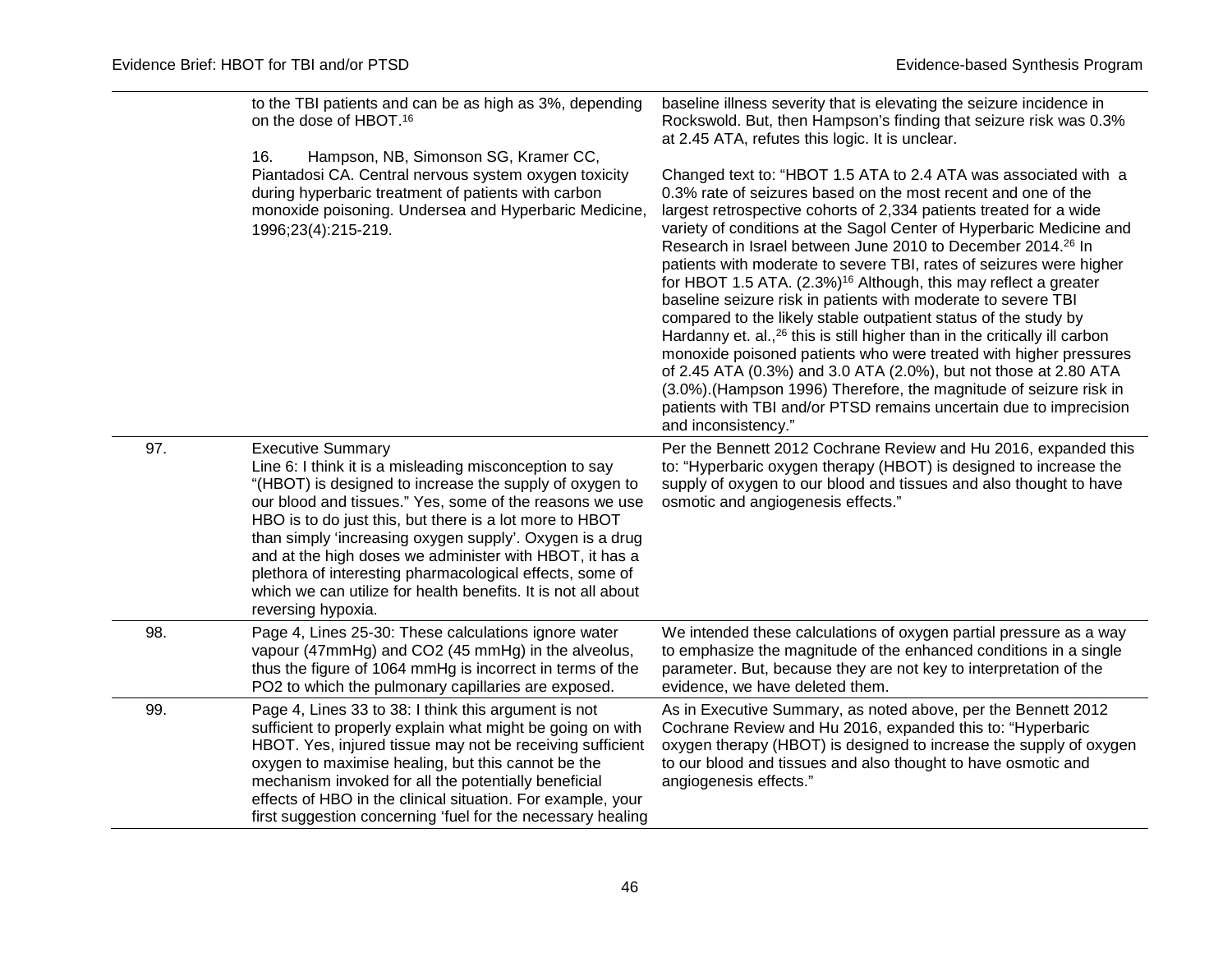|      | processes' is stem cell production. Surely you are not<br>suggesting the bone marrow has been injured and is<br>hypoxic? Here is a clear piece of evidence that high<br>oxygen partial pressures in the arterial blood lead to the<br>release of vasculogenic stem cells - almost certainly<br>through a nitric oxide mediated pathway. This has<br>absolutely nothing to do with hypoxia, traumatised tissue,<br>impaired blood flow etc.                                                                                                                 |                                                                                                                                                                                                                                                                                                                                                                                                                                                                                                                                                                                                                                                                  |
|------|------------------------------------------------------------------------------------------------------------------------------------------------------------------------------------------------------------------------------------------------------------------------------------------------------------------------------------------------------------------------------------------------------------------------------------------------------------------------------------------------------------------------------------------------------------|------------------------------------------------------------------------------------------------------------------------------------------------------------------------------------------------------------------------------------------------------------------------------------------------------------------------------------------------------------------------------------------------------------------------------------------------------------------------------------------------------------------------------------------------------------------------------------------------------------------------------------------------------------------|
| 100. | Page 4, Line 47: See my notes on Appendix A.                                                                                                                                                                                                                                                                                                                                                                                                                                                                                                               | As detailed below, we have corrected Appendix A to only reflect a list<br>of the 13 FDA-cleared indications. We deleted the UHMS<br>endorsements and CMS coverages because none include TBI or<br>PTSD and are not really relevant to this report.                                                                                                                                                                                                                                                                                                                                                                                                               |
| 101. | Page 4, Line 58: I am not sure of the relevance of<br>reference 5 for this statement about requiring a specially<br>trained technician operating under physician supervision.<br>The sof chambers referred to are often marketed as being<br>useable by a non-expert and certainly a non-physician. I<br>absolutely agree HBOT should be delivered by properly<br>qualified technicians and physicians, but sadly this is not<br>always so.                                                                                                                | This statement came from the following quote from reference #5<br>(Linda 2015): "Hyperbaric intensive care should be performed within<br>a hospital and be supervised by properly trained and experienced<br>medical staff with intensive care skills", as well as from HBOT<br>websites such as this: https://www.rehabmart.com/post/ultimate-<br>guide-to-hyperbaric-oxygen-therapy.<br>We included the statement to provide context about the potential<br>resources needed to help consider feasibility. But we have softened<br>the language by changing "required" to "are ideally operated by".                                                           |
| 102. | Page 5, Lines 24 to 36: This is a nice summary of TBI<br>and PTSD, I wonder if a short couple of sentences on<br>what might cause PTSD in those with no history of<br>physical head trauma. Are we hypothesising two distinctly<br>different causes of the same syndrome, or are there two<br>different subtypes of PTSD corresponding to trauma and<br>no-trauma cases? This is an important criticism of the use<br>of HBOT in this area being directly related to the<br>TBI/concussion episode rather than hypothesising it is a<br>treatment for PTSD | Added: In those with no history of physical head trauma, exposure to<br>a life-threatening event or traumatic emotional experience can lead to<br>abnormal activation of certain brain regions, such as the amygdala,<br>which may also be involved in the development of PTSD. Discussion<br>exists about the relationship between PTSD and TBI, whether PTSD-<br>like symptoms in TBI should be classified as PTSD or a TBI<br>symptom(Eve 2016) or whether PTSD with and without a history of<br>physical head trauma may have different mechanisms and/or should<br>be classified as different subtypes(Appendix $G$ – peer review<br>disposition document). |
| 103. | Page 13, Line 11: The use of 'only' here in relation to the<br>proportion of participants with PTSD seems a bit<br>pejorative - I recommend simply quoting this range<br>without any qualifications. After all, as you suggest, these<br>studies were not of PTSD per se, so the implication they<br>somehow 'only' enrolled so many sounds like a complaint<br>about the quality of the studies.                                                                                                                                                          | Deleted the word "only" as suggested.                                                                                                                                                                                                                                                                                                                                                                                                                                                                                                                                                                                                                            |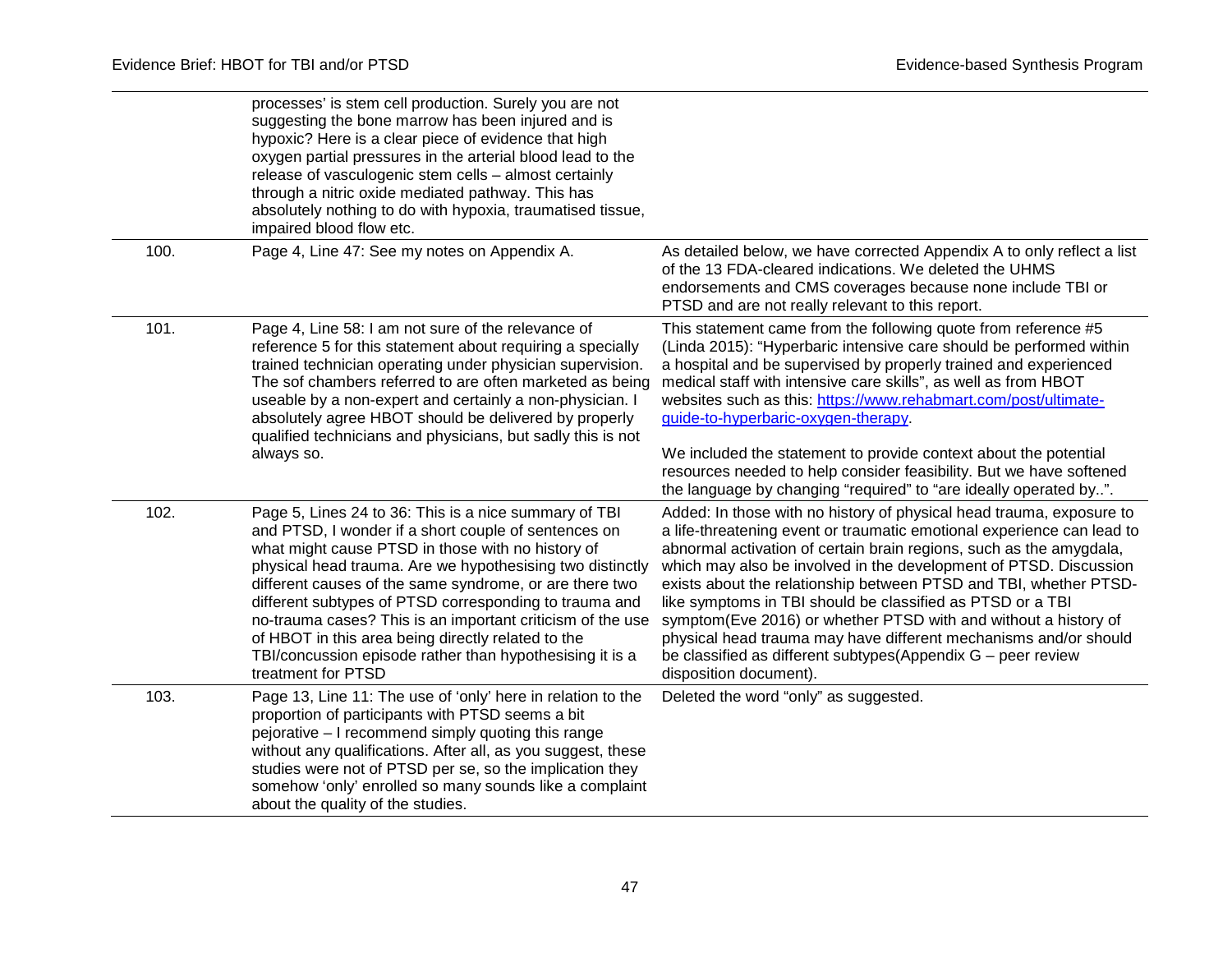| 104. | Page 13, Line 22: I am not sure what an 'HBOT<br>manufacturer' is. ?Hyperbaric oxygen chamber<br>manufacturer? Why would you seek academic papers<br>from a group of industrial manufacturers rather than<br>consult leaders in the field of hyperbaric medicine or the<br>authors of included studies?                                                                                                                                                                                                                                                                                      | Yes, we meant HBOT chamber industry manufacturer. We added the<br>word "chamber" to clarify this. The practice of soliciting scientific<br>information from industry manufacturers is standard across many US<br>evidence synthesis programs and has resulted in identification of<br>important data on pharmacological treatments. We supplement this<br>process by consulting leaders such as yourself through this peer<br>review process.                                                                                                                                                                                                                                                                                       |
|------|----------------------------------------------------------------------------------------------------------------------------------------------------------------------------------------------------------------------------------------------------------------------------------------------------------------------------------------------------------------------------------------------------------------------------------------------------------------------------------------------------------------------------------------------------------------------------------------------|-------------------------------------------------------------------------------------------------------------------------------------------------------------------------------------------------------------------------------------------------------------------------------------------------------------------------------------------------------------------------------------------------------------------------------------------------------------------------------------------------------------------------------------------------------------------------------------------------------------------------------------------------------------------------------------------------------------------------------------|
| 105. | Table 1. I note the quality column and the note that<br>suggests you used the Cochrane Collaboration's risk tool.<br>I am guessing you mean the Risk of Bias Tables for<br>individual studies. This is not a measure of quality, but of<br>exactly what it says (Risk of Bias). Also, you would need<br>to tell us how you defined the stratification levels you<br>quote here (what exactly constitutes 'acceptable' quality<br>or RoB here?). In my experience, the term quality in<br>reviews such as this is about the quality of evidence, not<br>the quality of each individual study. | For quality/risk of bias in RCT's, we accepted the ratings previously<br>performed by the Wang 2016 and Crawford 2017 systematic reviews.<br>Wang et al used the Cochrane Risk of Bias Tool and Crawford et al<br>used the Scottish Intercollegiate Guidelines Network Checklist for<br>RCTs. We confirmed general concordance with their ratings by<br>performing a pilot test of 4 RCTs. To better clarify the information in<br>the "Quality" column of Table 1, we have changed the column<br>heading to "methodological limitations" and revised the entries to 'few'<br>(good quality/low risk of bias), 'some to numerous' (unclear risk of<br>bias/acceptable quality), 'unacceptable' (high risk of bias/poor<br>quality). |
| 106. | Page 14, Line 30 to 32: I understand your thoughts here,<br>but could one not also posit that the similarity of apparent<br>effects across a range of HBOT protocols indicates that<br>there is no sign of any dose-response relationship -<br>mitigating against the likelihood of a pharmacological<br>effect? Similarly, there is no sign of a differential<br>effectiveness dependent upon how you measure the<br>outcome.                                                                                                                                                               | Because there are so many sources of heterogeneity, in HBOT and<br>sham protocol, outcome assessment method and timing, and patient<br>populations (most recent TBI ranged from 3 to 71 months), setting,<br>previous and concomitant treatments, we disagree that we can draw<br>conclusions based on isolating just one source of heterogeneity.                                                                                                                                                                                                                                                                                                                                                                                  |
| 107. | Page 14, Line 40: Why have you put 'sham' here in<br>quotation marks? You have already cast doubt on the fact<br>that these really were sham by saying they were<br>characterised as sham - so it is clear you are giving<br>some credence to the argument these are not sham<br>treatments. There is no need for the extra emphasis $-$ it<br>only serves to suggest you have already made your                                                                                                                                                                                             | We have not made our minds up about sham and had actually used<br>the quotes to indicate that questions remain about whether sham has<br>been mischaracterized. We have removed the quotes and<br>acknowledge we are using the word sham in the basic sense that you<br>described - that they were designed to mimic HBOT.<br>We agree that "none of these exposure is actually effective" is one                                                                                                                                                                                                                                                                                                                                   |
|      | minds up. As to this argument about the sham exposures,<br>clearly in one sense they are certainly sham exposures -<br>they are designed (and successfully) to mimic (sham) a<br>real HBO treatment session. Further, I am personally<br>unimpressed by the arguments that all these different<br>sham procedures must be serendipitously equally<br>effective as each of the HBOT schedules to which they                                                                                                                                                                                   | possibility and have said as much in the report:" Potential<br>explanations for this include that the potential benefits are subtle and<br>demonstration requires larger RCTs, HBOT is in fact ineffective, or<br>the sham design has indeed been problematic." But, at the point we<br>don't think that the current evidence clearly points to one explanation<br>over another. We simply still don't know.                                                                                                                                                                                                                                                                                                                        |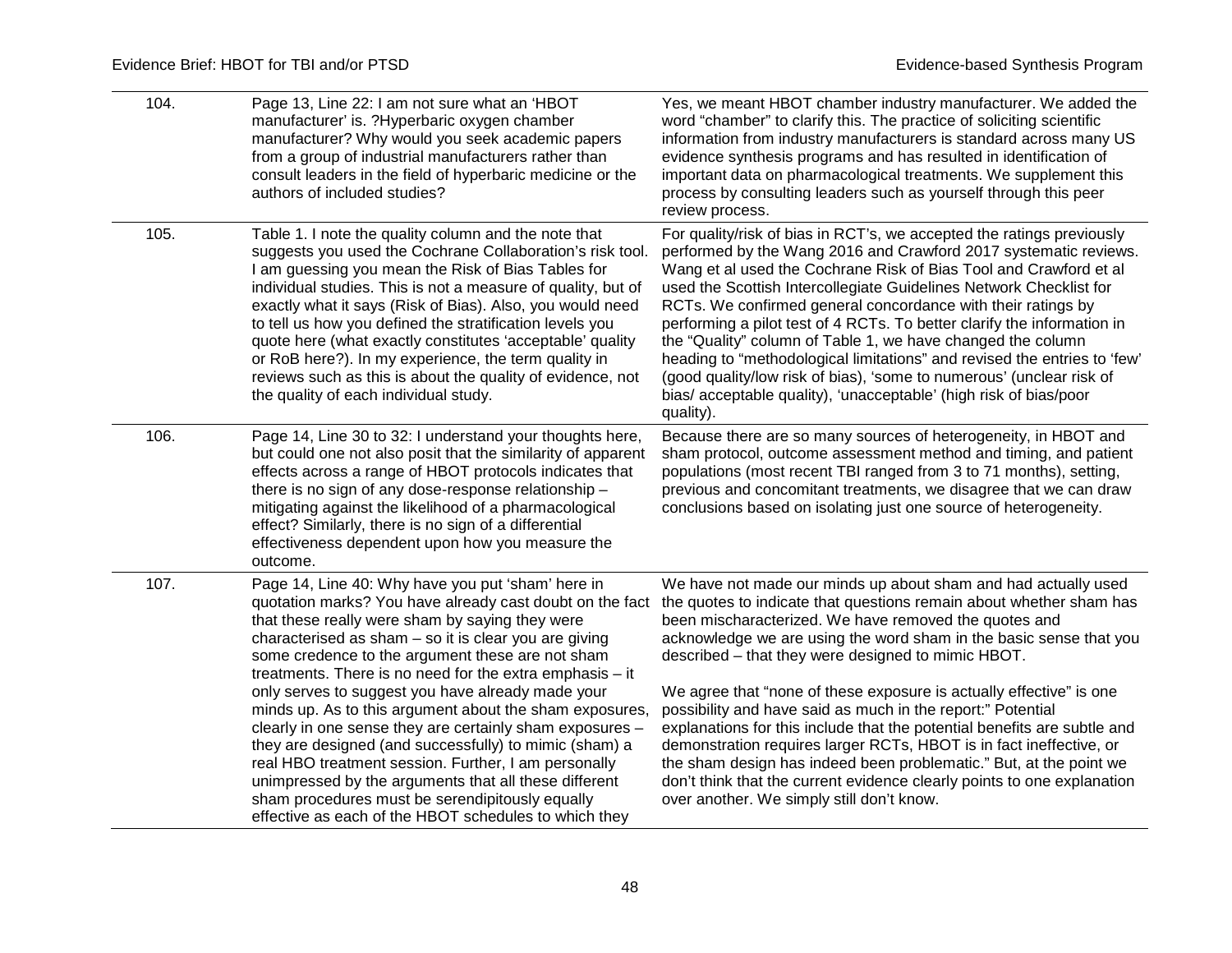|      | were compared. This seems unlikely - except in the<br>circumstance that none of these exposures is actually<br>effective. The arguments that these relatively trivial<br>exposures are effective treatments (or at least as<br>effective as 'real' HBOT) are very poorly grounded in any<br>scientific evidence - most arguments put forward cite<br>evidence about real HBOT rather than mild air breathing<br>with PO2s easily achievable without compression. I<br>certainly agree with your remarks about power, short term<br>outcomes and clinically inconsequential improvements.                                 |                                                                                                                                                                                                                                                                                                                                                                                                                                                                                     |
|------|--------------------------------------------------------------------------------------------------------------------------------------------------------------------------------------------------------------------------------------------------------------------------------------------------------------------------------------------------------------------------------------------------------------------------------------------------------------------------------------------------------------------------------------------------------------------------------------------------------------------------|-------------------------------------------------------------------------------------------------------------------------------------------------------------------------------------------------------------------------------------------------------------------------------------------------------------------------------------------------------------------------------------------------------------------------------------------------------------------------------------|
| 108. | Page 18, Lines 22-23: Are you sure these are rates for<br>inner ear barotrauma - sounds very high to me (and more<br>like middle ear barotrauma figures).                                                                                                                                                                                                                                                                                                                                                                                                                                                                | We confirmed that the 8% is inner ear barotrauma from Miller 2015<br>eTable: 2/24=8.3%. We agree that the 42% is an error, though. The<br>Crawford 2017 systematic review reported 10 cases of "ear<br>barotrauma" from Wolf 2012. But, Wolf 2012's side effects publication<br>reported ear barotrauma as 5.91%. We have changed to this: "In<br>contrast, rates of 8% for inner ear barotrauma and 5.91% for ear<br>barotrauma for HBOT in RCTs of mild TBI were somewhat higher" |
| 109. | Page 19, Line 11: I think you need to tell the reader about<br>how the evidence is miscontgrstrued by each side in the<br>argument. It is not at all clear where this statement comes<br>from in the sections that precede it. I think a summary is<br>needed here                                                                                                                                                                                                                                                                                                                                                       | Per previous comments, we have removed suggestion that anyone<br>has misconstrued the evidence and reframed the Summary and<br>Discussion to focus on our perspective that RCTs have not easily<br>demonstrated large treatment benefits and are unconvinced by any<br>one explanation over another. Then, we proceed to summarize the<br>benefit and harm evidence and the limitations of the explanatory<br>arguments (heterogeneity and indirectness).                           |
| 110. | Page 19, Line 19-20: There are a few lines here that<br>seem to be an exact repeat of those at the bottom of<br>page 14.                                                                                                                                                                                                                                                                                                                                                                                                                                                                                                 | Yes, you are correct. We have refined the text here to be a more<br>concise summary of the text from the Results section on page 14.                                                                                                                                                                                                                                                                                                                                                |
| 111. | Page 19, Line 52 - 55: Also, these changes could be the<br>result of a placebo effect or participation effect directly                                                                                                                                                                                                                                                                                                                                                                                                                                                                                                   | Added.                                                                                                                                                                                                                                                                                                                                                                                                                                                                              |
| 112. | Page 19, Line 58: I accept your argument here, but I am<br>not sure the sense of equivalence between the two<br>opposing views is an appropriate one. I think it may be<br>worth considering adding something to the effect that it is<br>not reasonable (and indeed in principle not possible) to<br>be required to prove a negative $-$ it is incumbent on those<br>who maintain that HBOT is an effective treatment for<br>these patients to do so. Prudence suggests we should not<br>institute routine use of a therapy until there is a<br>reasonable level of evidence to back up the net benefit of<br>doing so. | Added: "We are not suggesting that it is incumbent on the skeptics to<br>prove ineffectiveness. We are only noting the limitations that preclude<br>clear interpretation of the VA/DoD RCTs as demonstrating consistent<br>evidence of no effect."                                                                                                                                                                                                                                  |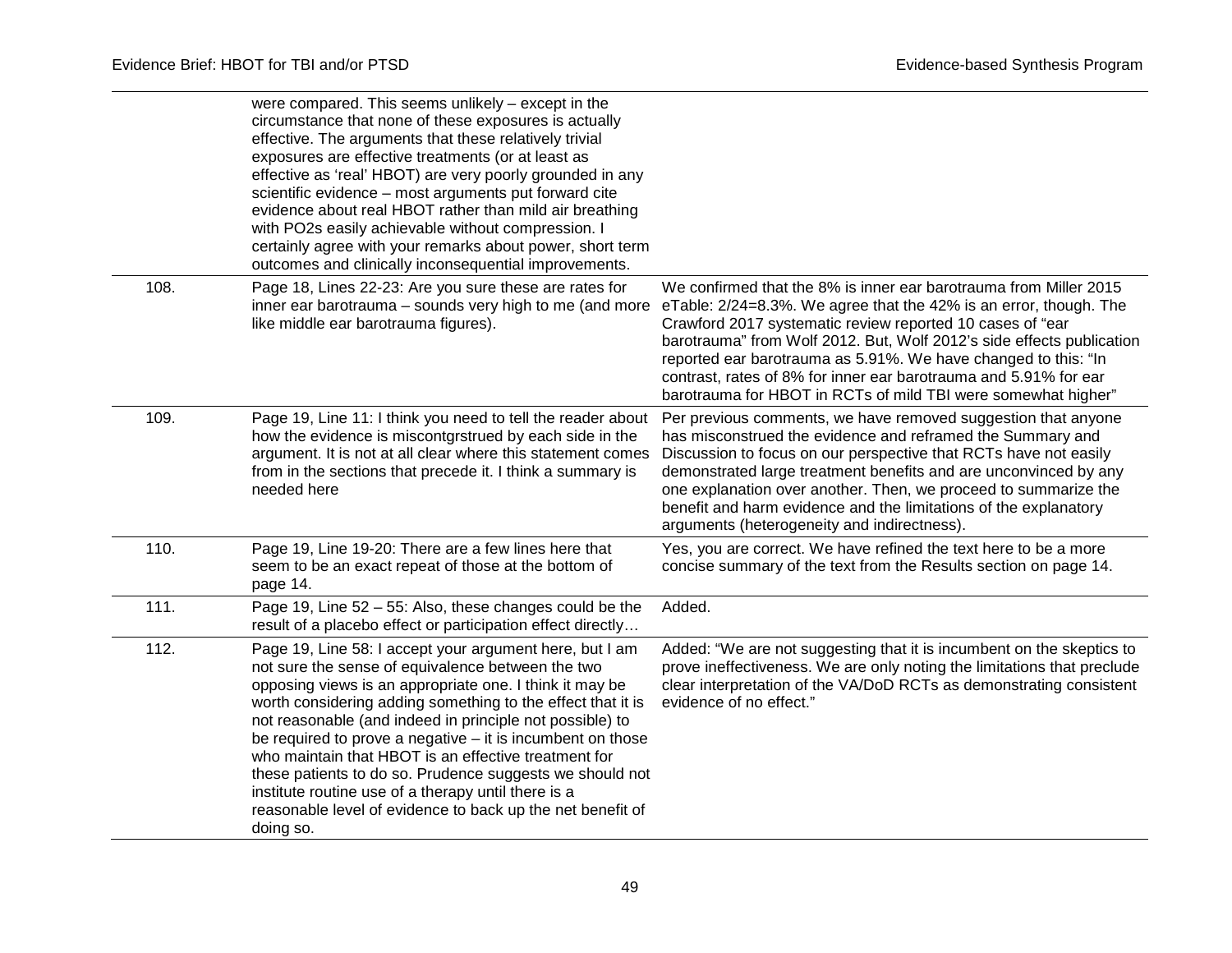| 113. | Page 20, line 48: Exactly what would constitute<br>'consistent evidence of ineffectiveness' when there is not<br>a single RCT of the four studying mild-TBI patients that<br>suggests HBOT is more effective than sham?                                                                                                                                                                                                                                                                                                                                                                                                                                                                                                                                                                                                                                                                                                   | As we have outlined in the 'Clinical and Future Research Implications'<br>section of the report, a great opportunity to evaluate consistency in<br>effects across studies is between HOPPS and the yet unpublished<br>BIMA. They used identical comparison groups of HBOT 1.5 ATA and<br>room air 1.3 ATA and assessment tools and had similar military<br>populations. Because there is heterogeneity in so many factors<br>across HOPPS and Cifu 2014 and Wolf 2012, we feel it is impossible<br>to conclude that it is the HBOT ineffectiveness that is the single factor<br>driving the findings across studies and not other factors, such as<br>whether HBOT effects vary by time since most recent TBI (8.5<br>months in Cifu and 23 months in Miller), % with PTSD (higher in<br>Miller), etc.                                               |
|------|---------------------------------------------------------------------------------------------------------------------------------------------------------------------------------------------------------------------------------------------------------------------------------------------------------------------------------------------------------------------------------------------------------------------------------------------------------------------------------------------------------------------------------------------------------------------------------------------------------------------------------------------------------------------------------------------------------------------------------------------------------------------------------------------------------------------------------------------------------------------------------------------------------------------------|------------------------------------------------------------------------------------------------------------------------------------------------------------------------------------------------------------------------------------------------------------------------------------------------------------------------------------------------------------------------------------------------------------------------------------------------------------------------------------------------------------------------------------------------------------------------------------------------------------------------------------------------------------------------------------------------------------------------------------------------------------------------------------------------------------------------------------------------------|
| 114. | Page 21, Line 49 and on: In my opinion, such a plan is<br>very likely to end up with a whole lot of data showing<br>some improvements with HBOT that may have nothing to<br>do with true pharmacological effects and everything to do<br>with placebo and participation effects. At least the whole<br>scheme should be run with cheap devices that deliver air<br>at 1.3 ATA or so and probably do no harm and do not<br>need medical specialists to be in attendance. The<br>recommendation about improved RCTs are sound except<br>I do not understand the point of a 'no treatment' arm that<br>research to date would suggest will see no benefit. You<br>are absolutely correct that any future trials should have<br>the control designed with the participation of HBOT<br>proponents - future triallists must be satisfied the sham<br>therapy is both inactive and convincing. This will be a<br>difficult task | Small-scale clinical demonstration with evidence development:<br>Because the effects of HBOT remain unclear, we cannot rule out the<br>possibility that any benefits of a small-scale clinical demonstration<br>project would be due to participation effects. But, for patients who do<br>not respond to and/or do not tolerate adequate trials of multiple<br>conventional therapy options and are considering emerging treatment<br>options, offering a small-scale demonstration of HBOT to Veterans<br>with mild or moderate to severe TBI and/or PTSD seems reasonable.<br>No treatment arm: First, we updated this to "wait-list usual care no-<br>chamber group". Our rationale is that such a group could directly<br>address the question of whether or not the sham low-pressure<br>condition has clinical benefit.                       |
| 115. | Page 21, line : I note your statement that "we disagree<br>that it can be fully explained by potential physiological<br>effects of sham". I have seen no argument advanced in<br>this document to support this statement. I suggest adding<br>the logic that has drawn you to this conclusion.                                                                                                                                                                                                                                                                                                                                                                                                                                                                                                                                                                                                                            | We concluded this based on the fact that the evidence of increased<br>blood flow of the low-pressure conditions is not directly from samples<br>with TBI and/or PTSD. We describe this in the paragraph preceding<br>the "Limitations" section of the "Summary and Discussion":<br>Proponents of HBOT for mild TBI and/or PTSD suggest that the main<br>confusion in interpreting the findings of controlled HBOT trials is that<br>the control groups of 1.2 to 1.3 ATA control groups have been<br>mischaracterized as "sham". Although the Hyperbaric Oxygen<br>Committee of the Undersea and Hyperbaric Medical Society defines<br>HBOT treatment pressure as at least 1.4 times higher than sea<br>level, $21,27$ proponents of the 'mischaracterized sham' argument have<br>suggested that lower pressures are actually active treatments with |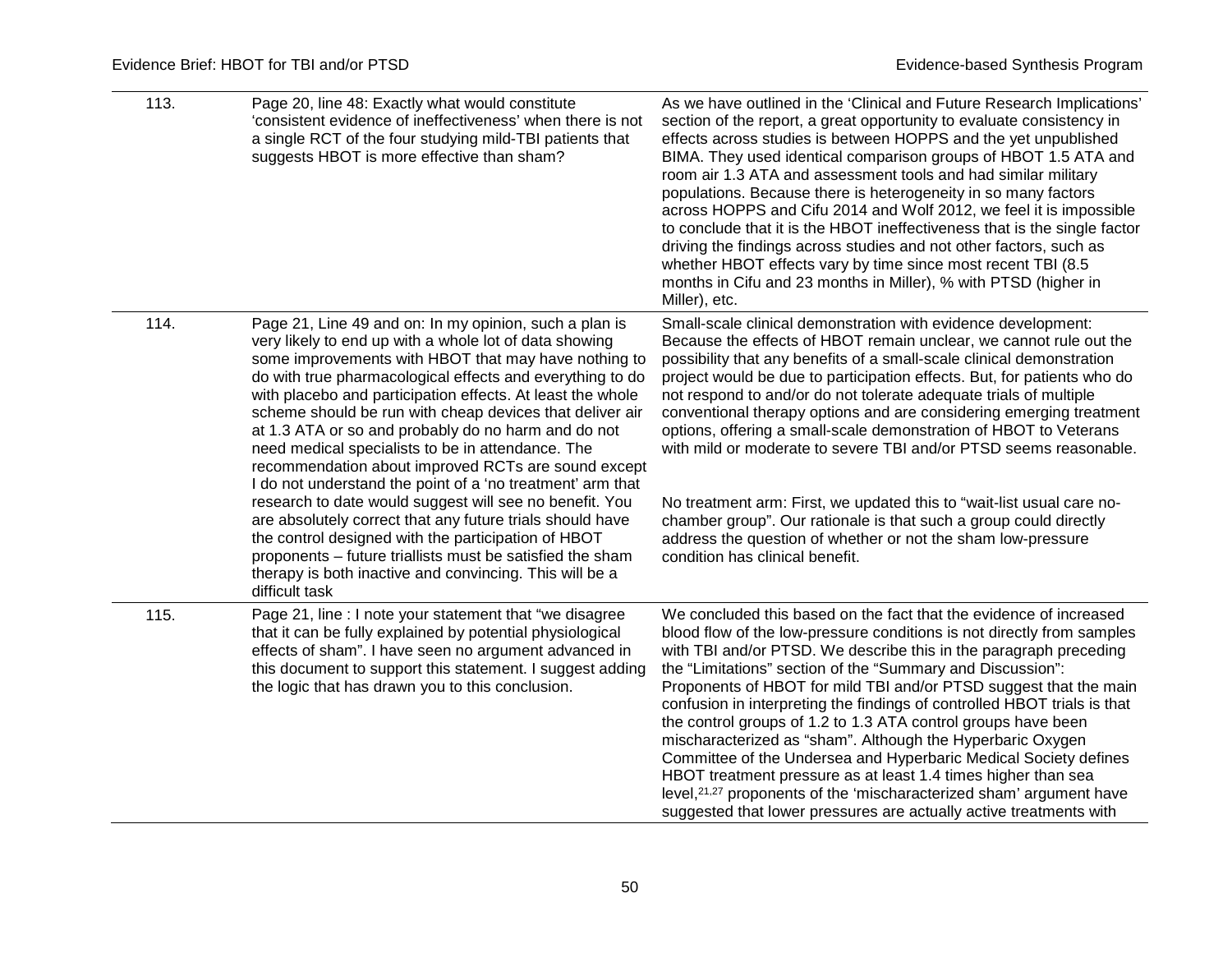|      |                                                                                                                                                                                                                                                                                                                                                                                                                                                                                                                                                                                                                                                                                                                                                                                                                                                                                                                                                | documented physiological and clinical effects. The evidence of<br>increased blood flow effects of the low-pressure room air conditions<br>that support the sham-control-mischaracterization argument are from<br>samples with chronic toxic encephalopathy, autism, cerebrovascular<br>injury, epilepsy, or migraine and not specific to TBI and also have the<br>potential to the result of participation effects. <sup>28</sup> |
|------|------------------------------------------------------------------------------------------------------------------------------------------------------------------------------------------------------------------------------------------------------------------------------------------------------------------------------------------------------------------------------------------------------------------------------------------------------------------------------------------------------------------------------------------------------------------------------------------------------------------------------------------------------------------------------------------------------------------------------------------------------------------------------------------------------------------------------------------------------------------------------------------------------------------------------------------------|-----------------------------------------------------------------------------------------------------------------------------------------------------------------------------------------------------------------------------------------------------------------------------------------------------------------------------------------------------------------------------------------------------------------------------------|
| 116. | Appendix A<br>I do not think this table is accurate - for example<br>necrotizing fasciitis is approved by the UHMS, as is<br>cyanide poisoning and ORN. I do not believe there are<br>any FDA- approved indications that are not also UHMS<br>indications.<br>The full UHMS list from their website (I have exploded the<br>list so you can see the indications more fully.):<br>1. Air or Gas Embolism<br>• 2. Carbon Monoxide Poisoning (1. COP; 2. COP<br>complicated by cyanide poisoning)<br>• 3. Clostridial Myositis and Myonecrosis (Gas Gangrene)<br>• 4. Crush Injury, Compartment Syndrome and Other<br><b>Acute Traumatic Ischemias</b><br>• 5. Decompression Sickness<br>• 6. Arterial Insufficiencies (1. Central retinal artery<br>occlusion; 2. Enhancement of healing in selected problem<br>wounds)<br>• 7. Severe Anemia<br>• 8. Intracranial Abscess<br>• 9. Necrotizing Soft Tissue Infections (Includes<br>actinomyocis) | We have corrected this Appendix to only include the 13 FDA-cleared<br>indications - none of which are TBI or PTSD. We removed<br>information about UHMS and CMS as none was specific to TBI or<br>PTSD.                                                                                                                                                                                                                           |
|      | • 10. Osteomyelitis (Refractory)<br>• 11. Delayed Radiation Injury (Soft Tissue and Bony<br>Necrosis)<br>• 12. Compromised Grafts and Flaps                                                                                                                                                                                                                                                                                                                                                                                                                                                                                                                                                                                                                                                                                                                                                                                                    |                                                                                                                                                                                                                                                                                                                                                                                                                                   |
|      | • 13. Acute Thermal Burn Injury<br>• 14. Idiopathic Sudden Sensorineural Hearing Loss<br>(New! approved on October 8, 2011 by the UHMS Board<br>of Directors)                                                                                                                                                                                                                                                                                                                                                                                                                                                                                                                                                                                                                                                                                                                                                                                  |                                                                                                                                                                                                                                                                                                                                                                                                                                   |
| 117. | The purpose stated in the SOW is correct, the draft<br>should be corrected.                                                                                                                                                                                                                                                                                                                                                                                                                                                                                                                                                                                                                                                                                                                                                                                                                                                                    | Corrected.                                                                                                                                                                                                                                                                                                                                                                                                                        |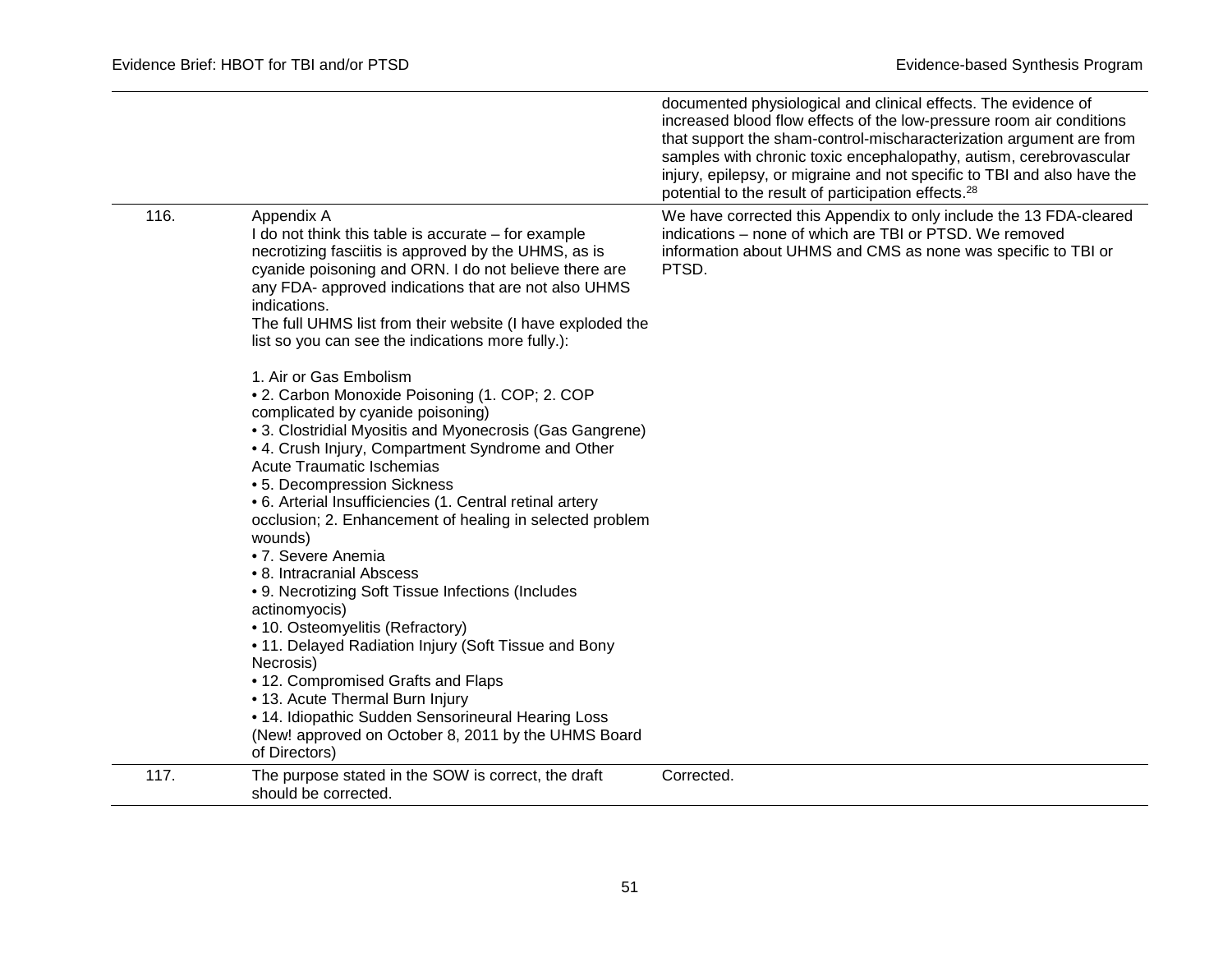| 118. | Similarly, mention of the CCI pilot should be removed<br>from the draft as it is not relevant to conducting "an<br>evidence brief on the use of hyperbaric oxygen therapy<br>(HBOT) for the treatment of traumatic brain injury (TBI),<br>post-traumatic stress disorder (PTSD), or their co-<br>occurrence." the use of this evidence brief would not<br>necessarily be limited to the work CCI is doing. | Removed |
|------|------------------------------------------------------------------------------------------------------------------------------------------------------------------------------------------------------------------------------------------------------------------------------------------------------------------------------------------------------------------------------------------------------------|---------|
| 119. | The following passages where CCI is mentioned should<br>be removed:<br>page 3 lines 26-30<br>page 7 lines 25-30<br>page 20 lines 16-25<br>page 20 line 53-page 21 line 4<br>page 21 lines 7-10<br>page 21 lines 42-46                                                                                                                                                                                      | Removed |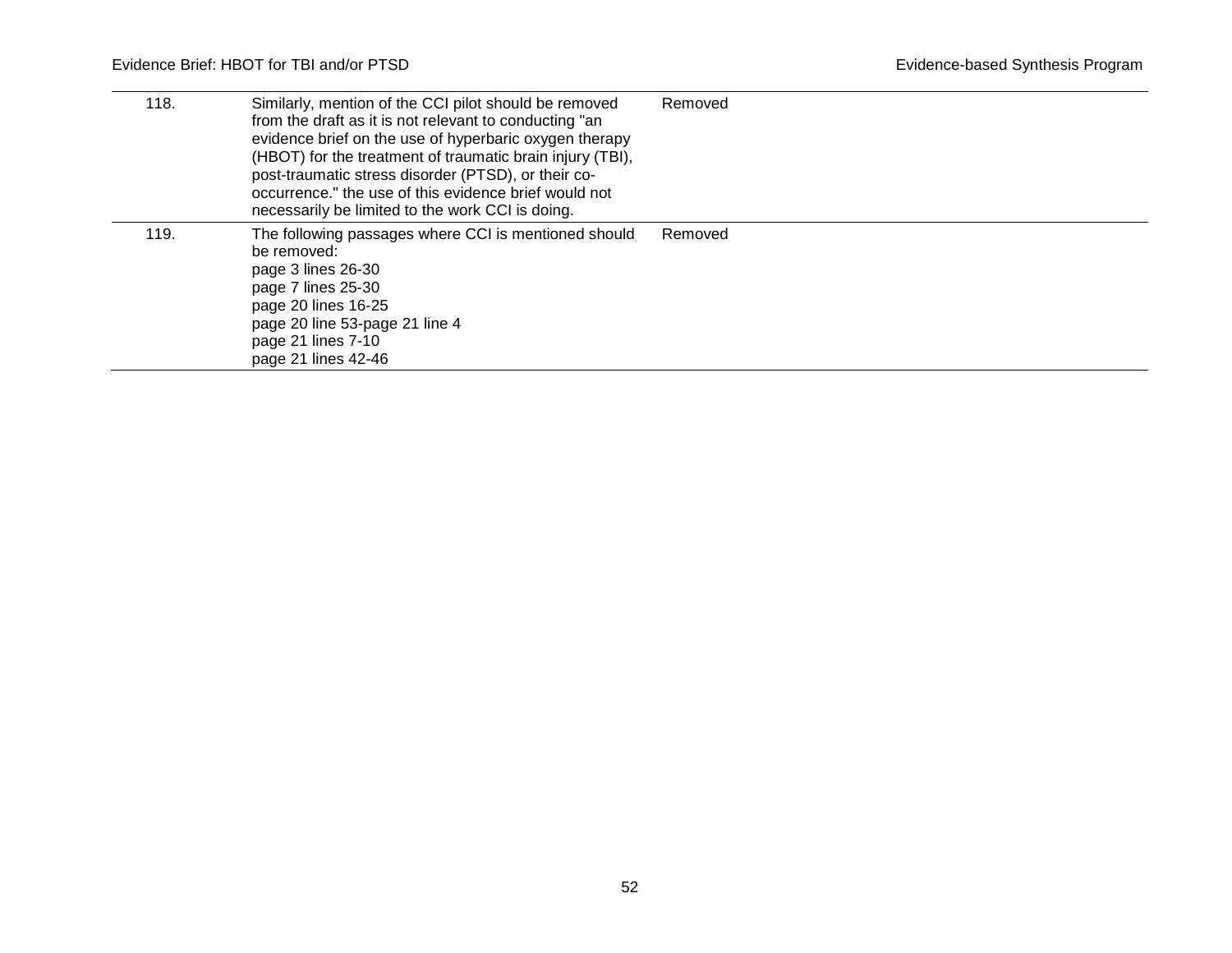### <span id="page-56-1"></span><span id="page-56-0"></span>**REFERENCES**

- 1. Adams E. Hyperbaric oxygen therapy for traumatic brain injury and post traumatic stress disorder. *VA Technology Assessment Program.* 2010.
- 2. Veterans Affairs/Department of Defense. Clinical practice guideline for the management of posttraumatic stress disorder and acute stress disorder. 2017.
- 3. Veterans Affairs/Department of Defense. Clinical practice guidelines for the management of concussion-mild traumatic brain injury (mTBI). 2016.
- 4. Colorado Division of Workers' Compensation. Traumatic brain injury medical treatment guidelines. 2012, [https://guideline.gov/summaries/summary/43752/traumatic-brain](https://guideline.gov/summaries/summary/43752/traumatic-brain-injury-medical-treatment-guidelines?q=hyperbaric)[injury-medical-treatment-guidelines?q=hyperbaric.](https://guideline.gov/summaries/summary/43752/traumatic-brain-injury-medical-treatment-guidelines?q=hyperbaric)
- 5. Carney N, Totten AM, O'Reilly C, et al. Guidelines for the management of severe traumatic brain injury. *Neurosurgery.* 2017;80(1):6-15.
- 6. Mathieu D, Marroni A, Kot J. Tenth European consensus conference on hyperbaric medicine: Recommendations for accepted and non-accepted clinical indications and practice of hyperbaric oxygen treatment. *Diving & Hyperbaric Medicine.* 2017;47(1):24- 32.
- 7. Bennett MH, Trytko B, Jonker B. Hyperbaric oxygen therapy for the adjunctive treatment of traumatic brain injury. *Cochrane Database of Systematic Reviews.*  2012;12:CD004609.
- <span id="page-56-2"></span>8. Crawford C, Teo L, Yang E, Isbister C, Berry K. Is hyperbaric oxygen therapy effective for traumatic brain injury? A rapid evidence assessment of the literature and recommendations for the field. *Journal of Head Trauma Rehabilitation.* 2017;32(3):E27- E37.
- <span id="page-56-3"></span>9. Wang F, Wang Y, Sun T, Yu HL. Hyperbaric oxygen therapy for the treatment of traumatic brain injury: A meta-analysis. *Neurological Sciences.* 2016;37(5):693-701.
- <span id="page-56-4"></span>10. Boussi-Gross R, Golan H, Fishlev G, et al. Hyperbaric oxygen therapy can improve post concussion syndrome years after mild traumatic brain injury - randomized prospective trial. *PLoS One.* 2013;8(11):e79995.
- 11. Miller RS, Weaver LK, Bahraini N, et al. Effects of hyperbaric oxygen on symptoms and quality of life among service members with persistent postconcussion symptoms: A randomized clinical trial. *JAMA Internal Medicine.* 2015;175(1):43-52.
- 12. Ren H, Wang W, Ge Z. Glasgow coma scale, brain electric activity mapping and Glasgow Outcome Scale after hyperbaric oxygen treatment of severe brain injury. *Chinese Journal of Traumatology= Zhonghua Chuang Shang Za Zhi.* 2001;4(4):239-241.
- 13. Ren H, Wang W, Ge Z, Zhang J. Clinical, brain electric earth map, endothelin and transcranial ultrasonic doppler findings after hyperbaric oxygen treatment for severe brain injury. *Chinese Medical Journal.* 2001;114(4):387-390.
- 14. Rockswold SB, Rockswold GL, Zaun DA, Liu J. A prospective, randomized phase II clinical trial to evaluate the effect of combined hyperbaric and normobaric hyperoxia on cerebral metabolism, intracranial pressure, oxygen toxicity, and clinical outcome in severe traumatic brain injury. *Journal of Neurosurgery.* 2013;118(6):1317-1328.